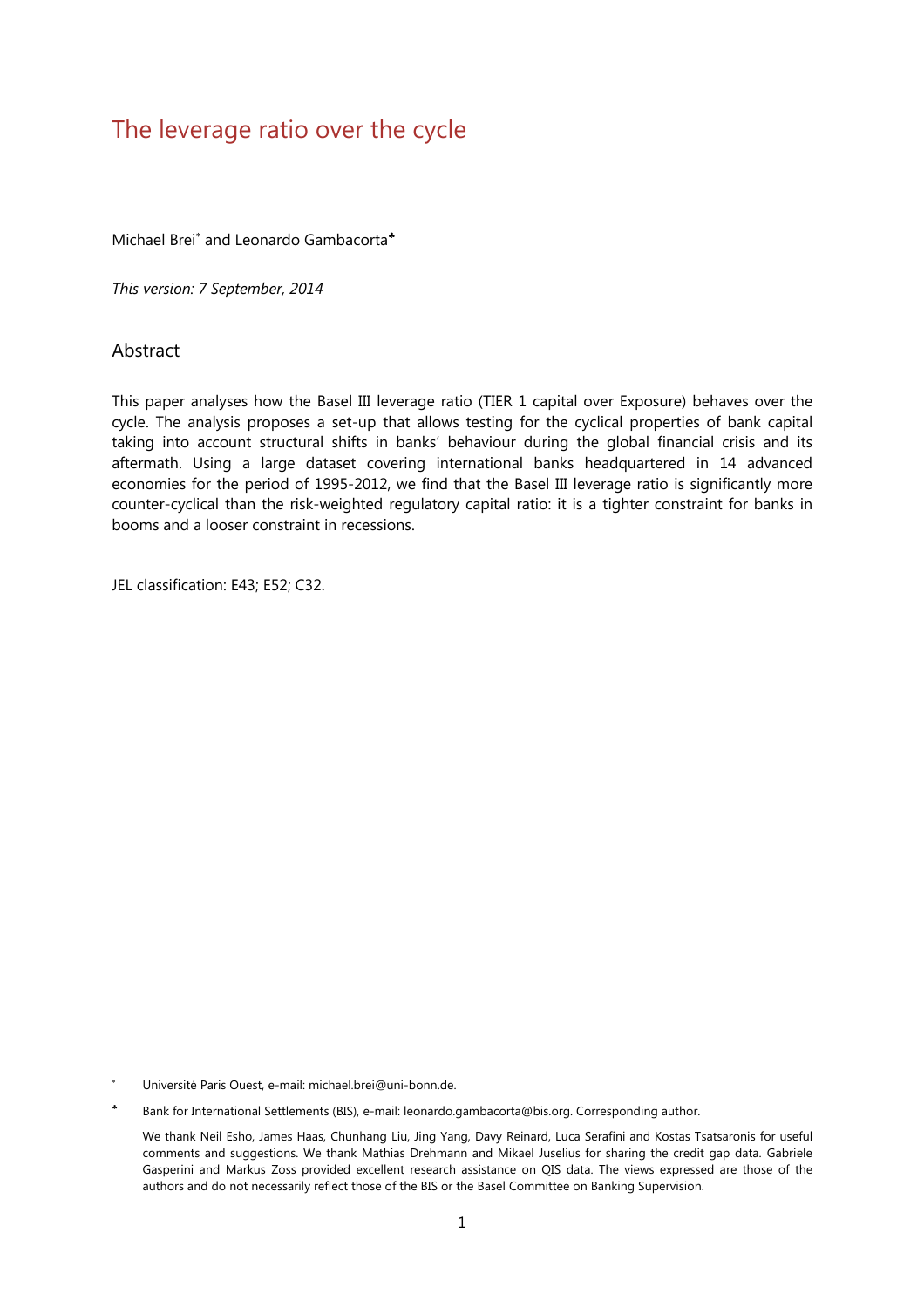## 1. Introduction

The global financial crisis has highlighted the limits of risk-sensitive bank capital ratios (regulatory capital divided by risk-weighted assets). Despite numerous refinements and revisions over the last two decades, the weights applied to asset categories seem to have failed to fully reflect banks' portfolio risk causing an increase in systemic risk (Acharya and Richardson, 2009; Hellwig, 2010; Vallascas and Hagendorff, 2013). To tackle this problem the new regulatory framework of Basel III has introduced a minimum leverage ratio, defined as a bank's TIER 1 capital over an Exposure measure, which is independent of risk assessment (Ingves, 2014).

The aim of the leverage ratio is to act as a complement and a backstop to risk-based capital requirements. It should counterbalance the build-up of systemic risk by limiting the effects of risk weight compression during booms (Altunbas, Gambacorta and Marques-Ibanez, 2014). In good times, better economic conditions increase the number of profitable projects in terms of expected net present value and hence increase the demand for credit (Kashyap, Stein and Wilcox, 1993). Other things being equal, the increase in the supply of lending and other investments will be reflected in an expansion of banks' Exposure measure (independently of how banks or regulators estimate their risks) and, therefore, in a reduction of the leverage ratio. This will make the regulatory minimum a tighter constraint: Banks with limited capital will be forced either to increase their capital base or to reduce their activities. The leverage ratio is therefore expected to act counter-cyclically, being tighter in booms and looser in busts. In other words, we should observe that the leverage ratio is negatively correlated with GDP or credit growth. $^{1}$ 

The Basel III framework requires that the leverage ratio and the more complex risk-based requirements work together. The leverage ratio indicates the maximum loss that can be absorbed by equity, while the risk-based requirement refers to a bank's capacity to absorb potential losses and aims at capturing additional risks that are not covered by the simple leverage formula. The use of a leverage ratio is not new. A similar measure has been in force in Canada and the United States since the early 1980s (Crawford et al., 2009; D'Hustler, 2009). Canada introduced its leverage ratio in 1982 after a period of rapid leveraging up by its banks, and tightened the requirements in 1991. In the United States, the leverage ratio was introduced in 1981 amid concerns over bank safety due to falling bank capitalisation and a number of bank failures (Wall and Peterson, 1987; Wall, 1989). A leverage ratio requirement has been also introduced in Switzerland in 2010.

This paper is the first empirical investigation on how the new leverage ratio behaves over the cycle. In particular, we shed light on three questions: i) Is the new leverage ratio more counter-cyclical (less pro-cyclical) than other capital ratios (for example TIER1 to Total Assets or Capital to Risk Weighted Assets Ratio)? ii) What are the components included in the exposure measure definition (the denominator of the leverage ratio) that determine a different sensitivity to the cycle?, and iii) Are results different in "normal times" with respect to a crisis period? From a policy point of view, the answers to these questions can help verify that the proposed design of the leverage ratio is appropriate over a full business/financial cycle and for different types of banks' business models.<sup>2</sup>

<sup>1</sup> Following the business cycle theory, we consider as pro-cyclical (counter-cyclical) a ratio that is positively (negatively) correlated with the cycle. That is, the ratio tends to increase (decrease) when the economy or financial asset evaluation is growing. It is worth noting that pro-cyclicality (counter-cyclicality) has a different meaning in the context of economic policy. In this context, it refers to any aspect of regulation that could magnify (reduce) economic or financial fluctuations. In other words, we focus on the pure statistical relationship between the ratio and the cycle. The assessment of the effects of the leverage regulation on banks' behaviour and the cycle goes beyond the scope of this study.

 $\overline{2}$  The definition of the Exposure measure at the denominator of the leverage ratio has been refined after a consultation period (BCBS, 2014) but the ratio is not currently binding for banks. The final calibration, and any further adjustments to the definition, will be completed by 2017, with a view to migrate the leverage to a Pillar 1 (minimum capital requirement) treatment on 1 January 2018.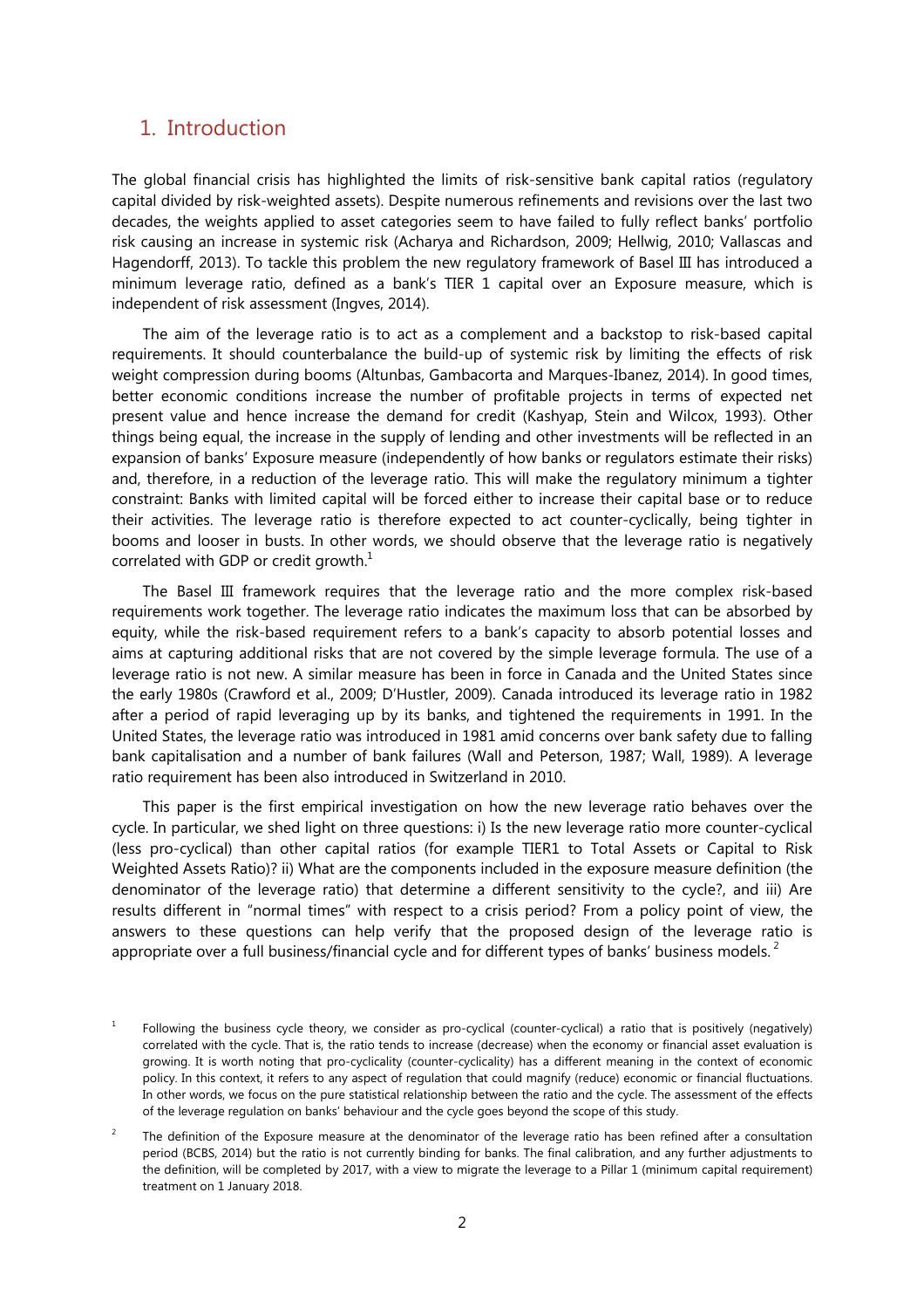Our analysis has to overcome a number of challenges. First, bank-level data over a long time period is needed in order to cover (at least ideally) one or more business/financial cycles. Second, we need detailed bank balance sheet information to reconstruct the new Exposure measure. Third, business cycle indicators have to take into account the macroeconomic environment in which each bank operates. Given that many banks of our sample operate across a wide range of jurisdictions, the cycle indicators have to be weighted according the location of banks' assets. And finally, we have to correct for differences in accounting standards across countries, when calculating the leverage ratio.

Against these backdrops, in this paper we study the behaviour of the leverage ratio and alternative capital ratios over the cycle using BankScope information on the financial statements of 109 international banks headquartered in 14 advanced economies. The data is available for a long time horizon (1995-2012) that covers various business/financial cycles. However, the BankScope information does not contain all the necessary details to precisely calculate the Exposure measure, i.e. the denominator of the leverage ratio. More specifically, there are differences in national accounting standards that make international comparisons of capital ratios difficult. To mitigate this problem we have combined with our data, information derived from the Quantitative Impact Study of the Basel Committee on Banking Supervision (QIS database, BCBS (2013)) to calculate an internationally valid proxy for the "Exposure measure". Finally, to take into consideration the international activity and exposures of the banks in our dataset, we weigh macroeconomic variables to map banks' international operations, using the BIS international banking statistics.

The analysis builds on the econometric model of Ayuso, Pérez and Saurina (2004) allowing in addition for the presence of a structural break in the period 2008-2012 which accounts for differences in banks' capitalisation efforts in response to the crisis and the introduction of Basel III capital regulation. The structural change analysis allows us to disentangle leverage ratio movements in reaction to changes in normal cycle conditions, from those that simply reflect banks' need to reduce the overall riskiness of their portfolios, or to deleverage in reaction to the crisis.

Our main results are as follows: i) In normal times the leverage ratio based on the new Exposure measure is significantly more counter-cyclical than other capital ratios. The new definition of the leverage ratio is always more counter-cyclical (less pro-cyclical) than the other ratios. ii) The above result is driven by the inclusion of guarantees and other off-balance sheet positions (credit lines, acceptances and off-balance sheet items related to securitization) in the Exposure measure (the denominator of the leverage ratio). iii) All capital ratios tend to be less counter-cyclical (more procyclical) during the crisis period. This might be explained by the reduced correlation of the denominator (that includes lending) with cycle measures due to recognition of losses or deleveraging practices.

The remainder of the paper is organized as follows. The next section describes the data and some stylized facts on bank capital ratios. Section 3 presents the econometric approach and the main hypotheses we seek to test. Section 4 reports the main results on the behaviour of the leverage and other capital ratios over the cycle. The final section summarizes the main conclusions.

## 2. Data

Bank-level data are obtained from BankScope, a commercial database maintained by International Bank Credit Analysis Ltd (IBCA) and the Bureau van Dijk. We consider consolidated bank statements, in line with the view that the relevant economic unit is the internationally active bank taking decisions on its worldwide consolidated assets and liabilities. This is a natural choice, since capital adequacy is typically measured at the group level. Our sample adopts an annual frequency and includes major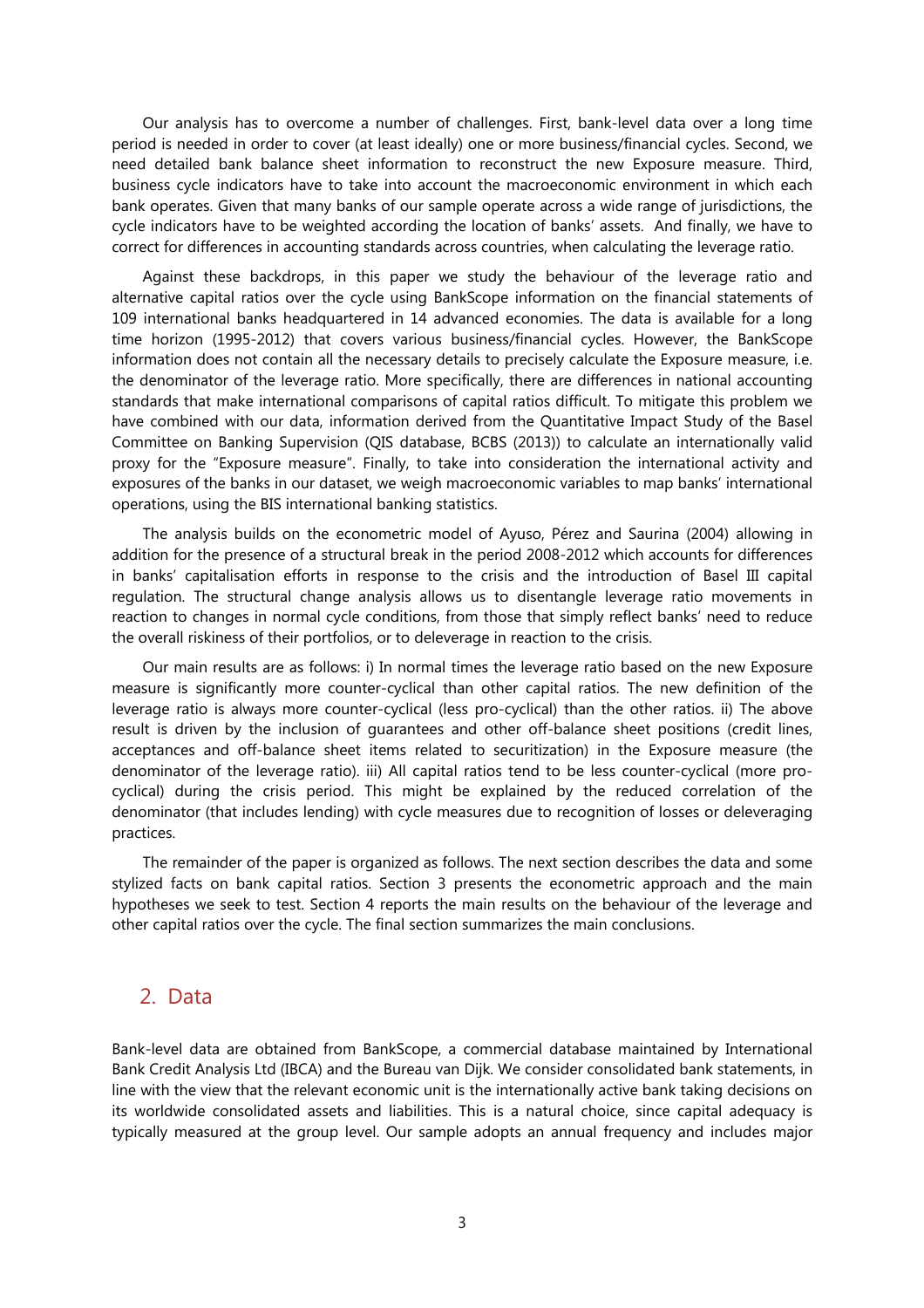international banks.<sup>3</sup> It covers the 18 years from 1995 to 2012, a period spanning different economic cycles, a wave of consolidation, and the global financial crisis.

The final sample of banks covers the major banks from the G10 countries, Austria, Australia and Spain. To ensure consistently broad coverage, we select banks by country in descending order of size to cover at least 80% of the size of the domestic banking systems. With this procedure, we identified in total 109 banking institutions that cover over 70% of worldwide banking assets reported in The Banker Magazine for the Top 1000 banks. The consolidation of the banking sectors during the last two decades makes it important to control for mergers and acquisitions (M&A). Doing so serves to exclude spurious bursts of individual balance sheet positions that only reflect banks' reorganizations.<sup>4</sup> In particular, we adjust for 159 mergers and acquisitions over the sample period by constructing proforma entities at the bank holding level.<sup>5</sup> For each country, Table 1 shows the number of banks in our sample that are headquartered in each jurisdiction, along with their combined asset size and location of clients. The columns on the "location of the ultimate borrower"<sup>6</sup> in the table show, unsurprisingly, that banks headquartered in different countries also differ in the level of international activity and exposure, ranging from less than 10% of claims on borrowers outside their home country for Austrian, Australian and US banks to around 50% for Belgian and Swiss banks. It is thus important to adjust our cycle measures for the location of bank assets in the form of a weighted average of the countryspecific cycles in which banks operate. Finally, a total of 43 banks have received public recapitalisations during the global financial crisis (see Table 1 and Figure 1).

In the analysis we consider three capital ratios:

- I. The new Basel III leverage ratio (TIER 1/ Exposure measure);
- II. The accounting leverage ratio (TIER 1/ Total assets);
- III. Capital to Risk Weighted Assets ratio (TIER 1/ Risk-weighted assets).

The three ratios have different denominators and relate to different concepts of solvency (see Annex A). Definition I) corresponds to the leverage ratio recently adopted by the Basel Committee on Banking Supervision (BCBS, 2014). A bank's Exposure measure is the sum of the following components: (a) on-balance sheet exposures; (b) derivative exposures; (c) securities financing transaction (SFT) exposures; and (d) off-balance sheet (OBS) items<sup>7</sup>. Definition II) has at the denominator total assets (total balance sheet items). Definition III corresponds to the Capital to Risk

- 5 We construct individual bank histories by drawing on merger and acquisition dates of large banking institutions provided to us by central banks and complemented by Bureau van Dijk's Zephyr database. Starting with 267 consolidated banking groups, we adjust banks' financial statements backwards by aggregating the reported positions of the acquirer and the target bank prior to the merger or acquisition. This procedure creates a single pro-forma bank for each pair of banks prior to their merger. As BankScope deletes historical information on acquired banks after several years, we use archived releases of the database to obtain their financial statements.
- 6 The concept of "ultimate borrower" is based on the country where the ultimate risk or obligor resides, after taking into account risk transfers. The information for the location of the ultimate borrower is not available at the individual bank level and it has been estimated by merging BankScope data with data from the BIS consolidated international banking statistics.

<sup>3</sup> The quarterly frequency could in principle give better insight into the link between the leverage ratio and the business cycle, however for most banks the quarterly data from other providers are available only for the most recent years. Moreover, the bias in the results obtained using annual data instead of quarterly data appears to be not significant: Gambacorta (2005) compares the two frequencies using a rich database for Italian banks and finds no significant differences (see columns III and IV of Table 3 in Gambacorta, 2005).

<sup>&</sup>lt;sup>4</sup> The same holds for accounting changes that introduce discontinuities in certain reported bank positions. Accounts reported under IFRS are appended to the earlier accounts reported under local GAAP, and reporting jumps are controlled for by a bank-specific dummy at the time of a bank's accounting change (occurring mostly in 2005).

<sup>7</sup> Annex B provides more information on the calculation of the Exposure measure.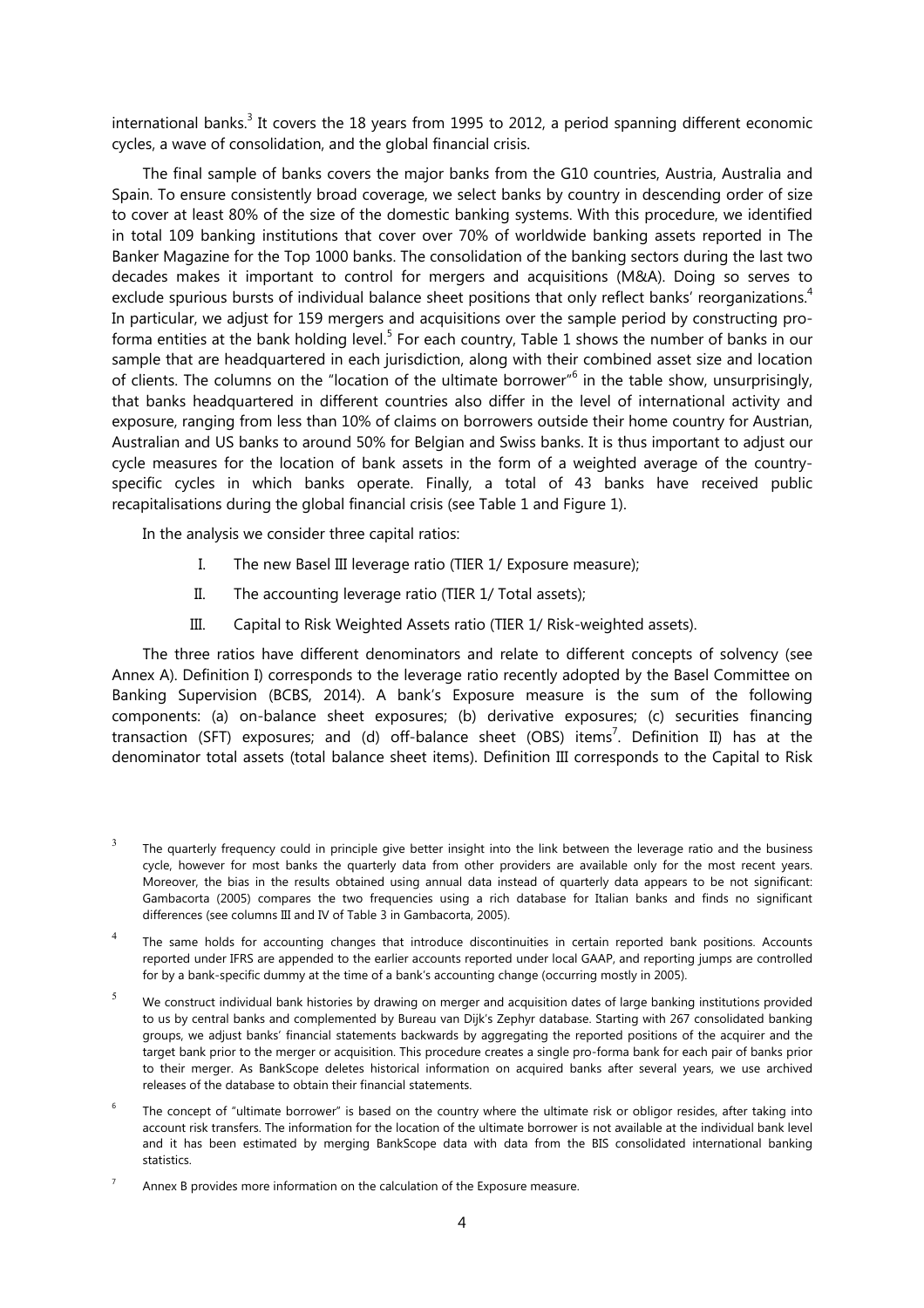Weighted Assets Ratio (CRAR) and includes at the denominator banks' assets and off-balance sheet exposures, weighted according to risk based on regulatory requirements (BCBS, 1988; 2005).

Table 2 reports the three capital ratios by country. A few patterns emerge. First, as expected, the level of the leverage ratio with the Exposure measure at the denominator is structurally lower than the leverage ratio with total assets at the denominator. This is not surprising, since the Exposure measure also takes into account certain off-balance sheet positions such as contingent liabilities. A statistical test indicates that this difference is also statistically significant at the 1% level in all countries. Second, leverage ratios vary importantly across countries. The lowest ratios have been reported by banks headquartered in Germany and France (2.9% and 2.5% on average over the period 1995-2012), while US and Spanish banks reported the highest ratios (5.8% and 5.4, respectively). And third, banks hold on average significant (discretionary) Tier 1 capital in excess of the regulatory minimum of 4% of riskweighted assets in all countries. Only in very few cases, banks reported lower capital ratios than the regulatory minimum.

Capital ratios increased after Lehman's default (September 2008) due to the impulse of market discipline effects, public recapitalisations, and the introduction of the Basel III capital regulation (December 2009). As indicated in Figure 2, the upward trend in capital ratios is evident for both Global Systemically Important Banks (GSIBs) and the other banks and it has been more pronounced for the risk-weighted capital ratio. While the median of the risk-weighted capital ratio increased from 7.7 to 13.0 percent between end-2007 and end-2012 at GSIBs and from 7.6 to 11.4 percent at smaller banks, the average Basel III leverage ratio increased from 2.6 to 3.5 percent at GSIBs and from 4.1 to 4.7 percent at smaller banks during the same period. This is consistent with the evidence in Cohen (2013) who finds that banks from advanced economies on the one hand increased capital through retained earnings, and on the other reduced their risk-weighted assets relative to total assets in the period 2009-2012.

Table 3 slices the dataset along three dimensions: global importance (GSIBs vs small banks), provisioning and profitability. These bank-specific characteristics are relevant to be controlled for in the econometric exercise (see next section). Over the period 1995-2012, GSIBs (relative to small banks) had lower capital ratios, a larger portfolio of securities and a higher reliance on interbank lending. They also had higher profitability, lower provisions and lower non-performing loans. Interestingly, the difference in the capital ratios is more pronounced in the case of the two leverage ratios, while in terms of the risk-weighted capital ratio the difference appears much smaller (9.3% for GSIBs compared to 9.4% for smaller banks). During the crisis, GSIBs also received more support in the form of official recapitalisations (0.7% of total assets) than other banks (0.4%). The second panel indicates that banks with a lower level of provisions have more diversified revenues (they have a higher incidence of noninterest income over total income) and they are smaller than those banks with a higher incidence of provisions over total loans. In terms of capitalization the evidence is mixed. While banks with fewer provisions have a higher risk-weighted capital ratio, they appear less capitalized in terms of the two leverage ratios. The last panel indicates that profitable banks are smaller, more capitalized and with a higher level of diversification in their activities. They also show a much lower dependence on nondeposit funding compared to less profitable banks.

We consider the reaction of capital ratios to three cycle indicators:

- a) The annual growth rate of nominal GDP (expressed in national currency);
- b) The annual growth rate of real GDP;
- c) The Credit-to-GDP gap (the difference between the credit to GDP ratio and its trend). $8$

<sup>8</sup> Credit-to-GDP gaps are derived, in line with the Basel III guidelines for the counter-cyclical capital buffer, as the deviations of the credit-to-GDP ratios from their one-sided (real-time) long-term trend. Trends are calculated using a one-sided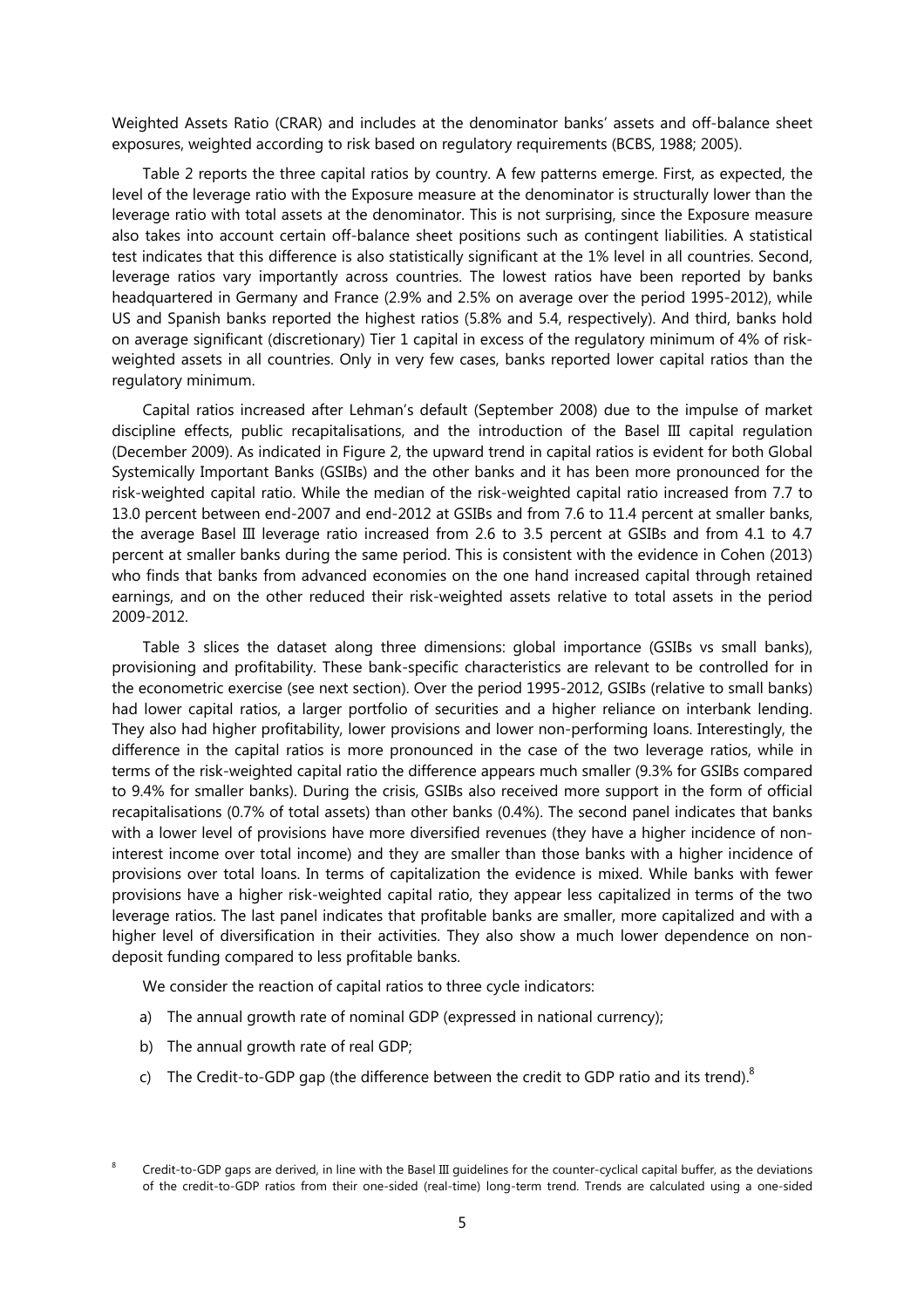Business cycles indicators and the credit gap have to be calculated considering the macroeconomic environment in which each bank operates. For this reason, we calculate the cycle measures as a weighted average across the jurisdictions in which banks operate, using foreign claims data from the BIS consolidated banking statistics. The adjustment seeks to ensure that we control for both domestic and international macroeconomic conditions so that the cycle indicators are able to capture the macroeconomic conditions in the major countries in which banks operate. Figure 3 shows the distribution of the three bank-specific cycle indicators in the sample. The financial cycle represented by the credit gap has a lower frequency (longer duration) than the real business cycle.

Table 4 indicates average bank features and business cycles by macro regions. While the riskweighted capital ratios are quite comparable on average across the regions, the leverage ratios show more heterogeneity, and are lower for banks headquartered in the European region. With regards to our cycle measures, it seems that nominal and real GDP growth rates are comparable across the regions. On the contrary, there are important differences in terms of the credit gap, i.e. the Asia-Pacific region shows on average a negative credit gap to GDP ratio of -4.0%, while the Euro Area recorded a credit gap of 5.9% over the sample period.

## 3. The econometric model

ratio  $L_{ii}$ ) or banks' total activity (its denominator).

The empirical specification is designed to test how capital ratios react to the cycle. In performing this exercise, we need to differentiate the cyclical properties of the ratios in normal times and during the crisis. We address this problem by interacting a dummy  $C<sub>t</sub>$  (that takes the value of 1 in 2008-2012 and 0 elsewhere) with the regression variables, thus allowing for a parameter shift in the estimated response depending on the state of the economy. The dummy  $C<sub>t</sub>$  aims at capturing not only the effect of the financial crisis but also changes in banks' behaviour due to the Basel III regulatory reform and the anticipation of more stringent capital requirements in the future. Following Ayuso et al (2004), we estimate the following dynamic panel regression:

$$
L_{ijt} = \alpha_i + \alpha_j + \phi C_t + (\beta + \beta^* C_t) L_{ijt-1} + (\chi + \chi^* C_t) Y_{ijt} +
$$
  

$$
(\delta + \delta^* C_t) X_{ijt-1} + \gamma IFRS_{ijt} + \varepsilon_{ijt}
$$
 (1)

where *Lijt* denotes the leverage (or risk-weighted capital) ratio in period *t* of bank *i* headquartered in country *j*. The theoretical framework for the empirical equation (1) with no structural change ( $C = 0$ ) can be derived from a simple model in which a representative bank minimises its intertemporal costs for capital (see Section 2 in Ayuso et al (2004)). The lagged dependent variable ( $L_{ijt-1}$ ) captures shortterm adjustment costs that arise due to asymmetric information and rigidities on capital markets which make it difficult to raise capital on short notice in response to negative capital shocks (Myers and Majluf, 1984). Direct costs of remunerating shareholders and the risk profile of the banks are controlled for by means of bank-specific characteristics ( $X_{ijt-1}$ ). The cycle variable  $Y_{ijt}$  is added in order to determine whether it has an additional effect on the level of capital (the numerator of the

The variable  $\alpha_j$  indicates country fixed effects that control for time-invariant differences in regulation and fiscal regimes across countries (Albertazzi and Gambacorta, 2010). Following the recent literature on the capital structure of financial and non-financial firms, we include bank-level fixed

Hodrick-Prescott filter with a smoothing factor lambda of 400,000, taking account only of information up to each point in time. For more details see Drehmann (2013).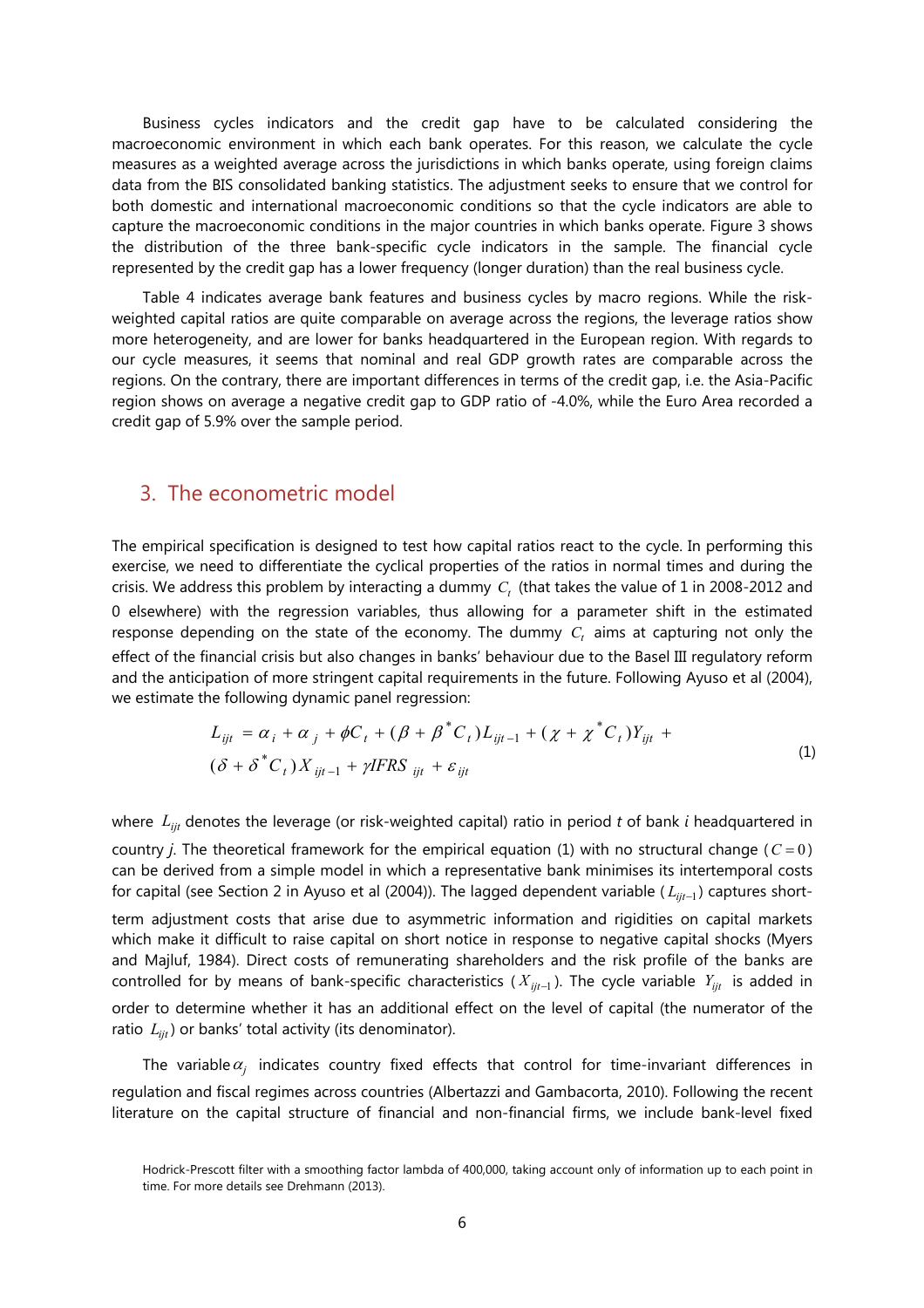effects  $\alpha_{\scriptscriptstyle i}$ , since it appears that capital ratios are to a large extent driven by unobserved time-invariant

and institution-specific factors (Lemmon et al, 2008; Gropp and Heider, 2010). The dummy IFRS takes into account changes in the measurement of certain balance sheet items and other differences in accounting due to the introduction of IFRS standards, notably, the rules concerning the offsetting of derivatives on the asset and liability side.<sup>9</sup> Most countries (except Canada, Japan and the United States) have changed accounting standards from local Generally Accepted Accounting Practices (GAAP) to International Financial Reporting Standards (IFRS) in 2005-2006.

As dependent variable ( *Lijt* ) we consider, one at the time, the three capital ratios described in the

previous section: I) The new Basel III leverage ratio (TIER 1/ Exposure measure); II) The accounting leverage ratio (TIER 1/ Total assets); III) Capital to Risk Weighted Assets ratio (TIER 1/ Risk-weighted assets). The cycle indicators (*Yijt* ) are: a) The annual growth rate of nominal GDP (expressed in national

currency); b) The annual growth rate of real GDP; c) The Credit-to-GDP gap (the difference between the credit to GDP ratio and its trend). $^{10}$ 

We include capital ratios and the credit gap in levels, while nominal and real GDP are in growth rates (see Annex C for unit root tests). The use of stationary variables in the regressions aims at mitigating spurious correlation problems.

The bank-specific characteristics included in the vector  $X_{i i t-1}$  are: bank size (log of total assets),

bank provisions (provisions over loans) and bank profitability (Return on Assets, ROA). These control variables are typically used in studies that explain banks' choice of target capital ratios, because they tend to capture the direct cost of remunerating capital and the risk profile of the banks (Milne and Whalley, 2001; Ayuso et al, 2004; Gropp and Heider, 2010).

The direct costs of remunerating capital are measure by bank profits. On one hand, high profits might reflect the direct cost of remunerating capital, and in this case one should expect a negative relationship with the capital buffer. On the other hand, high profits (ROA) at t-1 should have a positive relation with capital at t, if they are used to increase capital by retained earnings. (Ayuso et al, 2004; Heid et al, 2004; Gropp and Heider, 2010). Moreover, banks with higher profits are expected to face lower costs of issuing equity, since they are more likely to distribute dividends in the future. The relation between profits and capital during the recent financial crisis might have, however, changed since banks that faced large losses had more market pressures to increase capital ratios than the other banks.

Banks with a higher risk profile are expected to hold higher levels of capital. Holding capital in excess of the regulatory minimum reduces the probability of failure and therewith expected default costs, which include the loss of charter value and reputational costs (Acharya, 1996). Higher capital levels also reduce the costs associated with the non-compliance with regulatory capital requirements (Ayuso et al, 2004). We measure bank risks by provisions over total loans. Typically, banks build up loan-loss provisions (LLP) in response to expected default or future loan losses. As such, a higher LLP ratio tends to be an indication of a riskier loan portfolio, although this depends on the timeliness with which banks recognize potential future losses. Therefore, if banks set their capital in line with the riskiness of their portfolios, then the relationship would be positive (Milne and Whalley, 2001).

<sup>9</sup> In some extreme cases, total assets are much higher under IRFS. For instance when Deutsche Bank moved from US GAAP to IFRS in 2006, its balance sheet size increased from 1,433 to 2,027 billion USD, mainly due to the different treatment of derivatives. On the other hand, Tier 1 capital remained constant, which would imply a much lower capital ratio under IFRS accounting standards.

<sup>&</sup>lt;sup>10</sup> Credit-to-GDP gaps are derived, in line with the Basel III guidelines for the countercyclical capital buffer, as the deviations of the credit-to-GDP ratios from their one-sided (real-time) long-term trend. Trends are calculated using a one-sided Hodrick-Prescott filter with a smoothing factor lambda of 400,000, taking account only of information up to each point in time. For more details see Drehmann (2013).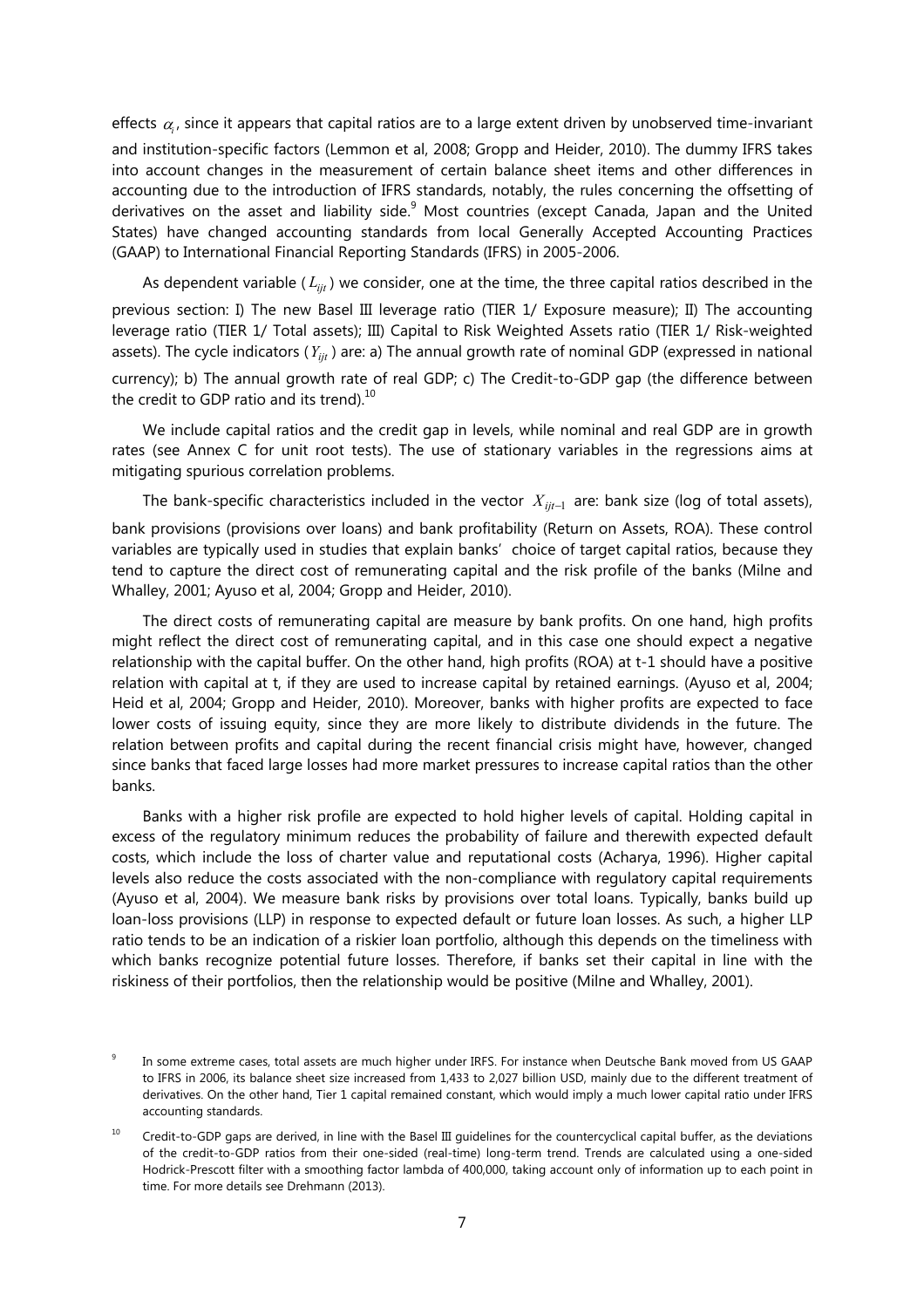The variable size could either be influenced by the costs of failure or capital adjustment costs. In the first case, big banks might be thought to keep lower buffers, as according to the "too-big-to-fail" hypothesis they believe that in the event of difficulties they will receive support from the regulator (negative correlation). In the second case, large banks may hold larger buffers if they are more complex and, hence, asymmetric information is more important (positive correlation).

There are three main hypotheses that equation (1) seeks to test:

- (i) How do leverage and risk-weighted capital ratios react to the business cycle? Do they behave pro-cyclically ( $\chi > 0$ ) or counter-cyclically ( $\chi < 0$ )?
- (ii) Do effects differ systematically across the definitions of the leverage/capital ratios? In particular, is the new definition of the leverage ratio based on the Exposure measure less pro-cyclical than the other capital measures ( $\chi_{Tier1/EXP} < \chi_{Tier1/TA} < \chi_{Tier1/RWA}$ )?
- (iii) Have effects (i) and (ii) changed in response to the financial crisis ( $\chi^* \neq 0$ )?

One possible identification problem is endogeneity. The situation of the banking sector could also impact on the business and credit cycle. We have considered this potential problem in a number of ways.

One first consideration is that we expect the endogeneity problem to be less important if we consider the business cycle measures as a weighted average across the jurisdictions in which banks operate. For example, we can presume that the conditions of the Swiss banking industry are more important for economic conditions in Switzerland and do not influence in the same way the US economy, where Swiss banks operate as well. Moreover, while it is probably true that aggregate leverage conditions could influence the business cycle (Phelan, 2014), the specific leverage condition at the bank-level is less likely to affect the global economic and financial cycle.

A second way to mitigate endogeneity has been the use of the dynamic System Generalized Method of Moments (S-GMM) panel methodology to obtain consistent and unbiased estimates of the relationship between leverage (capital) ratios and the cycle. This methodology reduces endogeneity bias and takes into account the heterogeneity in the data caused by unobservable factors affecting individual banks. We use the instruments as in Blundell and Bond (1998): exogenous variables, transformed in first differences, are instrumented by themselves, and endogenous variables (also transformed in first differences) are instrumented by their lags in levels. $^{11}$ 

As a final precaution, bank-specific characteristics are lagged by one year (t-1) in order to mitigate a possible endogeneity problem. Summary statistics of the specific variables used in the regressions are reported in Table 5.

## 4. Results

The main results are reported in Tables 6-9. Each table is divided in three panels, one for each cyclical indicator  $(Y_{ijt})$ . The S-GMM estimator ensures efficiency and consistency provided that the residuals are not subject to serial correlation of order two (AR2 test) and that the instruments used are valid

 $11$  This approach has been applied in other areas of research in which the model was affected by possible endogeneity biases. For instance Blundell and Bond (1998) use it to estimate a labour demand model while Beck et al. (2000) apply it to investigate the relation between financial development and economic growth. For an application to the analysis of the bank lending channel see Altunbas et al (2009).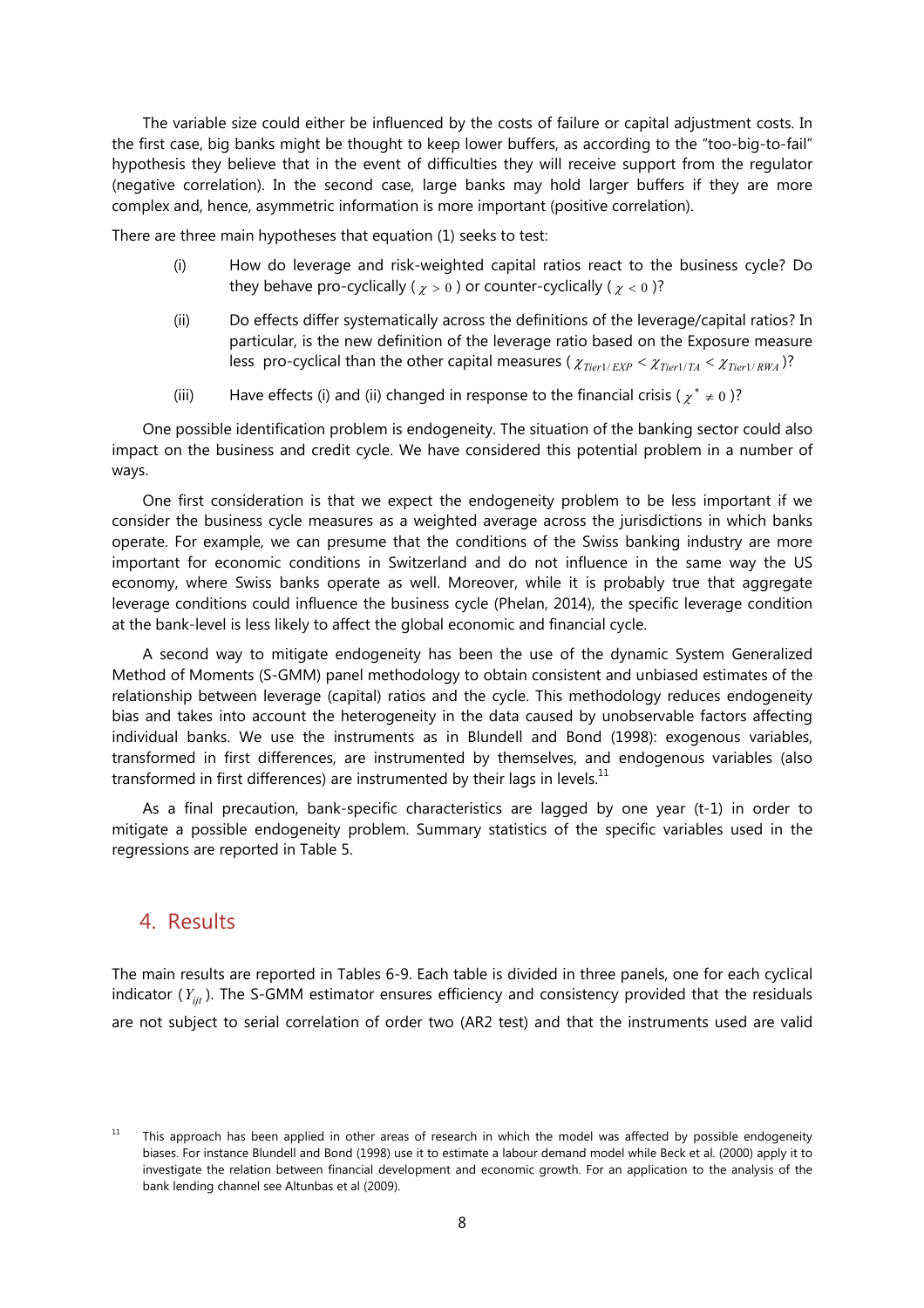(Hansen test). Both tests - reported at the bottom of each table - should not fail to reject the null hypotheses (p-values should be above 0.10).<sup>12</sup>

Table 6 presents the results obtained from a baseline model that aims at capturing the pure effect of the cycle on the leverage/risk-weighted capital ratios, excluding from the regression the bankspecific characteristics ( $\delta = \delta^* = 0$ ). In particular a negative (positive) sign of the coefficient on cycle variable *Yijt* indicates that the leverage/capital ratio is counter-cyclical (pro-cyclical). In other words, it is tighter in a boom and looser in a bust. As for the interpretation of the size of the impact, a value of the coefficient on the cycle variable equal to 0.1 implies that, if the cycle indicator increases by 1 percentage point, then the leverage ratio increases by 0.1%.

A few patterns emerge.

- (1) In normal times the new leverage ratio based on the Exposure measure is never statistically pro-cyclical. It is significantly counter-cyclical in most cases.
- (2) The new definition of the leverage ratio is always more counter-cyclical (less pro-cyclical) than the other ratios.
- (3) All capital ratios tend to be less counter-cyclical (more pro-cyclical) during the crisis period. However, the effect is statistically significant only when the credit gap is considered. The different behaviour could depend upon the different shapes of the financial and the real cycles. As Figure 3 shows the credit gap remains pretty stable in 2008-2010 and declines strongly in 2011-12; on the contrary, the GDP measures have a trough in 2009 and recover afterwards.

Table 7 presents the regression results for the complete equation (1), by also including bankspecific characteristics. Even in this case the main results (1)-(3) highlighted above do not change qualitatively. There is evidence of important persistence in the capital ratios indicated by the positive and significant coefficient of the lagged capital ratios pointing to the presence of short-term capital adjustment costs. The analysis of the coefficients on bank-specific characteristics gives also some interesting insight. The positive link between provisions and capital ratios is in line with the findings in Milne and Whalley (2001), who find evidence that banks set their capital according to the riskiness of their portfolios. The coefficient attached to the size of banks is negative and significant only during normal times indicating that, other things being equal, larger banks kept relatively lower buffers as according to the "too-big-to-fail" hypothesis (Ayuso et al, 2004). The impact of bank profitability on capital ratios in normal times is not statistically significant indicating the absence of a positive channel via retained earnings.

The discussion presented so far focused on the statistical significance of the coefficients on the cycle indicators. However, what is more important is the economic significance. For example, considering the result in column I of Table 7 a coefficient of -0.054\*\*\* indicates that if nominal GDP increases by 4.5% (its annual average growth rate over the sample period) then the leverage ratio drops by 0.243 percentage points on impact (-0.054  $*$  4.5) and 0.85 percentage points over the long run ( $\frac{-0.054*4.5}{1-0.714}$ ), obtained by imposing the condition that in steady state  $L_{ijt} = L_{ijt-1} = L^*$  .

 $12$  The consistency of the S-GMM estimator depends on the validity of the assumption that the error terms do not exhibit serial correlation and on the validity of the instruments. To address these issues we use two specification tests suggested by Arellano and Bond (1991) and Blundell and Bond (1998). The first is a Hansen test of over-identifying restrictions, which tests the overall validity of the instruments by analysing the sample analog of the moment conditions used in the estimation process. The second test examines the hypothesis that the error term  $\varepsilon_{ijt}$  is not serially correlated. We test

whether the differenced error term is second-order serially correlated (by construction, the differenced error term is probably first-order serially correlated even if the original error term is not). Failure to reject the null hypotheses of both tests should give support to our models.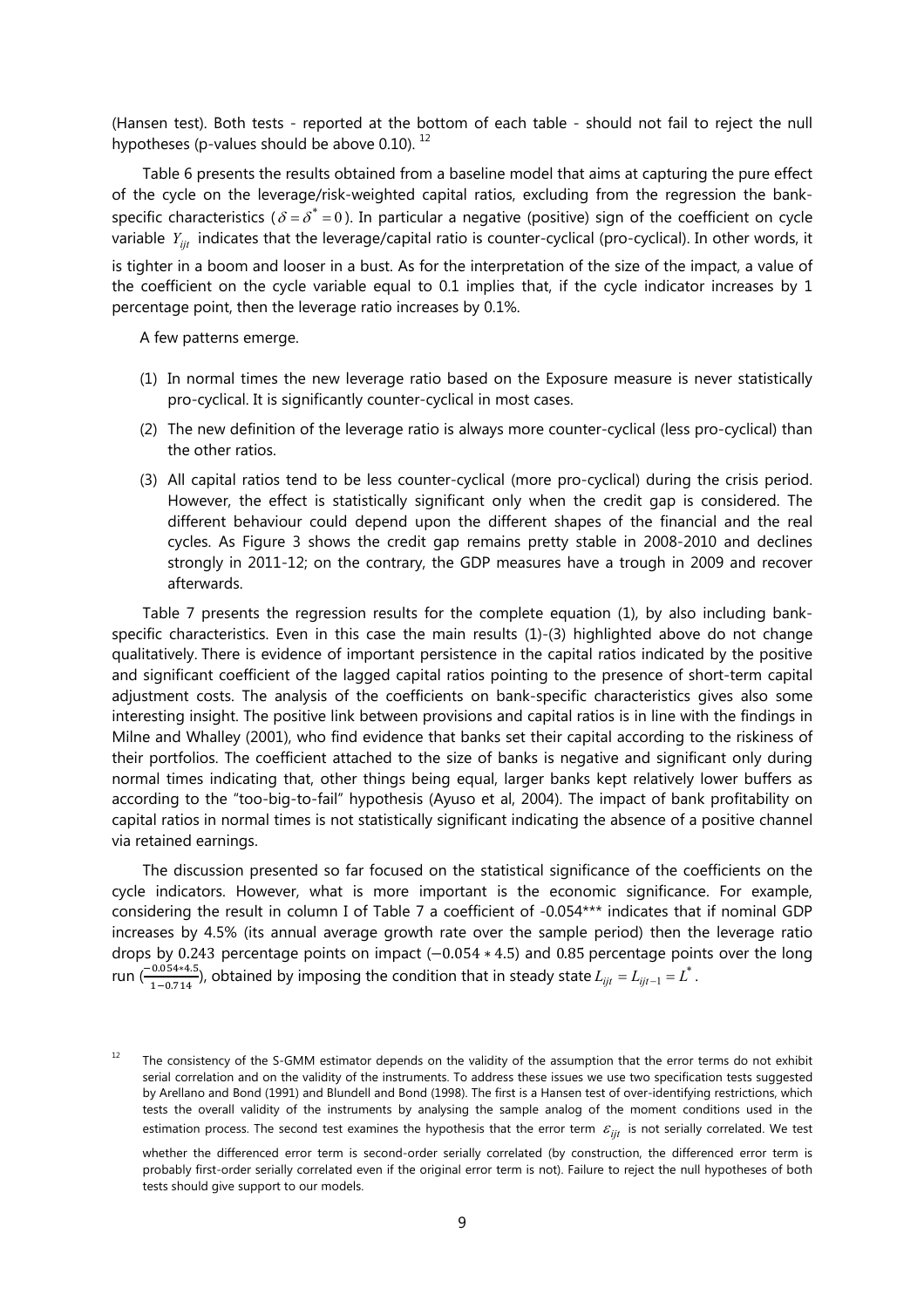#### 4.1 Robustness checks

We tested the robustness of these results in several of ways. First, we considered possible differential impacts due to public recapitalisations during the financial crisis period and the existence of regulatory constraints on specific banks. To this end we have included in equation (1) two additional controls: i) a dummy variable that takes the value of 1 if a bank had in a given year public capital on its balance sheet and 0 elsewhere (dummy *Rescue*); and ii) a dummy variable that takes the value of 1 if a bank's regulatory capital ratio buffer, the difference between the regulatory capital ratio and the regulatory minimum, is in the lowest decile of the distribution (dummy *Constrained*).<sup>13</sup> In particular we have estimated the model:

$$
L_{ijt} = \alpha_i + \alpha_j + \phi C_t + (\beta + \beta^* C_t)L_{ijt-1} + (\chi + \chi^* C_t)Y_{ijt} + (\delta + \delta^* C_t)X_{ijt-1} + \gamma IFRS_{ijt} + \theta \text{ Rescued}_{ijt} + \mu \text{ Constrained}_{ijt} + \varepsilon_{ijt},
$$
\n(2)

Results presented in Table 8 indicate that, after controlling for these effects, the counter-cyclical behaviour of capital ratios is even reinforced and the new definition of the leverage ratio is always more counter-cyclical (less pro-cyclical) than the other ratios. As expected the coefficient on the Rescue dummy is positive but not significant in the case of the risk-weighted capital ratio, while it is significant in the case of the leverage ratios. This result could indicate that rescue packages may not have translated directly into greater level of capitalization because of the contemporaneous re-pricing of risk. This result is also consistent with Brei, Gambacorta and von Peter (2013) who find evidence that recapitalisations did not translate into greater credit supply until bank balance sheets were sufficiently strengthened.

The second test was to control for a different behaviour of capital-constrained banks through the cycle. Indeed the existing literature suggests that banks with low capital buffers try to rebuild their capital buffer, while unconstrained banks tend to maintain their level of capital (Jackson et al., 1999; Heid et al., 2004; Gropp and Heider, 2010). This suggests that the response of the capital ratios to the cycle might be asymmetric and depend on the fact whether a bank faces regulatory pressure or not. The model was therefore further enriched by including interactions between the business cycle indicator and the dummy *Constrained*. We have:

$$
L_{ijt} = \alpha_i + \alpha_j + \phi C_t + (\beta + \beta^* C_t) L_{ijt-1} + (\chi + \chi^* C_t + \chi^{**} \text{Constrained}_{ijt} + \chi^{***} \text{Constrained}_{ijt} + \chi^{***} \text{Constrained}_{ijt} C_t) Y_{ijt} + (\delta + \delta^* C_t) X_{ijt-1} + \gamma \text{IFRS}_{jt} + \theta \text{ Rescued}_{ijt} + \mu \text{ Constrained}_{ijt} + \varepsilon_{ijt},
$$
\n(3)

Also in this case the main conclusions were confirmed. In particular the results presented in Table 9 indicate that the new definition of the leverage ratio still tends to be more counter-cyclical (less procyclical) than the other ratios. Interestingly, controlling for differential cyclical effects of constrained banks, the capital ratios are less pro-cyclical during the crisis period (following the point made before,

<sup>&</sup>lt;sup>13</sup> We consider a bank as capital constrained, when the distance of a bank's capital ratio from the regulatory minimum is below the 10th percentile of the distribution of distances, taking into account regulatory differences across countries. While all countries have minimum requirements on risk-weighted capital ratios (Tier 1 / RWA > 4%, total capital / RWA >8%), there are additional limits imposed on banks' leverage ratios in Canada and the United States over the sample period (Barth et al. (2013)). Specifically, in Canada the minimum leverage ratio (total capital / (total assets + certain offbalance sheet assets)) has been 1/20=5%, and it was reduced in 2000 to 1/23=4.3%, mainly for large institutions. In the United States, the leverage ratio (Tier 1 / total assets less certain deductions) should not be lower than 4% at all banks, and higher than 3% in the case of banks with sufficiently high CAMELS ratings (Crawford et al. (2009), D'Hustler (2009)). A leverage ratio requirement has been introduced in Switzerland in 2010. For more information see Annex D.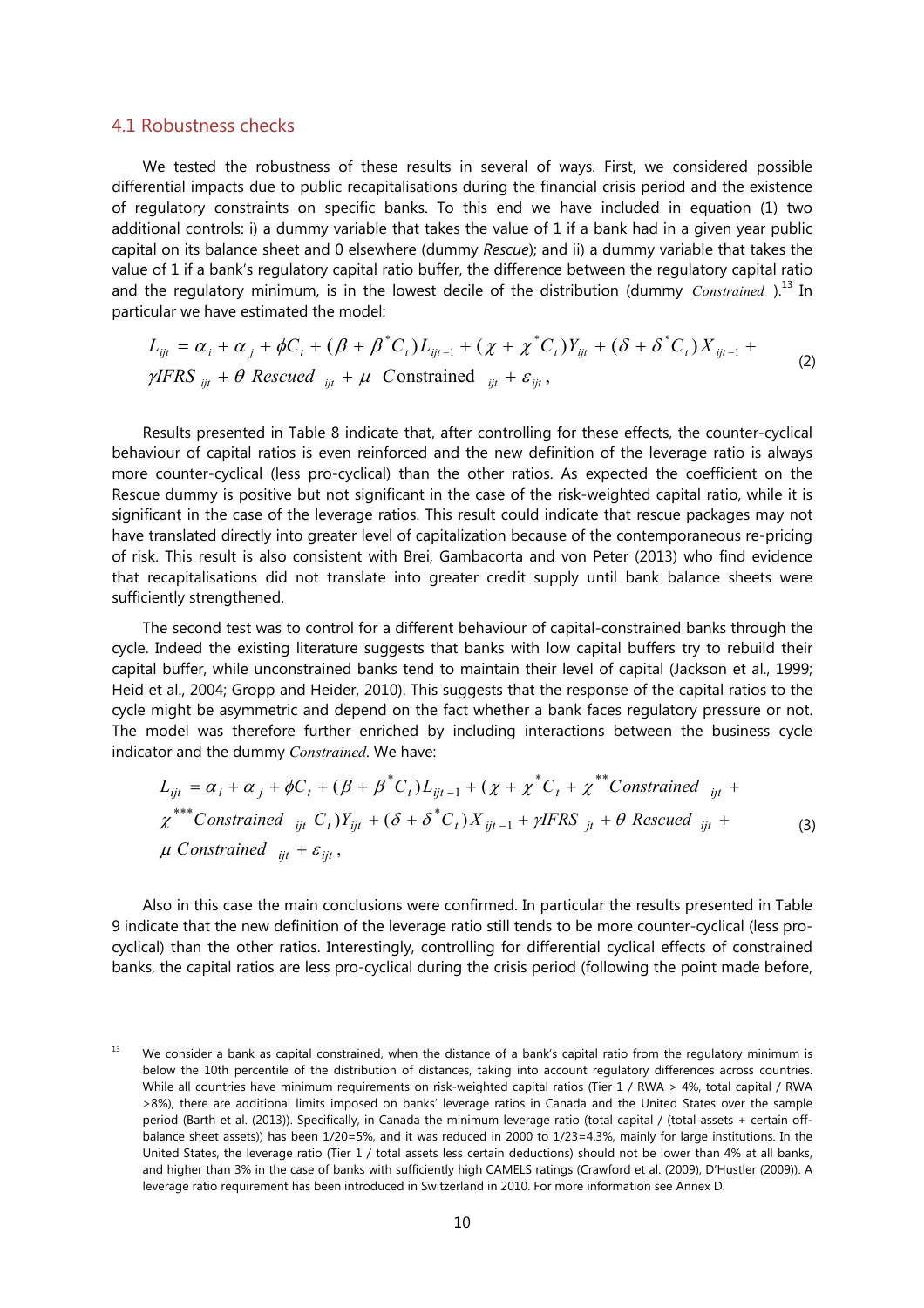in this case a drop in the growth rate of GDP does not go hand in hand with a statistically significant drop in the capital ratios).

The third test was to consider leverage and RWA ratios reaction to the output gap, i.e. the gap between actual and estimated potential output. Here the assessment is complicated by the high degree of uncertainty about the level and growth rate of potential output. Output levels below those implied by pre-crises trends and persistent high unemployment rates in some advanced economies are often seen as indication of significant economic slack. However, the output gains of many advanced economies during the pre-crisis booms might have been unsustainable as they were associated with large sectoral and financial imbalances (see BIS (2012)). Given the high degree of uncertainty we have used for the test both OECD and IMF output gap estimates. The results (not reported for the sake of brevity) indicated that all capital ratios were negatively correlated with the output gap in the pre-crisis period but results were never statistically significant.

The fourth test was to disentangle the effects on the numerator (TIER1) and the denominators (Exposure measure, total assets and risk-weighted assets). As mentioned in the introduction, a capital ratio may be changed by altering either the numerator or the denominator (Cohen, 2013). Depending on the ratio, the numerator can be adjusted by retained earnings or issuing equity, while the denominator can be adjusted by, for example, reducing exposures, securitizing loans or shifting into assets that bear a relatively low risk weight such as residential mortgages, short-term interbank exposures or government securities (Dahl and Shrieves, 1990; Jackson et al., 1999; Heid et al., 2004). The way banks will adjust their capital ratios is, of course, likely to depend on the business cycle. While during booms, banks might find it easier to raise capital by issuing equity or retained earnings, during recessions they might prefer to adjust their asset portfolio. The higher the correlation of the denominator with the cycle, the tighter the corresponding regulatory ratio becomes in a boom and looser in a bust. As these variables taken in logs turned out to be non-stationary we used a model in growth rates to avoid the problem of spurious regressions.<sup>14</sup> We used the same specification as in equation (1), where the entire set of control variables is interacted with the structural break dummy *C*, . As a precaution, having a growth rate as dependent variable (where banks' assets at t-1 are involved), we replaced the variable  $log(A\text{ssets})_{t-1}$  with dummy variables for GSIBs and SMALL banks to capture the size effect. In particular, the dummy for small banks takes the value of 1 for the 20 smallest banks (in terms of assets in 2012) and 0 elsewhere.

Results are presented in Table 10.<sup>15</sup> A few patterns emerge. In normal times (1995-2007), TIER1 capital, the numerator of the ratios, is not correlated with any cycle indicator. This indicates that banks do not accumulate sufficient capital in good times and tend to smooth capital consumption in recessions (possibly by capital injections). The results do not change if we adjust the TIER1 measure to consider the new (more conservative) definition of capital adopted in Basel III (see the results for TIER adjusted growth in Table  $10^{16}$ 

- <sup>14</sup> We have calculated growth rates net of valuation effects. The banks in our sample run major international operations, often involving multiple currencies. However, BankScope reports financial statements in national currencies or current US dollars, regardless of the original currency in which assets were denominated. This introduces a valuation effect for positions denominated in currencies other than the US dollar. For instance, the rapid appreciation of the US dollar in late 2008 made euro-denominated positions shrink when expressed in dollars. This results in spurious asset contractions even for credit portfolios that remained constant in terms of euros. We reduce this potential bias by converting each bank's item to constant US dollars, using the currency composition of bank assets for banks headquartered in the respective country, estimated from the BIS international banking statistics. The growth series used in the estimations are thus partly purged of exchange rate-driven contractions and expansions.
- <sup>15</sup> Note that the lagged dependent variable is not statistically significant in most specifications. To test whether our results are robust to the exclusion of the autoregressive part, we re-estimated the regressions without the lagged dependent variables using the Hausman-Taylor estimator, which allows for the presence of both fixed effects and the time-invariant dummy variables for bank size. The results (not reported for the sake of brevity) are qualitatively similar.
- <sup>16</sup> The correction for the new definition of TIER1 is discussed in Annex A.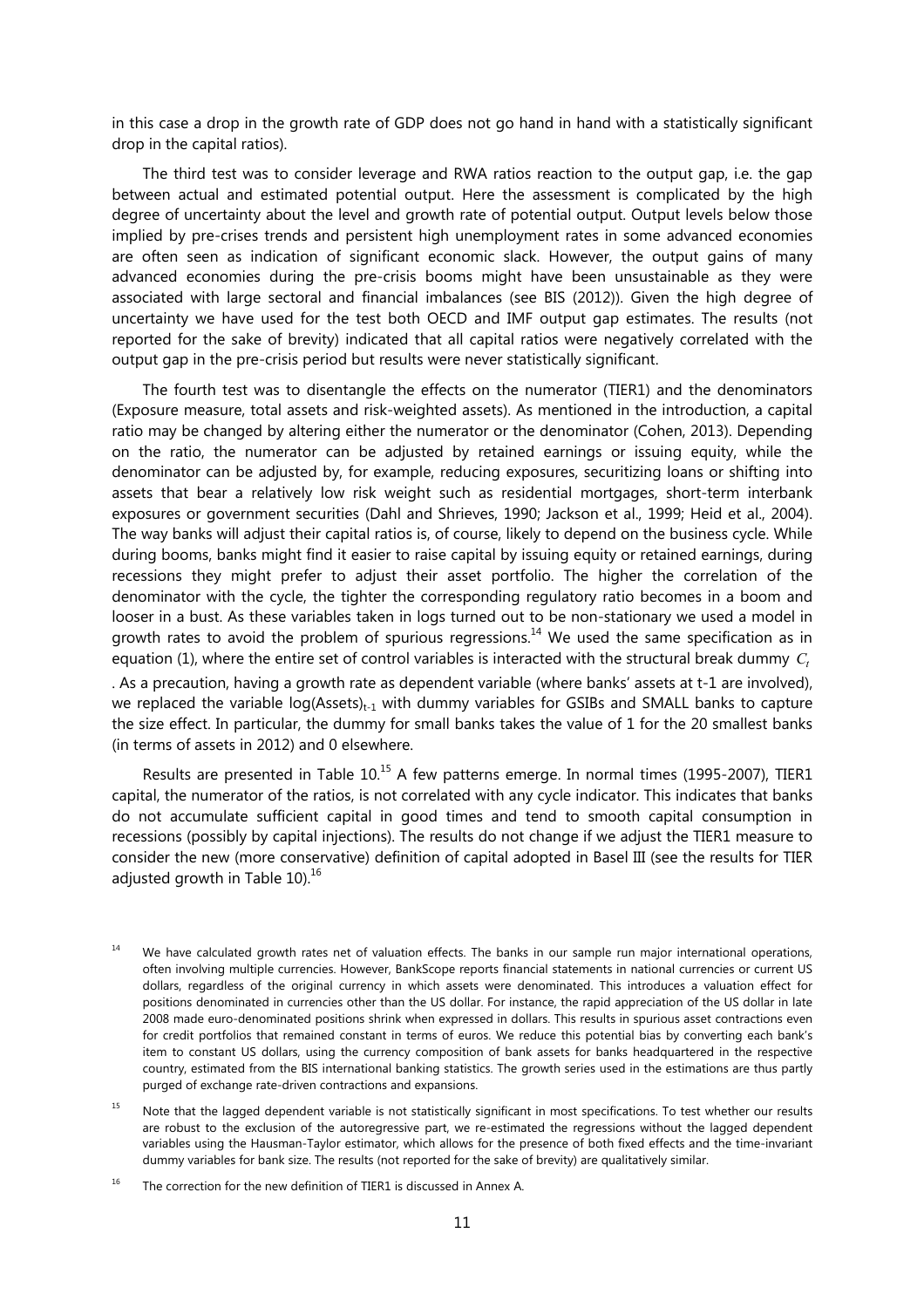As expected all denominators (Exposure measure, total assets and RWA) are positively correlated with cycle indicators. The correlation is somewhat lower during the crisis period which might be explained by the effect of a sharp reduction in the value of loans and other investments among assets. The Exposure measure is always more reactive to cycle movements with respect to total assets and RWAs.

Finally, we checked which one of the different components of the Exposure measure (not included in total assets) makes it more correlated with the cycle. The results presented in Table 11 indicate that guarantees and other off-balance sheet items (credit lines, acceptances and other offbalance sheet exposures due to securitization) contribute to render the Exposure measure more correlated with the cycle, while the correction for asset derivatives and SFTs are weekly correlated with GDP and the credit gap. The findings suggest that it is important to account for banks' off-balance sheet activities, which are not explicitly reflected in the traditional leverage ratio, since this eventually circumvents that banks increase their capital ratios by shifting activities off-balance sheet.

## 5. Conclusions

This paper tries to provide an answer to three questions: i) Is the Basel III leverage ratio more counter-cyclical (less pro-cyclical) than other capital ratios? ii) What are the components included in the exposure measure definition (the denominator of the leverage ratio) that determine a different sensitivity to the cycle? iii) Are results different in "normal times" with respect to a crisis period?

To this end we compared the new definition of the leverage ratio with the Exposure measure at the denominator, with alternative ratios (TIER1/Total assets and Capital to Risk Weighted Assets Ratio). To account for their international activity we have calculated business cycle measures for each bank as a weighted average across the jurisdictions in which the bank operates, using foreign claims data from the BIS international banking statistics.

The analysis has been conducted with bank level data over the period 1995-2012 where we reconstructed the new Exposure measure using corrections at the country level derived from the QIS database. The main results are the following: i) In normal times the new leverage ratio based on the Exposure measure is always more counter-cyclical (less pro-cyclical) than the other ratios. ii) This result is driven by the inclusion of guarantees and other off-balance sheet items (credit lines, acceptances and other off-balance sheet items connected with securitization activity) in the Exposure measure definition (the denominator of the leverage ratio). iii) All capital ratios tend to be less counter-cyclical (more pro-cyclical) during the crisis period, especially when the credit gap indicator is considered. This might be explained by the reduced correlation of the denominator (which includes lending) with cycle measures due to the recognition of losses or deleveraging practices.

## References

Acharya, S (1996): "Charter Value, Minimum Bank Capital Requirement and Deposit Insurance Pricing in Equilibrium", *Journal of Banking and Finance*, Vol. 20(2), pp. 351-375.

Acharya, V. and Richardson, M. (2009): "Causes of the financial crisis", *Critical Review,* Vol. 21, pp. 195–210.

Albertazzi, U. and Gambacorta, L. (2009): "Bank profitability and the business cycle", *Journal of Financial Stability*, Vol. 5(4), pp. 393–409.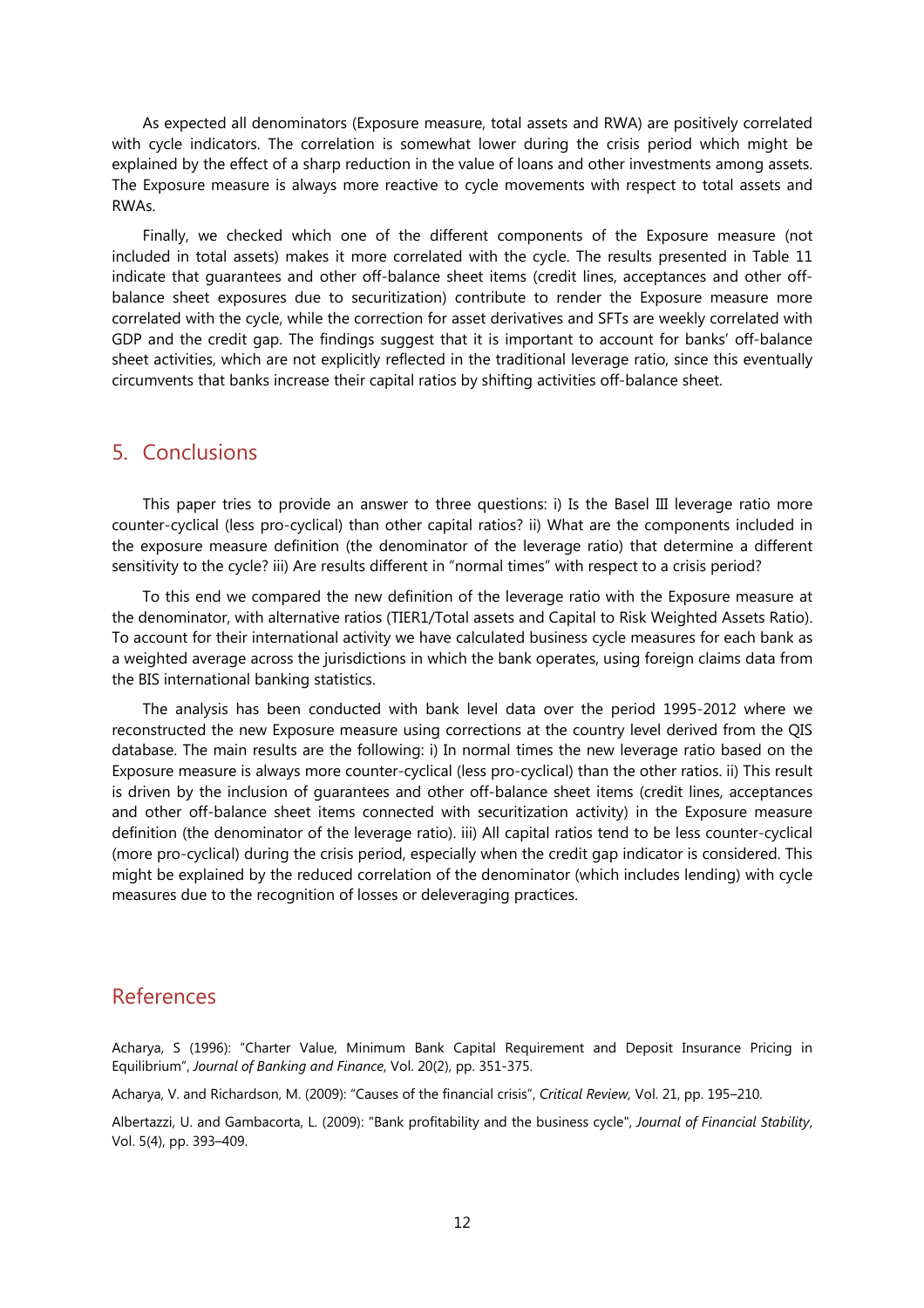Altunbas, Y., Gambacorta L. and Marques-Ibanez D. (2009): "Securitisation and the Bank Lending Channel", *European Economic Review*, Vol. 53(8), pp. 996–1009.

Altunbas, Y., Gambacorta L. and Marques-Ibanez D. (2014): "Does monetary policy affect bank risk?", *International Journal of Central Banking*, Vol. 10(1), pp. 95-135.

Arellano, M. and Bond S. (1991): "Some Tests of Specification for Panel Data: Monte Carlo Evidence and an Application to Employment Equations", *Review of Economic Studies*, Vol. 58, No. 2, pp. 277–297.

Ayuso, J., Pérez D. and Saurina J. (2004): "Are capital buffers pro-cyclical? Evidence from Spanish panel data", Journal of Financial Intermediation, Vol. 13, pp. 249–264.

Bank for International Settlements (2012): 82nd Annual Report, June.

Barth J. R., Caprio G. and Levine R. (2013): "Bank regulation and supervision in 180 countries from 1999 to 2011," Journal of Financial Economic Policy, Vol. 5, No. 2, pp. 111-219.

Basel Committee on Banking Supervision (1988): "International convergence of capital measurement and capital standards", July, Basel, Bank for International Settlements (http://www.bis.org/publ/bcbs04a.pdf).

Basel Committee on Banking Supervision (2005): "International Convergence of Capital Measurement and Capital Standards: A Revised Framework", November, Basel, Bank for International Settlements (http://www.bis.org/publ/bcbs118a.pdf).

Basel Committee on Banking Supervision (2009): "Strengthening the resilience of the banking sector", consultative document, Basel.

Basel Committee on Banking Supervision (2013): "Instructions for Basel III monitoring", August, Basel, Bank for International Settlements (http://www.bis.org/bcbs/qis/biiiimplmoninstr\_aug13.pdf).

Basel Committee on Banking Supervision (2014): "Basel III leverage ratio framework and disclosure requirements", January, Basel, Bank for International Settlements (https://www.bis.org/publ/bcbs270.pdf).

Beck T., Levine R. and Loayza N. (2000): "Finance and the sources of growth", Journal of Financial Economics, Vol. 58, No. 1-2, pp. 261–300.

Brei M. Gambacorta L. and von Peter G. (2013): "Rescue Packages and Bank Lending", *Journal of Banking and Finance*, Vol. 37, No. 4 (also published as BIS WP 357/2011).

Blundell R. and Bond S. (1998): "Initial Conditions and Moment Restrictions in Dynamic Panel Data Models", *Journal of Econometrics*, Vol. 87, No. 2, pp. 115–143.

Choi, I. (2001): "Unit root tests for panel data", *Journal of International Money and Finance*, Vol. 20, pp. 249-272.

Cohen, B. (2013), "How have banks adjusted to higher capital Requirements", *BIS Quarterly Review*, September, pp. 25- 41.

Crawford, A., Graham, C. and E. Bordeleau (2009): "Regulatory Constraints on Leverage: The Canadian Experience", Financial System Review, Bank of Canada, June.

Dahl D and Shrieves (1990): "The Impact of Regulation on Bank Equity Infusions", *Journal of Banking and Finance*, Vol. 14, pp. 1209-1228.

Drehmann M., Borio C., Gambacorta L., Jimenez G. and Trucharte C. (2010): "Countercyclical Capital Buffers: Exploring Options", BIS Working Paper No. 317.

Drehmann M., Borio C. and Tsatsaronis K. (2012): "Characterising the financial cycle: don't lose sight of the medium term!", BIS Working Papers No. 380.

Drehmann, M. (2013): "Total credit as an early warning indicator for systemic banking crises", *BIS Quarterly Review*, June 2013.

Fitch Ratings (2009): "A universal spreadsheet for bank analysis", Global Special Report, Fitch Ratings.

Gambacorta L., (2005): "Inside the bank lending channel", *European Economic Review*, Vol. 49, pp. 1737-1759.

Gambacorta L. and Tsatsaronis K. (2013), "The leverage ratio: (some) theory and practice", Bank for International Settlements, mimeo.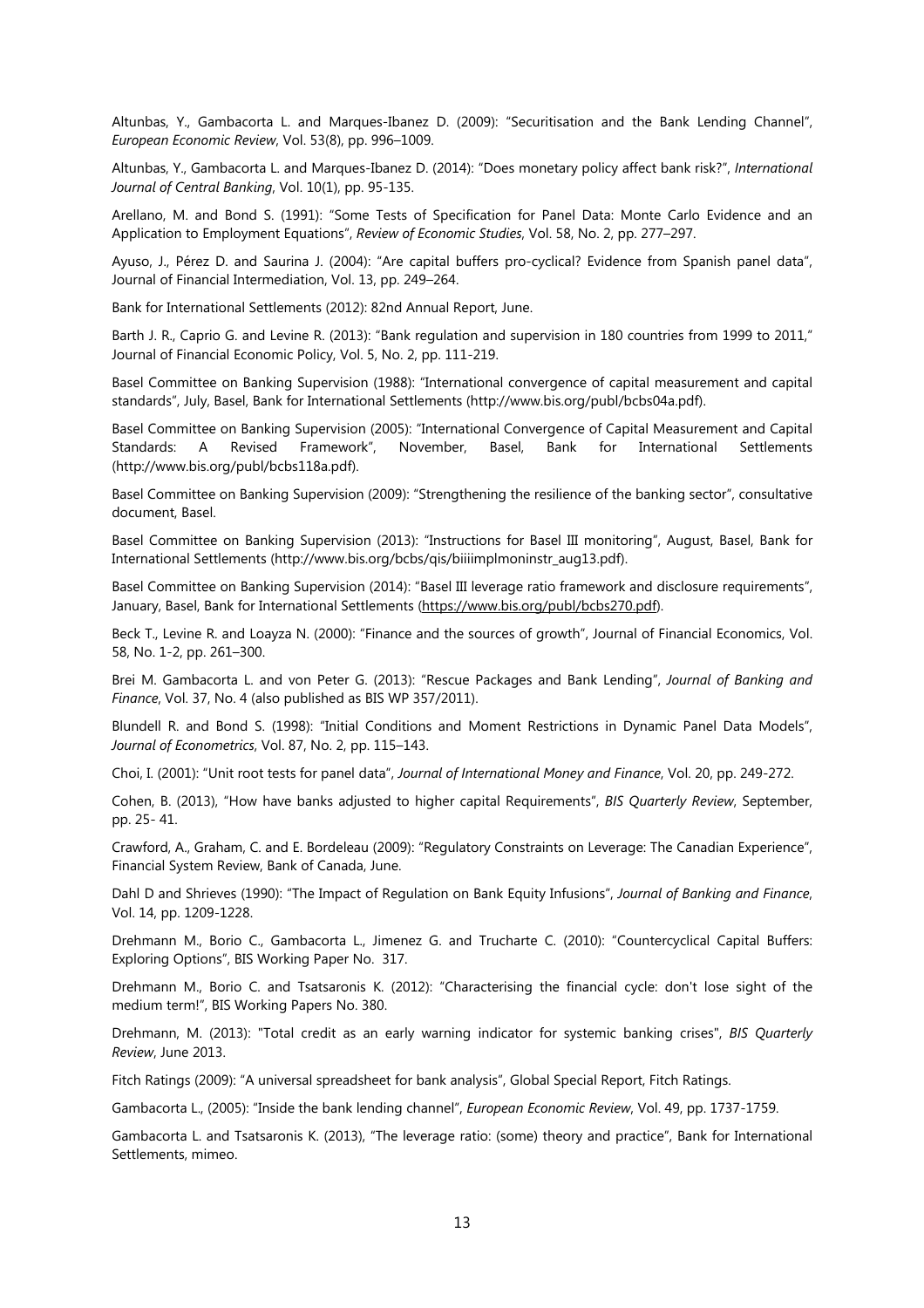Gropp R. and Heider F. (2010): "The Determinants of Bank Capital Structure", *Review of Finance*, Vol. 14, pp. 587– 622.

Heid F., Porath D., Stolz S. (2004): "Does Capital Regulation Matter for Bank Behaviour? Evidence for German Savings Banks", Discussion Paper Series 2: Banking and Financial Studies No. 3/2004, Deutsche Bundesbank.

Hellwig, M. (2010): "Capital regulation after the crisis: business as usual?", Working Paper No. 31, Max Planck Institute for Research on Collective Goods.

Holtz-Eakin D., Newey W. and Rosen H. (1988): "Estimating Vector Autoregressions with Panel Data", *Econometrica*, Vol. 56, No. 6, pp. 1371-1395.

D'Hulster, K. (2009): "The Leverage Ratio", The World Bank Group, Financial and Private Sector Development Vice Presidency, Note Number 11.

Im, K. S., Pesaran M.H., and Shin, Y. (2003): "Testing for unit roots in heterogeneous panels", *Journal of Econometrics*, Vol. 115, pp. 53-74.

Ingves, S. (2014): "Banking on Leverage", Keynote address to the 10th Asia-Pacific High-Level Meeting on Banking Supervision, Auckland, New Zealand, 25–27 February.

Jackson P. (1999): "Capital Requirements and Bank Behaviour: The Impact of the Basel Accord", Working paper No. 1, Basel Committee on Banking Supervision.

Jokipii J. and Milne A. (2008): "The cyclical behaviour of European bank capital buffers", *Journal of Banking and Finance*, Vol. 32, pp. 1440–1451.

Laeven L. and Valencia F. (2013): "Systemic Banking Crises: An Update", IMF Working Paper, No. 163.

Lemmon M L, Roberts M R, Zender J F (2008): "Back to the Beginning: Persistence and the Cross-Section of Corporate Capital Structure", *Journal of Finance*, Vol. 63(4), pp. 1575-1608.

Milne, A. and Whalley, A.E. (2001): "Bank Capital Regulation and Incentives for Risk-Taking", Cass Business School Research Paper.

Myers, S C and Majluf, N S (1984): "Corporate financing and investment decisions when firms have information that investors do not have", *Journal of Financial Economics*, Vol. 13(2), pp. 187-221.

Phelan G. (2014): "Financial Intermediation, Leverage, and Macroeconomic Instability", mimeo, Yale University.

Vallascas, F. and Hagendorff (2013): "The Risk Sensitivity of Capital Requirements: Evidence from an International Sample of Large Banks", *Review of Finance*, Vol. 17, pp. 1947-1988.

Wall, L.D. (1989): "Capital Requirements for Banks: A Look at the 1981 and 1988 Standards", *Economic Review*, Federal Reserve Bank of Atlanta, pp. 14-29.

Wall, L. D. and D. R. Peterson (1987): "The Effect of Capital Adequacy Guidelines on Large Bank Holding Companies", *Journal of Banking and Finance*, Vol. 11, pp. 581-600.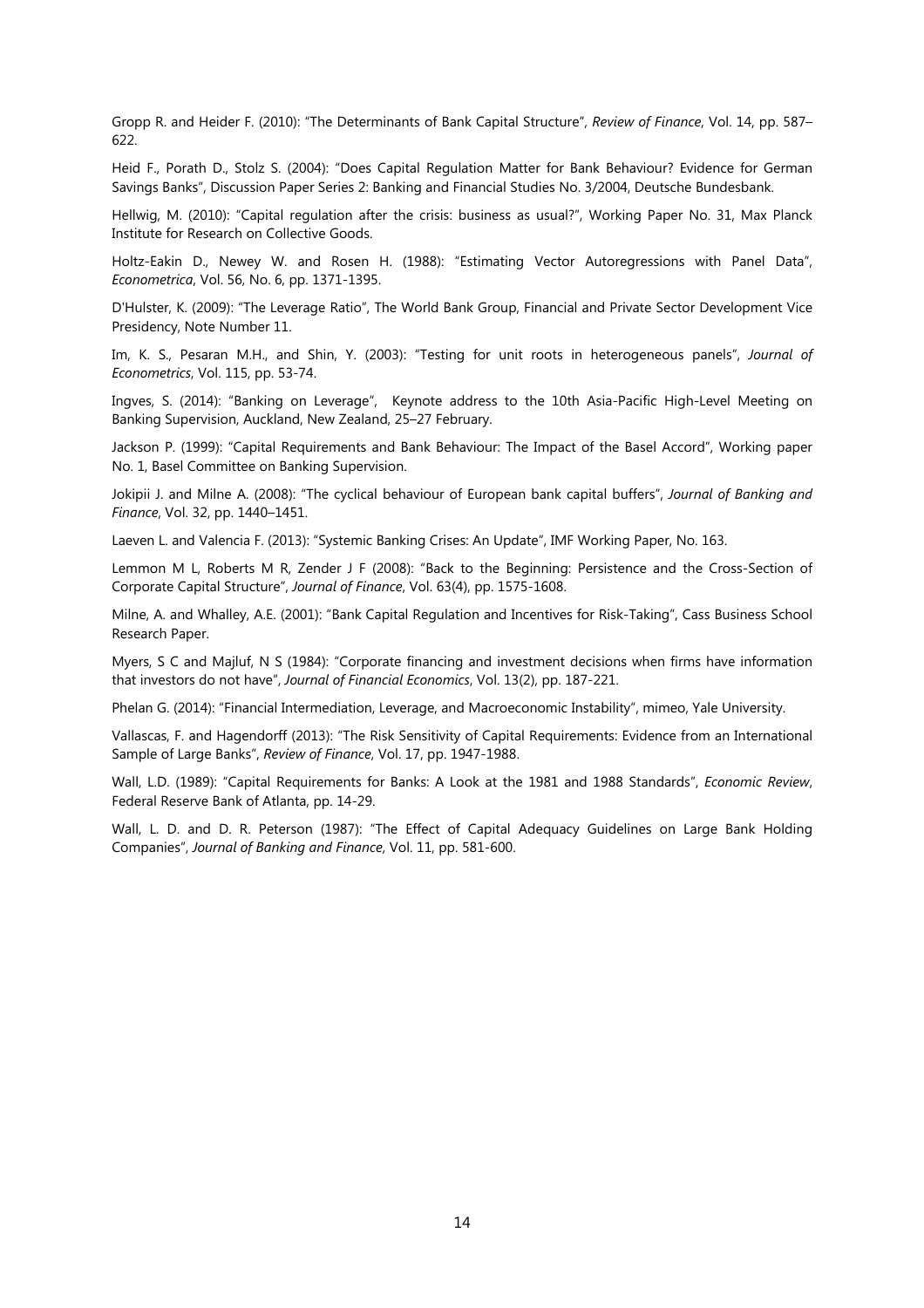## **Table 1: Composition of the database(1)**

| Countries             | <b>ASSETS</b>    | Location of the | ultimate borrower | No. of<br>banks | No. of<br>M&A | No. of<br>rescued |
|-----------------------|------------------|-----------------|-------------------|-----------------|---------------|-------------------|
|                       | (2012, bil. USD) | Domestic        | Other             |                 |               | banks             |
| Austria               | 610              | 92.0            | 8.0               | 5               | 5             | 5                 |
| Australia             | 3073             | 92.2            | 7.8               | 7               | 4             | $\mathbf 0$       |
| Belgium               | 1169             | 55.9            | 44.1              | 3               | 7             | 3                 |
| Canada                | 3402             | 76.0            | 24.0              | 6               | 3             | $\mathbf 0$       |
| Switzerland           | 2753             | 47.9            | 52.1              | 6               | 5             | 1                 |
| Germany               | 5297             | 71.1            | 28.9              | 14              | 6             | 2                 |
| Spain                 | 3542             | 83.6            | 16.4              | 14              | 14            | 2                 |
| France                | 8731             | 68.2            | 31.8              | 6               | 13            | 5                 |
| Italy                 | 3177             | 81.9            | 18.1              | 12              | 35            | 6                 |
| Japan                 | 3555             | 83.5            | 16.5              | 5               | 7             | $\mathbf 0$       |
| Netherlands           | 2711             | 58.1            | 41.9              | 3               | $\mathbf{1}$  | 2                 |
| Sweden                | 1921             | 90.8            | 9.2               | 4               | 5             | $\mathbf{1}$      |
| <b>United Kingdom</b> | 10730            | 73.9            | 26.1              | 7               | 15            | 2                 |
| <b>United States</b>  | 10273            | 90.6            | 9.4               | 17              | 39            | 14                |
| Sum*/average          | 60944*           | 76.1            | 23.9              | 109*            | 159*          | $43*$             |

Note: (1) Unweighted averages across banks per country. Average/sum\* indicates unweighted averages or sums (\*) over countries. Location of the ultimate borrower estimated by merging BankScope data with data from the BIS international banking statistics. No. of M&A indicates the number of mergers and acquisitions that have been taken into account in the construction of pro-forma banks.

Sources: BankScope; BIS international banking statistics own calculations.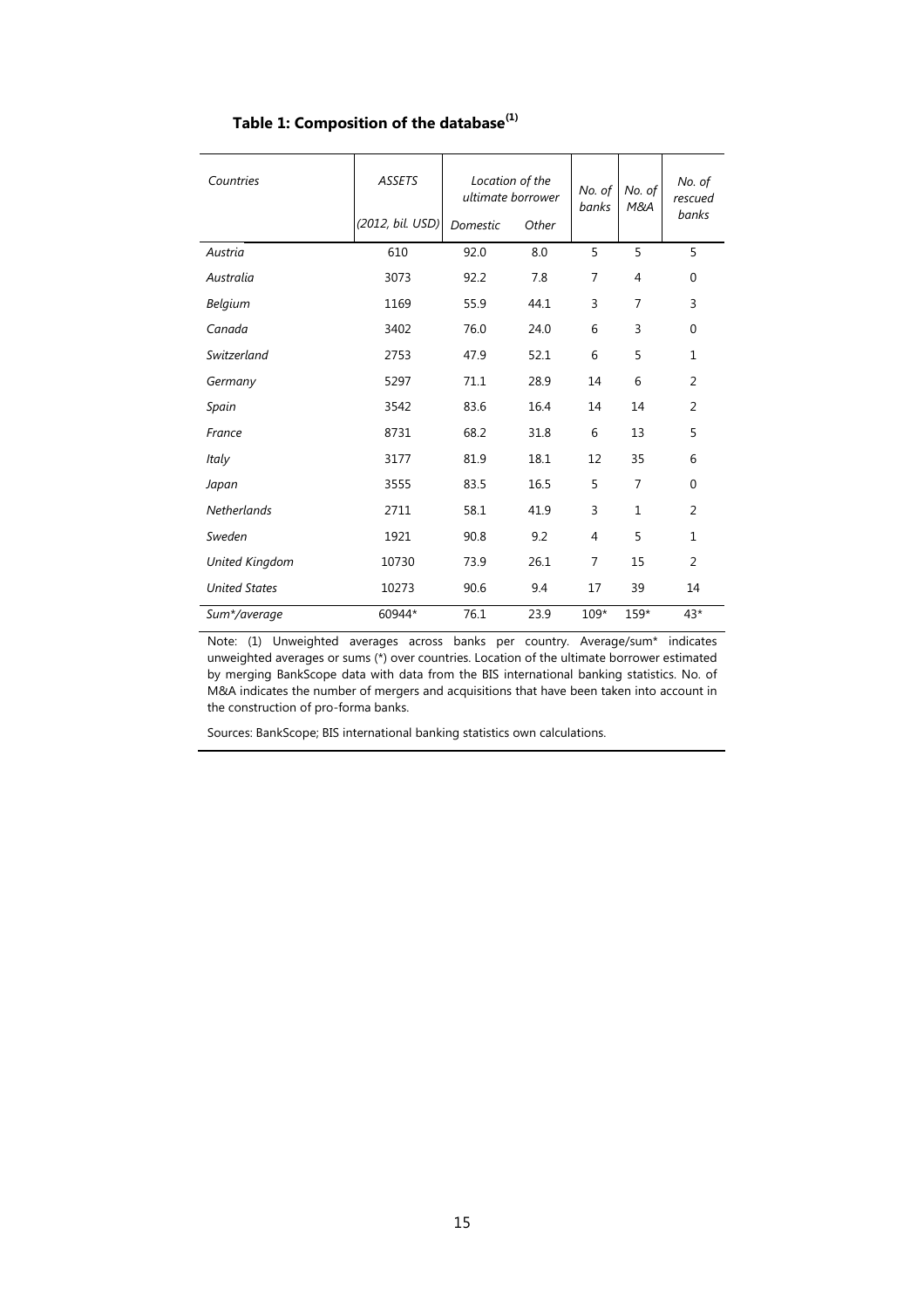| Table 2: Average capital ratios by country |  |  |  |  |
|--------------------------------------------|--|--|--|--|
|--------------------------------------------|--|--|--|--|

| Country   | Variable                  | obs | mean  | $Test^{(1)}$ | std. dev | Min  | Max   | Country   | Variable                  | obs | mean  | Test <sup>(1)</sup> | std. dev | min     | max   |
|-----------|---------------------------|-----|-------|--------------|----------|------|-------|-----------|---------------------------|-----|-------|---------------------|----------|---------|-------|
| AT        | Tier 1 / Exposure measure | 67  | 4.07  | $***$        | 1.08     | 1.99 | 6.40  | <b>FR</b> | Tier 1 / Exposure measure | 50  | 2.51  | $***$               | 0.68     | 1.22    | 4.28  |
| AT        | Tier 1 / total assets     | 67  | 4.39  |              | 1.16     | 2.05 | 6.88  | <b>FR</b> | Tier 1 / total assets     | 50  | 2.87  |                     | 0.75     | 1.50    | 4.67  |
| AT        | Tier 1 / RWA              | 64  | 8.28  |              | 1.47     | 5.40 | 11.70 | <b>FR</b> | Tier 1 / RWA              | 72  | 9.65  |                     | 1.74     | 6.60    | 14.50 |
| AU        | Tier 1 / Exposure measure | 148 | 4.82  | $***$        | 1.16     | 2.28 | 8.01  | IT        | Tier 1 / Exposure measure | 175 | 4.97  | $***$               | 1.97     | 1.73    | 14.29 |
| AU        | Tier 1 / total assets     | 148 | 5.22  |              | 1.19     | 2.59 | 8.05  | IT        | Tier 1 / total assets     | 175 | 5.74  |                     | 2.35     | 2.24    | 14.61 |
| AU        | Tier 1 / RWA              | 150 | 8.26  |              | 1.61     | 4.80 | 13.40 | IT        | Tier 1 / RWA              | 179 | 8.68  |                     | 4.94     | 2.50    | 44.64 |
| BE        | Tier 1 / Exposure measure | 25  | 3.25  | $***$        | 1.09     | 1.58 | 5.89  | JP        | Tier 1 / Exposure measure | 95  | 4.82  | $***$               | 2.92     | $-0.49$ | 13.47 |
| <b>BE</b> | Tier 1 / total assets     | 25  | 3.60  |              | 1.40     | 1.53 | 6.99  | JP        | Tier 1 / total assets     | 95  | 5.04  |                     | 3.00     | $-0.50$ | 13.79 |
| BE        | Tier 1 / RWA              | 53  | 9.46  |              | 2.98     | 6.02 | 19.90 | JP        | Tier 1 / RWA              | 96  | 8.16  |                     | 4.11     | 1.50    | 19.37 |
| CA        | Tier 1 / Exposure measure | 124 | 3.91  | $***$        | 0.46     | 2.94 | 5.29  | <b>NL</b> | Tier 1 / Exposure measure | 24  | 3.93  | $***$               | 1.00     | 1.87    | 5.18  |
| CA        | Tier 1 / total assets     | 124 | 4.55  |              | 0.54     | 3.48 | 6.17  | <b>NL</b> | Tier 1 / total assets     | 24  | 4.10  |                     | 1.01     | 2.02    | 5.30  |
| CA        | Tier 1 / RWA              | 130 | 9.07  |              | 2.35     | 4.60 | 14.70 | <b>NL</b> | Tier 1 / RWA              | 46  | 10.18 |                     | 2.29     | 7.10    | 17.20 |
| CH        | Tier 1 / Exposure measure | 52  | 3.53  | $***$        | 2.03     | 0.59 | 7.20  | <b>SE</b> | Tier 1 / Exposure measure | 88  | 3.72  | $***$               | 0.62     | 2.02    | 5.56  |
| CH        | Tier 1 / total assets     | 52  | 4.04  |              | 2.16     | 1.44 | 8.61  | <b>SE</b> | Tier 1 / total assets     | 88  | 4.01  |                     | 0.62     | 2.78    | 5.61  |
| CH        | Tier 1 / RWA              | 83  | 12.11 |              | 3.41     | 5.50 | 21.30 | <b>SE</b> | Tier 1 / RWA              | 89  | 7.97  |                     | 1.80     | 4.99    | 13.01 |
| DE        | Tier 1 / Exposure measure | 128 | 2.88  | $***$        | 1.51     | 0.17 | 11.92 | UK        | Tier 1 / Exposure measure | 119 | 3.74  | $***$               | 1.27     | 1.19    | 6.46  |
| <b>DE</b> | Tier 1 / total assets     | 128 | 3.08  |              | 1.63     | 0.18 | 13.69 | UK        | Tier 1 / total assets     | 119 | 3.96  |                     | 1.35     | 1.22    | 6.66  |
| DE        | Tier 1 / RWA              | 219 | 8.35  |              | 3.08     | 4.80 | 22.70 | UK        | Tier 1 / RWA              | 115 | 8.93  |                     | 2.30     | 5.20    | 14.90 |
| ES        | Tier 1 / Exposure measure | 212 | 5.36  | $***$        | 1.46     | 2.75 | 10.31 | US.       | Tier 1 / Exposure measure | 285 | 5.84  | $***$               | 1.67     | 1.60    | 10.98 |
| ES.       | Tier 1 / total assets     | 212 | 5.78  |              | 1.54     | 2.81 | 11.00 | US.       | Tier 1 / total assets     | 285 | 7.09  |                     | 1.86     | 1.96    | 12.86 |
| ES        | Tier 1 / RWA              | 227 | 9.67  |              | 2.87     | 4.90 | 23.50 | <b>US</b> | Tier 1 / RWA              | 302 | 10.00 |                     | 2.55     | 4.74    | 20.50 |

Note: Unweighted averages over the period 1995-2012. (1) "",", denote whether the t-test on the difference in the mean between Tier 1 / Exposure measure and Tier 1 / total assets is significant, respectively, on the 1, 5, and 10% levels.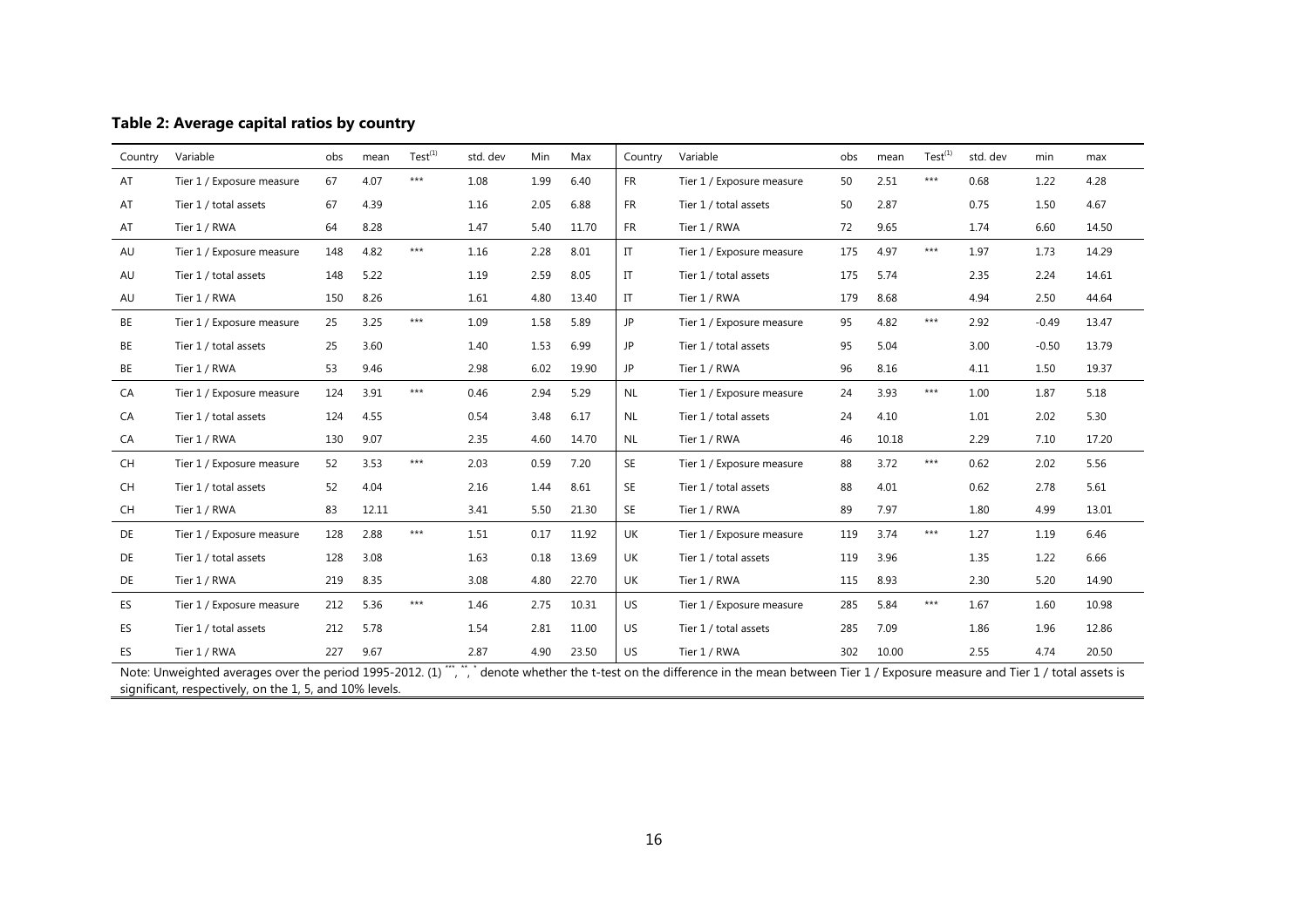#### **Table 3: Summary statistics by bank type**

|                                 | GSIBs   | Small | Difference |         | Low<br>Provisions | High<br>Provisions | Difference |         | Low ROA | High ROA | Difference |         | All banks |
|---------------------------------|---------|-------|------------|---------|-------------------|--------------------|------------|---------|---------|----------|------------|---------|-----------|
| Number of banks                 | 26      | 20    |            |         | 27                | 27                 |            |         | 27      | 27       |            |         | 109       |
| Observations                    | 379     | 277   |            |         | 370               | 260                |            |         | 290     | 379      |            |         | 1540      |
| Assets (bil. USD)               | 1124.62 | 40.54 | 1084.08    | $***$   | 273.54            | 400.72             | $-127.18$  | $***$   | 649.83  | 279.68   | 370.15     | $***$   | 408.05    |
| Tier 1 / Exposure measure       | 3.50    | 5.47  | $-1.97$    | $***$   | 4.17              | 4.37               | $-0.20$    | $\star$ | 3.39    | 5.84     | $-2.45$    | $***$   | 4.57      |
| Tier 1 / total assets           | 4.04    | 5.98  | $-1.94$    | $***$   | 4.69              | 4.82               | $-0.13$    |         | 3.62    | 6.91     | $-3.29$    | ***     | 5.16      |
| Tier 1 / RWA                    | 9.29    | 9.40  | $-0.11$    |         | 9.73              | 8.68               | 1.05       | ***     | 8.58    | 10.04    | $-1.46$    | ***     | 9.25      |
| Loans over assets               | 44.00   | 68.03 | $-24.03$   | $***$   | 58.49             | 54.52              | 3.97       | ***     | 50.56   | 58.65    | $-8.09$    | ***     | 56.97     |
| Securities over assets          | 34.30   | 17.17 | 17.13      | ***     | 20.77             | 25.52              | $-4.75$    | ***     | 31.74   | 22.20    | 9.54       | ***     | 24.33     |
| Due from banks over assets (1)  | 3.04    | 1.73  | 1.31       | $***$   | 2.63              | 1.96               | 0.67       | $***$   | 1.74    | 3.15     | $-1.41$    | $***$   | 2.19      |
| Deposits over assets            | 44.41   | 44.93 | $-0.52$    |         | 46.92             | 38.31              | 8.61       | $***$   | 37.95   | 56.53    | $-18.58$   | ***     | 47.04     |
| Non-deposit funding over assets | 49.75   | 47.54 | 2.21       |         | 47.05             | 55.21              | $-8.16$    | $***$   | 57.33   | 34.16    | 23.17      | ***     | 46.22     |
| Equity over assets              | 4.97    | 6.75  | $-1.78$    | $***$   | 5.40              | 5.60               | $-0.20$    |         | 3.62    | 8.15     | $-4.53$    | $***$   | 5.88      |
| <b>ROA</b>                      | 0.46    | 0.36  | 0.10       | $\star$ | 0.59              | 0.28               | 0.31       | ***     | 0.13    | 0.93     | $-0.80$    | ***     | 0.53      |
| <b>ROE</b>                      | 7.43    | 2.69  | 4.74       | $***$   | 11.15             | 4.60               | 6.55       | ***     | 1.61    | 11.01    | $-9.40$    | ***     | 8.05      |
| Non-interest income over income | 29.19   | 17.15 | 12.04      | $***$   | 24.77             | 17.68              | 7.09       | $***$   | 16.47   | 30.47    | $-14.00$   | ***     | 22.60     |
| Provisions over loans           | 2.15    | 2.83  | $-0.68$    | $***$   | 1.00              | 3.98               | $-2.98$    | $***$   | 2.37    | 2.09     | 0.28       | $\star$ | 2.27      |
| NPL over loans                  | 2.94    | 4.52  | $-1.58$    | ***     | 1.24              | 5.97               | $-4.73$    | $***$   | 4.40    | 2.11     | 2.29       | $***$   | 3.09      |

Note: Unweighted averages over the period 1995-2012. "GSIB" denotes Global Systemically Important Banks, based on the list compiled by the Financial Stability Board. "Small" refers to the 20 smallest banks in terms of assets at end-2012. Banks with low and high provisions have been identified using the first and fourth quartile of the provisions ratio in 2006. A similar distinction has been made for banks with low and high return on assets (ROA). (1) Interest-earning balances with central banks and loans and advances to banks net of impairment value including loans pledged to banks as collateral. \*\*\*, \*\*, \* indicate that means are significantly different across two groups of banks at the 1%, 5%, and 10% level, based on a t-test.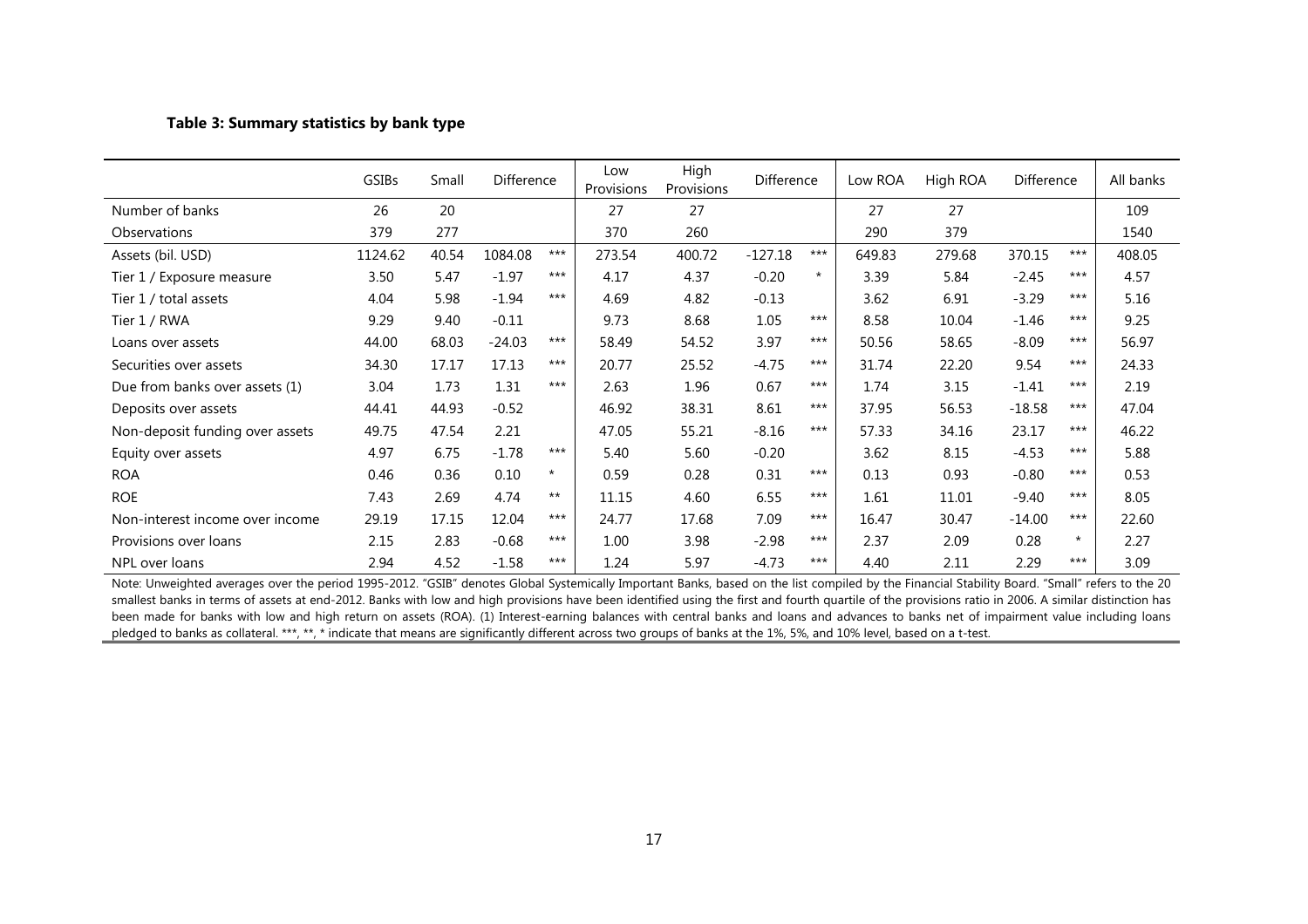| Region        | TIER 1 ,<br>Exposure<br>measure | TIER 1 $/$<br>Total<br>assets | TIER 1/<br><b>RWA</b> | <b>SIZE</b>        | PRO-<br><b>VISIONS</b> | <b>ROA</b>       | Nom. GDP<br>growth | Real GDP<br>growth | Credit gap | <b>ASSETS</b>       | Number of<br>observations | Number of<br>banks |
|---------------|---------------------------------|-------------------------------|-----------------------|--------------------|------------------------|------------------|--------------------|--------------------|------------|---------------------|---------------------------|--------------------|
|               | $(\%)$                          | (%)                           | $(\%)$                | (log of<br>assets) | (% of<br>assets)       | (% of<br>assets) | $(\%)$             | $(\%)$             | $(\%)$     | (2012, bil.<br>USD) |                           |                    |
| Asia-Pacific  | 4.8                             | 5.1                           | 8.2                   | 4.8                | 1.8                    | 0.5              | 4.2                | 2.4                | $-4.0$     | 6628                | 247                       | 12                 |
| Euro Area     | 4.4                             | 4.8                           | 9.0                   | 4.6                | 3.2                    | 0.4              | 4.5                | 1.9                | 5.9        | 23695               | 1141                      | 57                 |
| Europe, other | 3.7                             | 4.1                           | 9.6                   | 5.5                | 1.6                    | 0.5              | 4.4                | 2.1                | 0.6        | 15403               | 370                       | 17                 |
| North America | 5.3                             | 6.3                           | 9.7                   | 5.0                | 1.9                    | $1.0\,$          | 4.7                | 2.4                | 1.4        | 13675               | 461                       | 23                 |
| Average/sum*  | 4.6                             | 5.1                           | 9.1                   | 5.0                | 2.1                    | 0.6              | 4.5                | 2.2                | 0.9        | 60944*              | 2261*                     | $109*$             |

## **Table 4: Average bank features, by macro region (1995–2012)(1)**

Note: (1) Unweighted averages across banks per region. Asia-Pacific indicates AU and JP; Euro Area represents AT, BE, DE, ES, FR, IT and NL; North America is CA and US; and Europe, other indicates CH, UK, and SE. "Average/sum\*" indicates unweighted averages or sums (\*) over countries.

Sources: BankScope.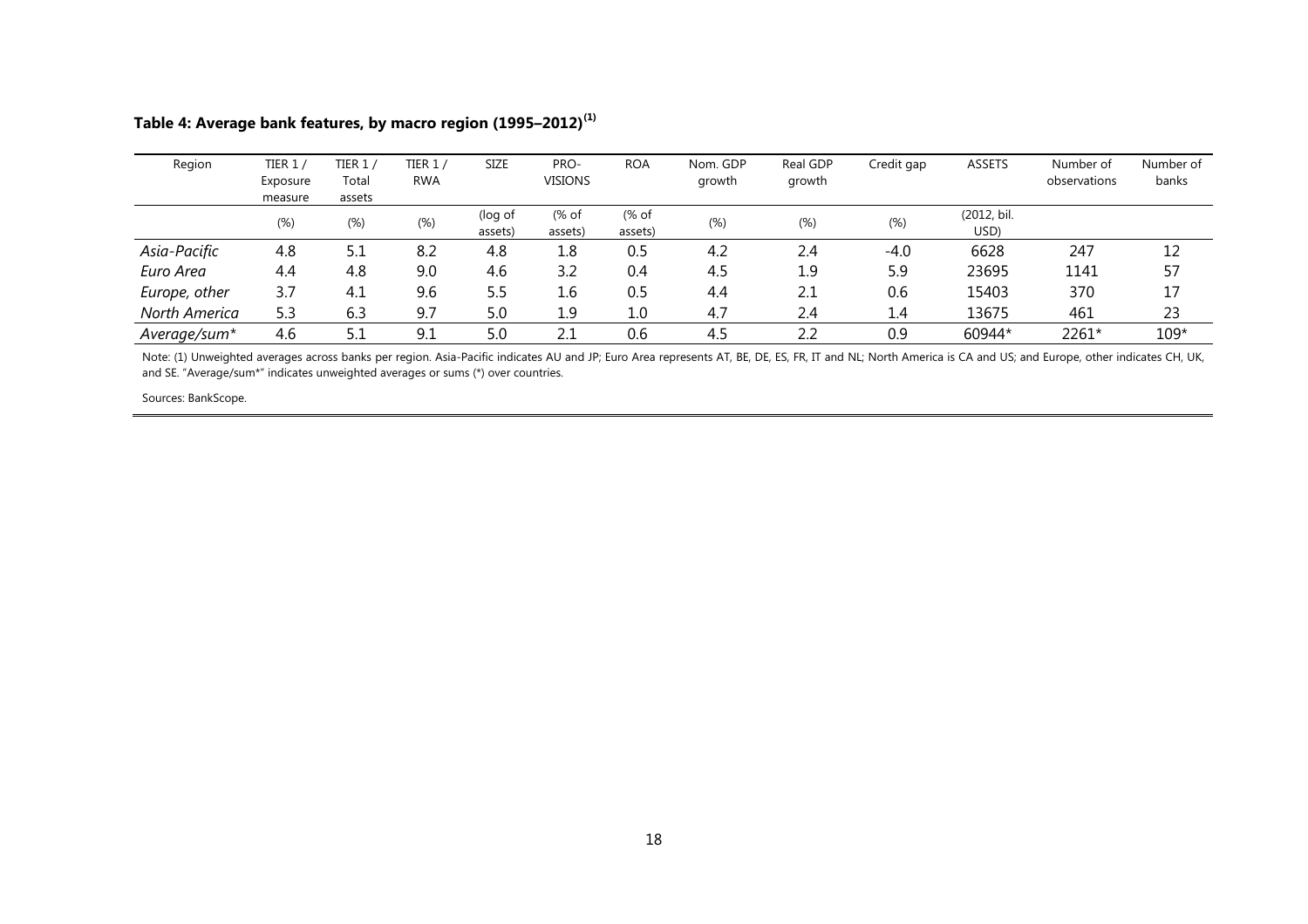### **Table 5: Summary statistics for the regression variables**

| Variable name                 | Variable description                                | Number of<br>observations                 | Mean | Std. Dev. | Min.     | Max.  |
|-------------------------------|-----------------------------------------------------|-------------------------------------------|------|-----------|----------|-------|
|                               |                                                     | Endogenous variables                      |      |           |          |       |
| Tier 1 / Exposure measure $t$ | Tier 1 over Exposure measure                        | 1592                                      | 4.54 | 1.84      | $-0.49$  | 14.29 |
| Tier $1/T$ otal assets,       | Tier 1 over total assets                            | 1592                                      | 5.12 | 2.11      | $-0.50$  | 14.61 |
| Tier $1 / RWA_t$              | Tier 1 over risk-weighted<br>assets                 | 1825                                      | 9.17 | 3.10      | 1.50     | 44.64 |
|                               |                                                     | Bank-specific characteristics in vector X |      |           |          |       |
| $SIZE_{t-1}$                  | Logarithm of total assets                           | 2261                                      | 4.89 | 1.51      | $-1.43$  | 8.24  |
| $PROV_{t-1}$                  | Provisions ratio                                    | 1786                                      | 2.36 | 2.33      | 0.00     | 49.54 |
| $ROA_{t-1}$                   | Return on assets                                    | 2251                                      | 0.52 | 0.73      | $-10.60$ | 3.70  |
|                               |                                                     | Cycle indicators                          |      |           |          |       |
| $\triangle NGDP_{t-1}$        | Growth rate of nominal GDP<br>adjusted              | 2646                                      | 4.52 | 2.80      | $-5.43$  | 16.01 |
| $\triangle RGDP_{t-1}$        | Growth rate of real GDP<br>adjusted                 | 2646                                      | 2.08 | 1.86      | $-5.28$  | 5.92  |
| $C \ GAP_t$                   | Credit gap adjusted                                 | 2206                                      | 2.97 | 10.00     | $-25.65$ | 42.93 |
|                               |                                                     | Other controls                            |      |           |          |       |
| $C_t$                         | Dummy that takes the value of                       |                                           |      |           |          |       |
|                               | 1 in the years 2008-12 and 0                        | 2646                                      | 0.21 | 0.40      | 0.00     | 1.00  |
| $IFRS_t$                      | otherwise.<br>Dummy that takes the value of         |                                           |      |           |          |       |
|                               | 1 if a bank reported under IFRS<br>and 0 elsewhere. | 2646                                      | 0.26 | 0.44      | 0.00     | 1.00  |

Note: (1) The sample period goes from 1995 to 2012. "Adjusted" refers to the adjustment of the macroeconomic variables for the location of international claims on a consolidated basis.

Source: BankScope; National central banks; BIS consolidated international banking statistics; own calculations.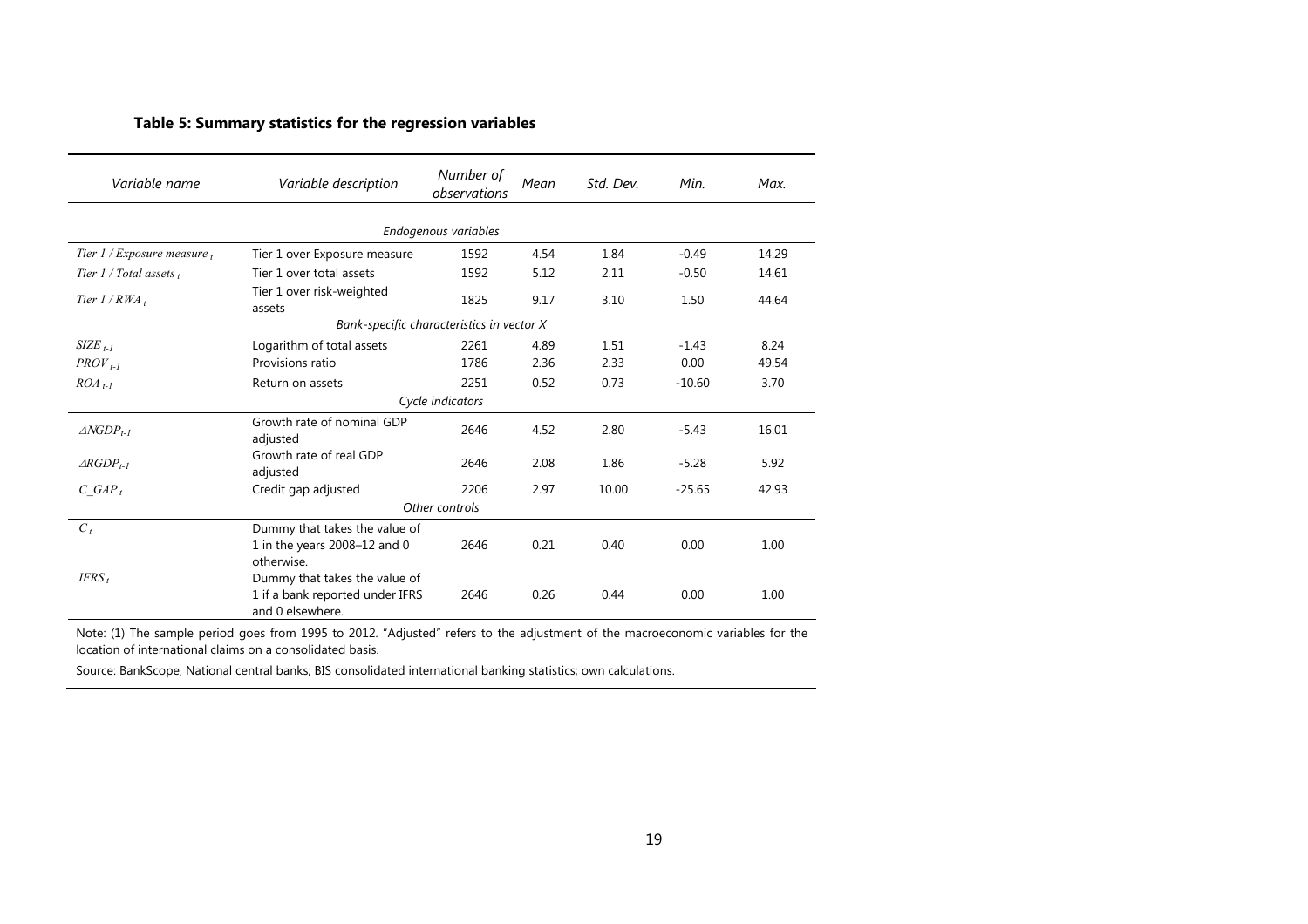### **Table 6: Baseline regressions**

| Dependent variable L(t):                                                                                                                                                                                                                                                     |            | (1)<br>TIER1/<br><b>Total Exposure</b> |                                   | (2)<br>TIER1/<br><b>Total Assets</b> |            | (3)<br>TIER1/<br><b>RWA</b> |            | (4)<br>TIER1/<br><b>Total Exposure</b> | (5)<br>TIER1/<br><b>Total Assets</b> |          |                       | (6)<br>TIER1/<br><b>RWA</b> |             | (7)<br>TIER1/<br><b>Total Exposure</b> |              | (8)<br>TIER1/<br><b>Total Assets</b> |                      | (9)<br>TIER1/<br><b>RWA</b> |
|------------------------------------------------------------------------------------------------------------------------------------------------------------------------------------------------------------------------------------------------------------------------------|------------|----------------------------------------|-----------------------------------|--------------------------------------|------------|-----------------------------|------------|----------------------------------------|--------------------------------------|----------|-----------------------|-----------------------------|-------------|----------------------------------------|--------------|--------------------------------------|----------------------|-----------------------------|
| Business cycle measures:                                                                                                                                                                                                                                                     |            |                                        | Y(t)=Nominal GDP growth, adjusted |                                      |            |                             |            |                                        | Y(t)=Real GDP growth, adjusted       |          |                       |                             |             |                                        |              | $Y(t)$ =Credit gap, adjusted         |                      |                             |
|                                                                                                                                                                                                                                                                              | Coeff.     | Std.err.                               | Coeff.                            | Std.err.                             | Coeff.     | Std.err.                    | Coeff.     | Std.err.                               | Coeff.                               | Std.err. | Coeff.                | Std.err.                    | Coeff.      | Std.err.                               | Coeff.       | Std.err.                             | Coeff.               | Std.err.                    |
| $L(t-1)$                                                                                                                                                                                                                                                                     | $0.769***$ | 0.088                                  | $0.791***$                        | 0.057                                | $0.839***$ | 0.058                       | $0.764***$ | 0.087                                  | $0.787***$                           | 0.057    | $0.828***$            | 0.058                       | $0.758***$  | 0.088                                  | $0.779***$   | 0.059                                | $0.816***$           | 0.062                       |
| $L(t-1)^{\star}C$                                                                                                                                                                                                                                                            | $-0.018$   | 0.027                                  | $-0.022$                          | 0.020                                | 0.007      | 0.027                       | $-0.009$   | 0.027                                  | $-0.0133$                            | 0.020    | 0.020                 | 0.027                       | 0.001       | 0.033                                  | $-0.003$     | 0.0244                               | 0.0327               | 0.030                       |
| Y(t)                                                                                                                                                                                                                                                                         | $-0.049$ * | 0.021                                  | $-0.046$ **                       | 0.023                                | $-0.027$   | 0.036                       | $-0.009$   | 0.024                                  | $-0.008$                             | 0.023    | $-0.030$              | 0.041                       | $-0.008"$   | 0.004                                  | $-0.005$     | 0.004                                | $-0.006$             | 0.005                       |
| $Y(t)^*C$                                                                                                                                                                                                                                                                    | 0.008      | 0.026                                  | $-0.002$                          | 0.025                                | $-0.035$   | 0.046                       | $-0.028$   | 0.032                                  | $-0.036$                             | 0.034    | $-0.037$              | 0.052                       | $0.016$ *** | 0.005                                  | $0.013$ **   | 0.005                                | $0.023$ <sup>*</sup> | 0.011                       |
| C                                                                                                                                                                                                                                                                            | 0.216      | 0.184                                  | $0.392$ <sup>**</sup>             | 0.191                                | $1.143***$ | 0.301                       | $0.352$ ** | 0.163                                  | $0.486***$                           | 0.143    | $1.021***$            | 0.262                       | 0.246       | 0.167                                  | $0.385**$    | 0.156                                | $0.909$ ***          | 0.286                       |
| IFRS dummy                                                                                                                                                                                                                                                                   | $-0.154$   | 0.095                                  | $-0.280$ ***                      | 0.0851                               | $-0.159$   | 0.103                       | $-0.208"$  | 0.092                                  | $-0.297***$                          | 0.081    | $-0.179$ <sup>*</sup> | 0.099                       | $-0.153$    | 0.088                                  | $-0.300$ *** | 0.0727                               | $-0.203$ **          | 0.098                       |
| Constant                                                                                                                                                                                                                                                                     | 0.945      | 0.386                                  | $0.895***$                        | 0.249                                | 1.619      | 0.587                       | $0.827$ ** | 0.344                                  | 0.761                                | 0.261    | $1.710^{n}$           | 0.567                       | $0.845$ **  | 0.339                                  | 0.830        | 0.238                                | $1.843$ <sup>"</sup> | 0.517                       |
| Observations                                                                                                                                                                                                                                                                 |            | 1331                                   | 1331                              |                                      |            | 1331                        |            | 1331                                   | 1331                                 |          |                       | 1331                        |             | 1331                                   |              | 1331                                 |                      | 1331                        |
| Banks                                                                                                                                                                                                                                                                        |            | 109                                    | 109                               |                                      |            | 109                         |            | 109                                    | 109                                  |          |                       | 109                         |             | 109                                    |              | 109                                  |                      | 109                         |
| AR(2)                                                                                                                                                                                                                                                                        |            | 0.150                                  | 0.268                             |                                      |            | 0.569                       |            | 0.151                                  | 0.259                                |          |                       | 0.568                       |             | 0.121                                  |              | 0.181                                |                      | 0.579                       |
| Hansen                                                                                                                                                                                                                                                                       | 0.311      |                                        | 0.373                             |                                      |            | 0.158                       |            | 0.246                                  | 0.346                                |          |                       | 0.182                       |             | 0.192                                  |              | 0.308                                |                      | 0.230                       |
| Note: The sample period goes from 1995 to 2012. All estimations are based on the Arellano and Bover (1995) system GMM estimator. Robust standard errors are reported. ***, **, * indicate significance at the 1%, 5%, and 10%<br>dummies and fixed effects are not reported. |            |                                        |                                   |                                      |            |                             |            |                                        |                                      |          |                       |                             |             |                                        |              |                                      |                      |                             |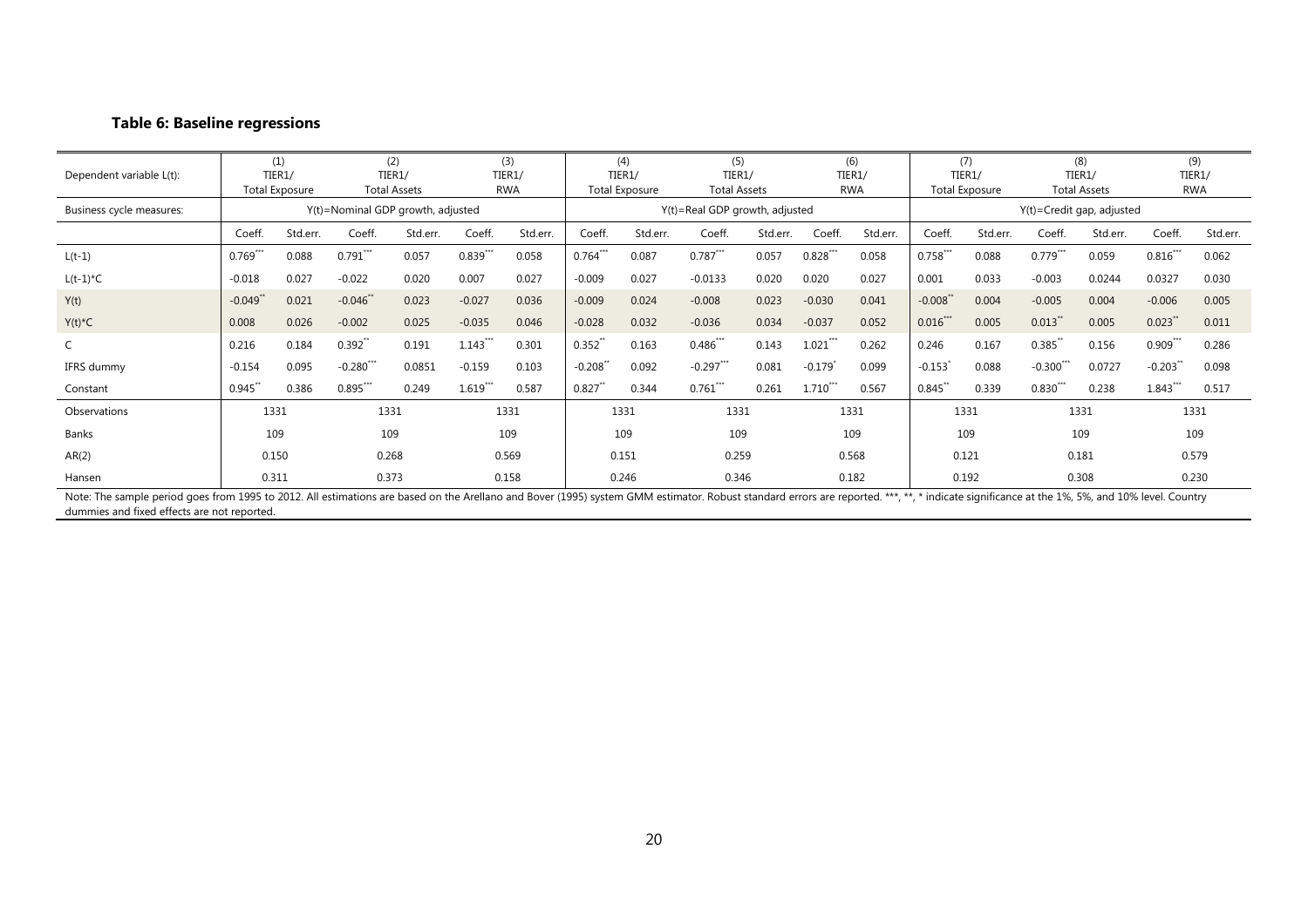# **Table 7: Controlling for bank-specific characteristics**

| Dependent variable L(t):                                                                                                                                                                                                      |             | (1)<br>TIER1/<br><b>Total Exposure</b> | (2)<br>TIER1/<br><b>Total Assets</b> |          |                       | (3)<br>TIER1/<br><b>RWA</b> |             | (4)<br>TIER1/<br><b>Total Exposure</b> |                                | (5)<br>TIER1/<br><b>Total Assets</b> |             | (6)<br>TIER1/<br><b>RWA</b> |              | (7)<br>TIER1/<br><b>Total Exposure</b> | (8)<br>TIER1/<br><b>Total Assets</b> |          | (9)<br>TIER1/<br><b>RWA</b> |          |
|-------------------------------------------------------------------------------------------------------------------------------------------------------------------------------------------------------------------------------|-------------|----------------------------------------|--------------------------------------|----------|-----------------------|-----------------------------|-------------|----------------------------------------|--------------------------------|--------------------------------------|-------------|-----------------------------|--------------|----------------------------------------|--------------------------------------|----------|-----------------------------|----------|
| Business cycle measures:                                                                                                                                                                                                      |             |                                        | Y(t)=Nominal GDP growth, adjusted    |          |                       |                             |             |                                        | Y(t)=Real GDP growth, adjusted |                                      |             |                             |              |                                        | Y(t)=Credit gap, adjusted            |          |                             |          |
|                                                                                                                                                                                                                               | Coeff.      | Std.err.                               | Coeff.                               | Std.err. | Coeff.                | Std.err.                    | Coeff.      | Std.err.                               | Coeff.                         | Std.err.                             | Coeff.      | Std.err.                    | Coeff.       | Std.err.                               | Coeff.                               | Std.err. | Coeff.                      | Std.err. |
| $L(t-1)$                                                                                                                                                                                                                      | $0.714$ *** | 0.063                                  | $0.758***$                           | 0.052    | $0.861***$            | 0.036                       | $0.693***$  | 0.077                                  | $0.753***$                     | 0.053                                | $0.861$ *** | 0.036                       | $0.718***$   | 0.069                                  | $0.761***$                           | 0.052    | $0.873***$                  | 0.035    |
| $L(t-1)*C$                                                                                                                                                                                                                    | $-0.084$    | 0.050                                  | $-0.0807$                            | 0.039    | $-0.065$              | 0.055                       | $-0.065$    | 0.053                                  | $-0.070$                       | 0.039                                | $-0.064$    | 0.056                       | $-0.072$     | 0.051                                  | $-0.068$                             | 0.040    | $-0.068$                    | 0.051    |
| Y(t)                                                                                                                                                                                                                          | $-0.056***$ | 0.017                                  | $-0.048$ **                          | 0.019    | $-0.025$              | 0.033                       | $-0.046'$   | 0.024                                  | $-0.032$                       | 0.026                                | $-0.022$    | 0.040                       | $-0.001$     | 0.003                                  | 0.005                                | 0.003    | 0.005                       | 0.005    |
| $Y(t)^*C$                                                                                                                                                                                                                     | 0.008       | 0.024                                  | 0.006                                | 0.025    | 0.023                 | 0.042                       | 0.005       | 0.034                                  | 0.024                          | 0.037                                | 0.006       | 0.055                       | $0.015***$   | 0.004                                  | $0.011$ <sup>*</sup>                 | 0.005    | 0.020                       | 0.008    |
| C                                                                                                                                                                                                                             | 0.264       | 0.144                                  | $0.404$ **                           | 0.164    | $1.046$ **            | 0.270                       | $0.299***$  | 0.116                                  | $0.426***$                     | 0.132                                | $0.905***$  | 0.223                       | $0.252$ **   | 0.106                                  | $0.379***$                           | 0.128    | $0.839$ **                  | 0.213    |
| IFRS dummy                                                                                                                                                                                                                    | $-0.071$    | 0.064                                  | $-0.192***$                          | 0.067    | $-0.075$              | 0.084                       | $-0.117$    | 0.067                                  | $-0.197***$                    | 0.066                                | $-0.072$    | 0.079                       | $-0.078$     | 0.073                                  | $-0.234***$                          | 0.072    | $-0.152$ <sup>*</sup>       | 0.081    |
| $Log(asserts)$ $(t-1)$                                                                                                                                                                                                        | $-0.152$ ** | 0.045                                  | $-0.116***$                          | 0.034    | $-0.036$              | 0.033                       | $-0.172$ ** | 0.052                                  | $-0.123***$                    | 0.036                                | $-0.044$    | 0.034                       | $-0.171$ *** | 0.046                                  | $-0.128***$                          | 0.036    | $-0.046$                    | 0.031    |
| Log(assets) $(t-1)^{\star}C$                                                                                                                                                                                                  | 0.034       | 0.028                                  | 0.026                                | 0.027    | 0.121                 | 0.112                       | 0.031       | 0.027                                  | 0.032                          | 0.026                                | 0.127       | 0.109                       | $0.055$ **   | 0.0263                                 | $0.052$ **                           | 0.025    | 0.153                       | 0.094    |
| Provisions (t-1)                                                                                                                                                                                                              | $0.107$ *** | 0.036                                  | $0.124$ ***                          | 0.044    | $0.153$ ***           | 0.038                       | $0.119$ *** | 0.040                                  | $0.129***$                     | 0.0458                               | $0.150$ **  | 0.038                       | $0.105***$   | 0.040                                  | $0.132$ ***                          | 0.049    | 0.153                       | 0.040    |
| Provisions (t-1)*C                                                                                                                                                                                                            | 0.121       | 0.075                                  | 0.098                                | 0.077    | 0.082                 | 0.140                       | 0.119       | 0.076                                  | 0.086                          | 0.077                                | 0.085       | 0.139                       | 0.108        | 0.073                                  | 0.074                                | 0.079    | 0.094                       | 0.145    |
| ROA (t-1)                                                                                                                                                                                                                     | 0.147       | 0.127                                  | 0.015                                | 0.142    | $-0.070$              | 0.140                       | 0.173       | 0.136                                  | 0.0115                         | 0.139                                | $-0.075$    | 0.141                       | 0.085        | 0.126                                  | $-0.022$                             | 0.136    | $-0.163$                    | 0.136    |
| ROA $(t-1)^{\star}C$                                                                                                                                                                                                          | $-0.252$    | 0.163                                  | $-0.149$                             | 0.185    | $-0.513$ <sup>*</sup> | 0.213                       | $-0.231$    | 0.153                                  | $-0.149$                       | 0.182                                | $-0.500*$   | 0.202                       | $-0.205$     | 0.154                                  | $-0.122$                             | 0.175    | $-0.423$                    | 0.208    |
| Constant                                                                                                                                                                                                                      | $1.465***$  | 0.392                                  | 1.198***                             | 0.288    | $1.109***$            | 0.405                       | $1.500***$  | 0.449                                  | $1.147***$                     | 0.304                                | $1.179***$  | 0.402                       | 1.465***     | 0.383                                  | $1.171$ <sup>***</sup>               | 0.300    | $1.204***$                  | 0.380    |
| Observations                                                                                                                                                                                                                  |             | 1331                                   | 1331                                 |          |                       | 1331                        |             | 1331                                   |                                | 1331                                 |             | 1331                        | 1331         |                                        | 1331                                 |          | 1331                        |          |
| Banks                                                                                                                                                                                                                         | 109         |                                        | 109                                  |          |                       | 109                         |             | 109                                    |                                | 109                                  |             | 109                         |              | 109                                    | 109                                  |          | 109                         |          |
| AR(2)                                                                                                                                                                                                                         | 0.123       |                                        | 0.262                                |          |                       | 0.796                       |             | 0.174                                  |                                | 0.242                                |             | 0.787                       | 0.157        |                                        | 0.207                                |          | 0.819                       |          |
| Hansen                                                                                                                                                                                                                        | 0.507       |                                        | 0.384                                |          |                       | 0.271                       |             | 0.526                                  |                                | 0.353                                |             | 0.256                       |              | 0.316                                  | 0.165                                |          | 0.276                       |          |
| Note: The sample period goes from 1995 to 2012. All estimations are based on the Arellano and Bover (1995) system GMM estimator. Robust standard errors are reported. ***, **, * indicate significance at the 1%, 5%, and 10% |             |                                        |                                      |          |                       |                             |             |                                        |                                |                                      |             |                             |              |                                        |                                      |          |                             |          |

and fixed effects are not reported.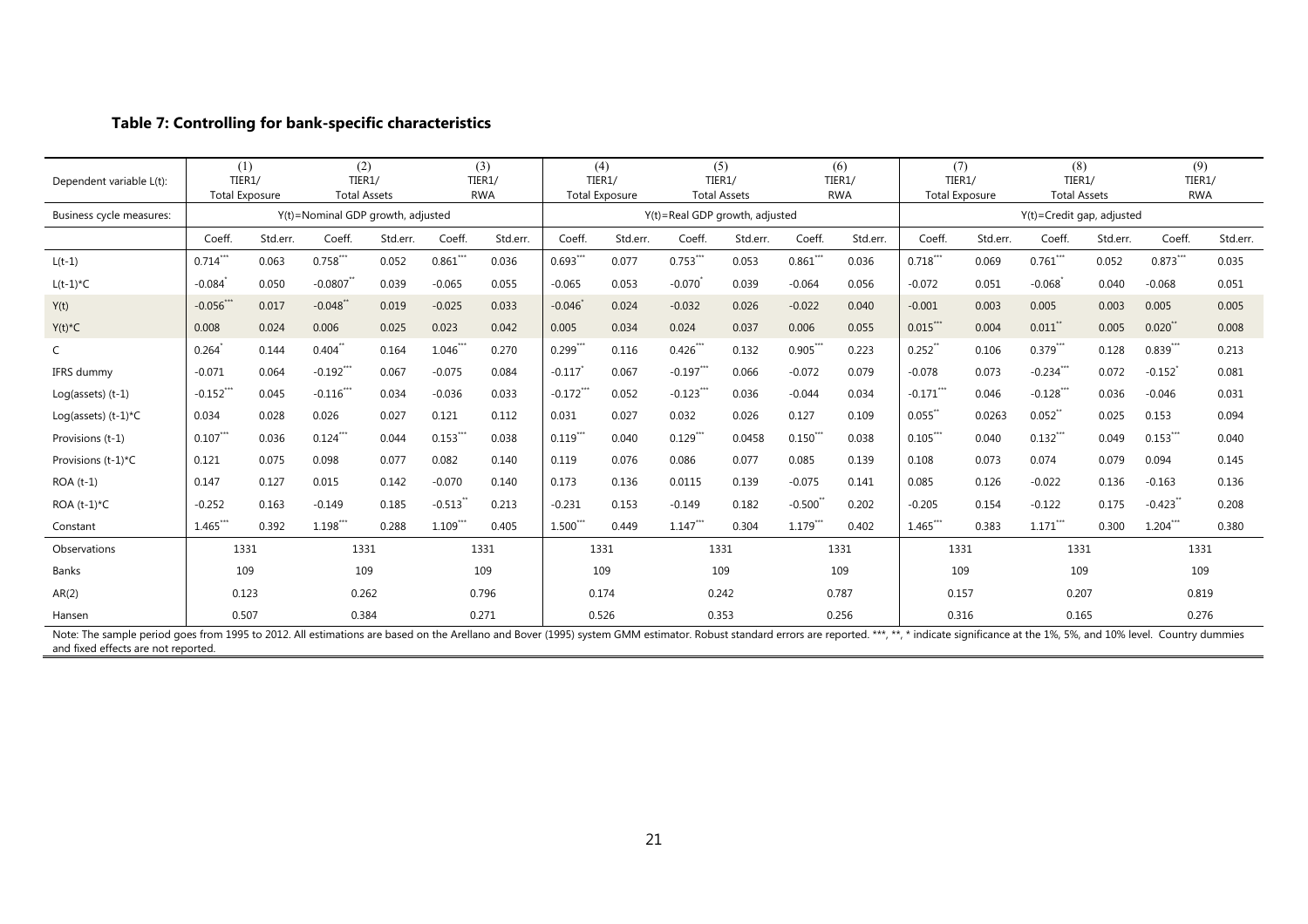| Dependent variable L(t):                                                                                                                                                                                                                                         | (1)<br>TIER1/<br><b>Total Exposure</b> |          | (2)<br>TIER1/<br><b>Total Assets</b> |          | (3)<br>TIER1/<br><b>RWA</b> |          | TIER1/      | (4)<br><b>Total Exposure</b> | (5)<br>TIER1/<br><b>Total Assets</b> |          | (6)<br>TIER1/<br><b>RWA</b> |          | (7)<br>TIER1/<br><b>Total Exposure</b> |          | (8)<br>TIER1/<br><b>Total Assets</b> |          | (9)<br>TIER1/<br><b>RWA</b> |          |
|------------------------------------------------------------------------------------------------------------------------------------------------------------------------------------------------------------------------------------------------------------------|----------------------------------------|----------|--------------------------------------|----------|-----------------------------|----------|-------------|------------------------------|--------------------------------------|----------|-----------------------------|----------|----------------------------------------|----------|--------------------------------------|----------|-----------------------------|----------|
| Business cycle measures:                                                                                                                                                                                                                                         |                                        |          | Y(t)=Nominal GDP growth, adjusted    |          |                             |          |             |                              | Y(t)=Real GDP growth, adjusted       |          |                             |          |                                        |          | Y(t)=Credit gap, adjusted            |          |                             |          |
|                                                                                                                                                                                                                                                                  | Coeff.                                 | Std.err. | Coeff.                               | Std.err. | Coeff.                      | Std.err. | Coeff.      | Std.err.                     | Coeff.                               | Std.err. | Coeff.                      | Std.err. | Coeff.                                 | Std.err. | Coeff.                               | Std.err. | Coeff.                      | Std.err. |
| $L(t-1)$                                                                                                                                                                                                                                                         | $0.652***$                             | 0.075    | $0.705***$                           | 0.058    | $0.844***$                  | 0.043    | $0.657***$  | 0.072                        | $0.695***$                           | 0.059    | $0.845***$                  | 0.041    | $0.678***$                             | 0.067    | $0.710***$                           | 0.055    | $0.848***$                  | 0.040    |
| $L(t-1)*C$                                                                                                                                                                                                                                                       | $-0.061$                               | 0.048    | $-0.0657$                            | 0.039    | $-0.042$                    | 0.061    | $-0.052$    | 0.048                        | $-0.0590$                            | 0.040    | $-0.042$                    | 0.059    | $-0.004$                               | 0.043    | $-0.052$                             | 0.041    | $-0.043$                    | 0.055    |
| Y(t)                                                                                                                                                                                                                                                             | $-0.076$ ***                           | 0.018    | $-0.059***$                          | 0.021    | $-0.055$                    | 0.043    | $-0.047$ ** | 0.023                        | $-0.046$                             | 0.023    | $-0.026$                    | 0.043    | $-0.005$                               | 0.003    | 0.004                                | 0.004    | 0.003                       | 0.004    |
| $Y(t)^*C$                                                                                                                                                                                                                                                        | 0.033                                  | 0.022    | 0.010                                | 0.026    | 0.006                       | 0.048    | $-0.001$    | 0.030                        | $-0.004$                             | 0.033    | 0.018                       | 0.049    | $0.018***$                             | 0.004    | $0.012$ <sup>**</sup>                | 0.005    | 0.023                       | 0.009    |
| Constrained                                                                                                                                                                                                                                                      | $-0.519$ ***                           | 0.096    | $-0.475***$                          | 0.094    | $-0.773$ ***                | 0.113    | $-0.483$ ** | 0.085                        | $-0.546$ **                          | 0.099    | $-0.772$ <sup>***</sup>     | 0.135    | $-0.522***$                            | 0.099    | $-0.527$ ***                         | 0.102    | $-0.771$ <sup>**</sup>      | 0.149    |
| Rescued                                                                                                                                                                                                                                                          | 0.221                                  | 0.126    | 0.250                                | 0.127    | 0.325                       | 0.231    | 0.208       | 0.121                        | 0.265                                | 0.130    | 0.301                       | 0.221    | $0.329***$                             | 0.116    | 0.287                                | 0.147    | 0.283                       | 0.285    |
| C                                                                                                                                                                                                                                                                | 0.023                                  | 0.153    | 0.191                                | 0.171    | $0.665*$                    | 0.349    | $0.195*$    | 0.115                        | 0.225                                | 0.126    | $0.696$ **                  | 0.262    | 0.053                                  | 0.109    | 0.217                                | 0.135    | $0.565$ **                  | 0.255    |
| IFRS dummy                                                                                                                                                                                                                                                       | $-0.072$                               | 0.074    | $-0.176$                             | 0.076    | $-0.062$                    | 0.087    | $-0.082$    | 0.074                        | $-0.183$ <sup>**</sup>               | 0.079    | $-0.062$                    | 0.079    | $-0.145$ **                            | 0.073    | $-0.215$                             | 0.089    | $-0.132$                    | 0.101    |
| $Log(asserts)$ $(t-1)$                                                                                                                                                                                                                                           | $-0.182$ **                            | 0.046    | $-0.136***$                          | 0.036    | $-0.025$                    | 0.034    | $-0.180$ ** | 0.046                        | $-0.154***$                          | 0.038    | $-0.037$                    | 0.033    | $-0.157$ **                            | 0.040    | $-0.152$ ***                         | 0.038    | $-0.027$                    | 0.040    |
| Log(assets) $(t-1)^{\star}C$                                                                                                                                                                                                                                     | 0.029                                  | 0.028    | 0.020                                | 0.028    | 0.080                       | 0.123    | 0.028       | 0.029                        | 0.035                                | 0.026    | 0.0819                      | 0.117    | $0.060$ ***                            | 0.021    | $0.046^{*}$                          | 0.027    | 0.116                       | 0.103    |
| Provisions (t-1)                                                                                                                                                                                                                                                 | $0.101$ **                             | 0.031    | 0.097                                | 0.040    | $0.127***$                  | 0.035    | $0.107$ **  | 0.033                        | $0.127$ **                           | 0.040    | $0.131$ **                  | 0.030    | 0.053                                  | 0.034    | $0.128***$                           | 0.044    | $0.132$ **                  | 0.035    |
| Provisions (t-1)*C                                                                                                                                                                                                                                               | 0.110                                  | 0.081    | 0.091                                | 0.088    | 0.0765                      | 0.116    | 0.099       | 0.082                        | 0.082                                | 0.080    | 0.069                       | 0.121    | $-0.010$                               | 0.053    | 0.071                                | 0.079    | 0.096                       | 0.149    |
| $ROA(t-1)$                                                                                                                                                                                                                                                       | 0.180                                  | 0.122    | $-0.020$                             | 0.129    | $-0.129$                    | 0.139    | 0.154       | 0.113                        | 0.0167                               | 0.133    | $-0.145$                    | 0.135    | 0.071                                  | 0.122    | $-0.025$                             | 0.127    | $-0.207$                    | 0.117    |
| ROA $(t-1)^{\star}C$                                                                                                                                                                                                                                             | $-0.270$                               | 0.131    | $-0.072$                             | 0.174    | $-0.441$ **                 | 0.169    | $-0.239$    | 0.123                        | $-0.133$                             | 0.168    | $-0.435$ **                 | 0.166    | $-0.199$                               | 0.165    | $-0.097$                             | 0.164    | $-0.375$ <sup>*</sup>       | 0.182    |
| Constant                                                                                                                                                                                                                                                         | $2.012$ <sup>**</sup>                  | 0.460    | $1.732***$                           | 0.335    | $1.593***$                  | 0.472    | 1.756***    | 0.427                        | $1.648$ **                           | 0.345    | $1.601$ ***                 | 0.447    | $1.777***$                             | 0.355    | $1.628***$                           | 0.317    | $1.570***$                  | 0.450    |
| Observations                                                                                                                                                                                                                                                     | 1331                                   |          | 1331                                 |          | 1331                        |          | 1331        |                              | 1331                                 |          | 1331                        |          | 1331                                   |          | 1331                                 |          | 1331                        |          |
| <b>Banks</b>                                                                                                                                                                                                                                                     | 109                                    |          | 109                                  |          | 109                         |          | 109         |                              | 109                                  |          | 109                         |          | 109                                    |          | 109                                  |          | 109                         |          |
| AR(2)                                                                                                                                                                                                                                                            | 0.132                                  |          | 0.302                                |          | 0.776                       |          | 0.130       |                              | 0.278                                |          | 0.757                       |          | 0.126                                  |          | 0.243                                |          | 0.796                       |          |
| Hansen                                                                                                                                                                                                                                                           | 0.576                                  |          | 0.297                                |          | 0.333                       |          | 0.613       |                              | 0.345                                |          | 0.355                       |          | 0.267                                  |          | 0.149                                |          | 0.245                       |          |
| Note: The sample period goes from 1995 to 2012. All estimations are based on the Arellano and Bover (1995) system GMM estimator. Robust standard errors are reported. ***, **, * indicate significance at the 1%, 5%, and 10%<br>fixed effects are not reported. |                                        |          |                                      |          |                             |          |             |                              |                                      |          |                             |          |                                        |          |                                      |          |                             |          |

# **Table 8: Controlling for public recapitalizations and capital constrained banks**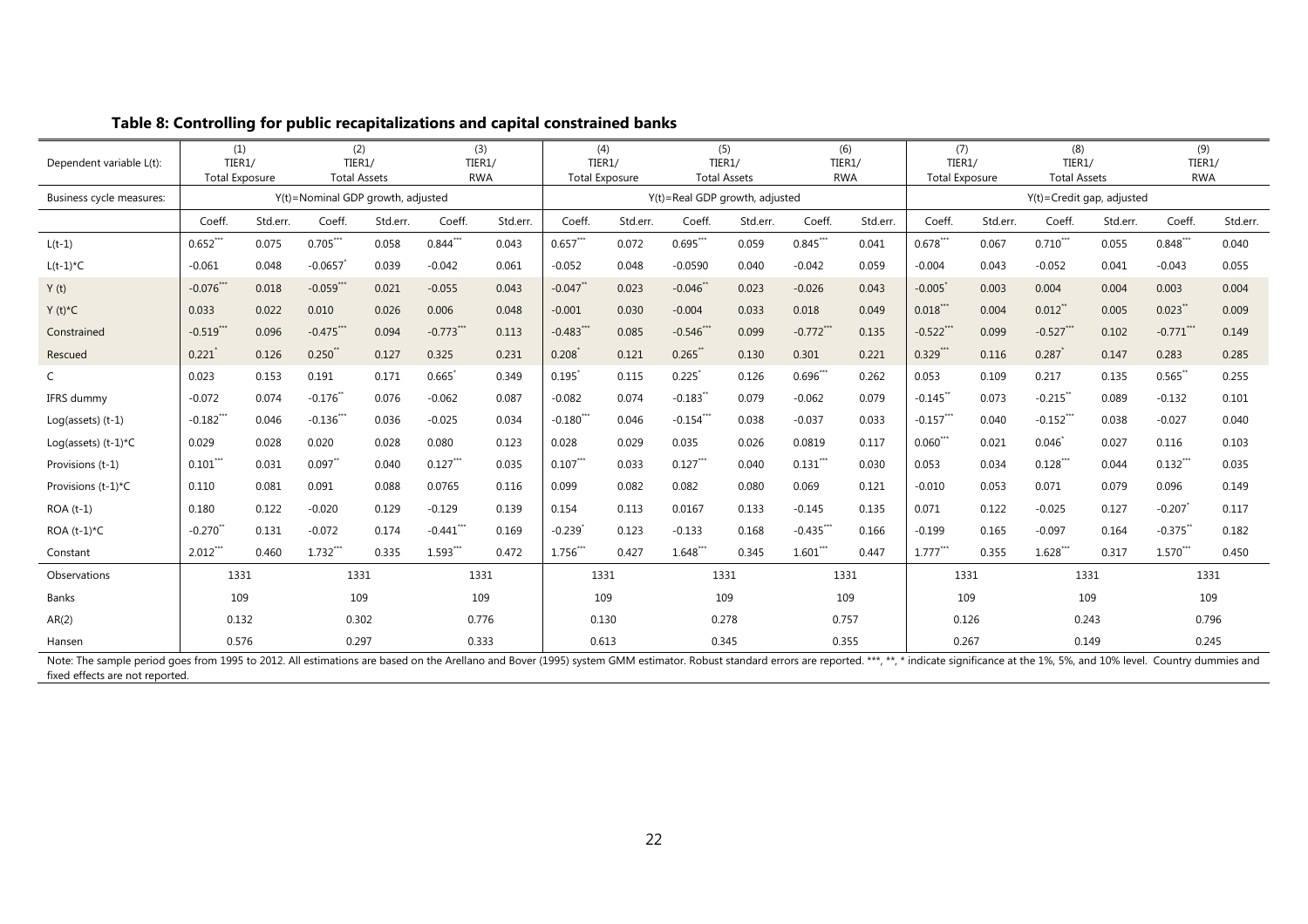| Dependent variable L(t):     | TIER1/               | (1)<br><b>Total Exposure</b> | TIER1/                            | (2)<br><b>Total Assets</b> | TIER1/<br><b>RWA</b> | (3)      | (4)<br>TIER1/<br><b>Total Exposure</b> |          | TIER1/                         | (5)<br><b>Total Assets</b> |                        | (6)<br>TIER1/<br><b>RWA</b> | TIER1/      | (7)<br>Total Exposure |                           | (8)<br>TIER1/<br><b>Total Assets</b> | TIER1/                | (9)<br><b>RWA</b> |
|------------------------------|----------------------|------------------------------|-----------------------------------|----------------------------|----------------------|----------|----------------------------------------|----------|--------------------------------|----------------------------|------------------------|-----------------------------|-------------|-----------------------|---------------------------|--------------------------------------|-----------------------|-------------------|
| Business cycle measures:     |                      |                              | Y(t)=Nominal GDP growth, adjusted |                            |                      |          |                                        |          | Y(t)=Real GDP growth, adjusted |                            |                        |                             |             |                       | Y(t)=Credit gap, adjusted |                                      |                       |                   |
|                              | Coeff.               | Std.err.                     | Coeff.                            | Std.err.                   | Coeff.               | Std.err. | Coeff.                                 | Std.err. | Coeff.                         | Std.err.                   | Coeff.                 | Std.err.                    | Coeff.      | Std.err.              | Coeff.                    | Std.err.                             | Coeff.                | Std.err.          |
| $L(t-1)$                     | $0.647***$           | 0.070                        | $0.702***$                        | 0.061                      | $0.780***$           | 0.068    | $0.641***$                             | 0.073    | $0.697***$                     | 0.058                      | $0.775***$             | 0.069                       | $0.679***$  | 0.077                 | $0.709***$                | 0.058                                | $0.847***$            | 0.039             |
| $L(t-1)*C$                   | $-0.054$             | 0.051                        | $-0.063$                          | 0.039                      | 0.033                | 0.074    | $-0.055$                               | 0.047    | $-0.059$                       | 0.039                      | 0.040                  | 0.073                       | $-0.026$    | 0.049                 | $-0.052$                  | 0.041                                | $-0.045$              | 0.053             |
| Y(t)                         | $-0.091***$          | 0.020                        | $-0.087***$                       | 0.020                      | $-0.041$             | 0.032    | $-0.062$ **                            | 0.024    | $-0.056$                       | 0.025                      | $-0.029$               | 0.040                       | $-0.007$    | 0.004                 | 0.002                     | 0.004                                | 0.001                 | 0.005             |
| $Y(t)^*C$                    | $0.043$ <sup>*</sup> | 0.022                        | 0.039                             | 0.025                      | $-0.028$             | 0.045    | 0.008                                  | 0.028    | 0.003                          | 0.034                      | 0.008                  | 0.053                       | $0.017***$  | 0.004                 | $0.014$ ***               | 0.005                                | 0.026                 | 0.009             |
| Y(t)*Constrained             | $0.065$ *            | 0.032                        | $0.089^{*}$                       | 0.039                      | 0.200                | 0.084    | 0.009                                  | 0.036    | 0.046                          | 0.050                      | $0.160^{*}$            | 0.079                       | 0.007       | 0.010                 | $0.013$ <sup>*</sup>      | 0.008                                | 0.011                 | 0.006             |
| Y(t)*Constrained*C           | 0.028                | 0.045                        | 0.039                             | 0.047                      | 0.089                | 0.126    | $0.133*$                               | 0.080    | 0.099                          | 0.072                      | 0.255                  | 0.301                       | 0.004       | 0.012                 | $-0.015$                  | 0.016                                | $-0.077$              | 0.037             |
| Constrained                  | $-0.810$ **          | 0.167                        | $-0.952$ **                       | 0.201                      | $-1.738$ **          | 0.406    | $-0.515***$                            | 0.121    | $-0.627$ **                    | 0.156                      | $-1.244$ **            | 0.232                       | $-0.493$ ** | 0.113                 | $-0.546$ **               | 0.108                                | $-0.758$ **           | 0.146             |
| Rescued                      | 0.242                | 0.134                        | 0.267                             | 0.144                      | $0.858**$            | 0.316    | 0.208                                  | 0.120    | 0.250                          | 0.132                      | $0.850^{''}$           | 0.317                       | $0.359***$  | 0.123                 | 0.301                     | 0.143                                | 0.287                 | 0.307             |
|                              | $-0.041$             | 0.147                        | 0.009                             | 0.167                      | $0.570^{*}$          | 0.293    | 0.123                                  | 0.108    | 0.213                          | 0.125                      | 0.445                  | 0.231                       | 0.047       | 0.115                 | 0.206                     | 0.133                                | $0.576^{*}$           | 0.268             |
| IFRS dummy                   | $-0.079$             | 0.075                        | $-0.195***$                       | 0.069                      | $-0.071$             | 0.099    | $-0.082$                               | 0.077    | $-0.186$                       | 0.077                      | $-0.070$               | 0.101                       | $-0.104$    | 0.087                 | $-0.208"$                 | 0.090                                | $-0.124$              | 0.099             |
| $Log(asserts)$ $(t-1)$       | $-0.182$ **          | 0.048                        | $-0.146$ **                       | 0.041                      | $-0.066$             | 0.043    | $-0.182$ **                            | 0.041    | $-0.153***$                    | 0.036                      | $-0.078$               | 0.042                       | $-0.161***$ | 0.043                 | $-0.149$ **               | 0.039                                | $-0.027$              | 0.041             |
| Log(assets) $(t-1)^{\star}C$ | 0.018                | 0.028                        | 0.020                             | 0.025                      | $-0.005$             | 0.127    | 0.032                                  | 0.027    | 0.032                          | 0.026                      | 0.009                  | 0.124                       | $0.063***$  | 0.022                 | 0.038                     | 0.027                                | 0.111                 | 0.100             |
| Provisions (t-1)             | $0.101$ "            | 0.032                        | $0.104$ ***                       | 0.036                      | $0.131$ ***          | 0.041    | $0.103***$                             | 0.037    | $0.127***$                     | 0.039                      | $0.141$ <sup>**</sup>  | 0.042                       | 0.024       | 0.040                 | $0.121$ ***               | 0.043                                | $0.131$ "             | 0.036             |
| Provisions (t-1)*C           | 0.109                | 0.076                        | 0.107                             | 0.077                      | 0.093                | 0.164    | 0.118                                  | 0.073    | 0.089                          | 0.0803                     | 0.074                  | 0.174                       | 0.013       | 0.054                 | 0.077                     | 0.078                                | 0.112                 | 0.160             |
| $ROA(t-1)$                   | 0.136                | 0.125                        | 0.011                             | 0.134                      | $-0.112$             | 0.164    | 0.149                                  | 0.121    | 0.020                          | 0.135                      | $-0.108$               | 0.160                       | 0.030       | 0.130                 | $-0.046$                  | 0.125                                | $-0.197$              | 0.117             |
| ROA $(t-1)^{\star}C$         | $-0.216$             | 0.148                        | $-0.138$                          | 0.157                      | $-0.468$             | 0.183    | $-0.230$                               | 0.125    | $-0.127$                       | 0.160                      | $-0.493$ **            | 0.188                       | $-0.155$    | 0.206                 | $-0.074$                  | 0.159                                | $-0.375$ <sup>*</sup> | 0.178             |
| Constant                     | $2.165$ ***          | 0.446                        | $1.929$ **                        | 0.373                      | $2.089$ ***          | 0.588    | $1.885***$                             | 0.414    | $1.667$ **                     | 0.329                      | $2.160$ <sup>***</sup> | 0.606                       | $1.850***$  | 0.377                 | $1.651$ ***               | 0.329                                | $1.566$ **            | 0.452             |
| Observations                 | 1331                 |                              | 1331                              |                            | 1331                 |          | 1331                                   |          |                                | 1331                       | 1331                   |                             |             | 1331                  |                           | 1331                                 |                       | 1331              |
| Banks                        |                      | 109                          |                                   | 109                        |                      | 109      | 109                                    |          | 109                            |                            |                        | 109                         | 109         |                       |                           | 109                                  |                       | 109               |
| AR(2)                        |                      | 0.110                        | 0.224                             |                            |                      | 0.845    | 0.105                                  |          |                                | 0.222                      | 0.835                  |                             | 0.138       |                       |                           | 0.236                                | 0.811                 |                   |
| Hansen                       |                      | 0.866                        | 0.431                             |                            | 0.200                |          | 0.715                                  |          |                                | 0.410                      | 0.164                  |                             | 0.200       |                       |                           | 0.164                                | 0.218                 |                   |

### **Table 9: Controlling for different behaviour of capital constrained banks during the financial crisis**

Note: The sample period goes from 1995 to 2012. All estimations are based on the Arellano and Bover (1995) system GMM estimator. Robust standard errors are reported. \*\*\*, \*\*, \* indicate significance at the 1%, 5%, and 10% fixed effects are not reported.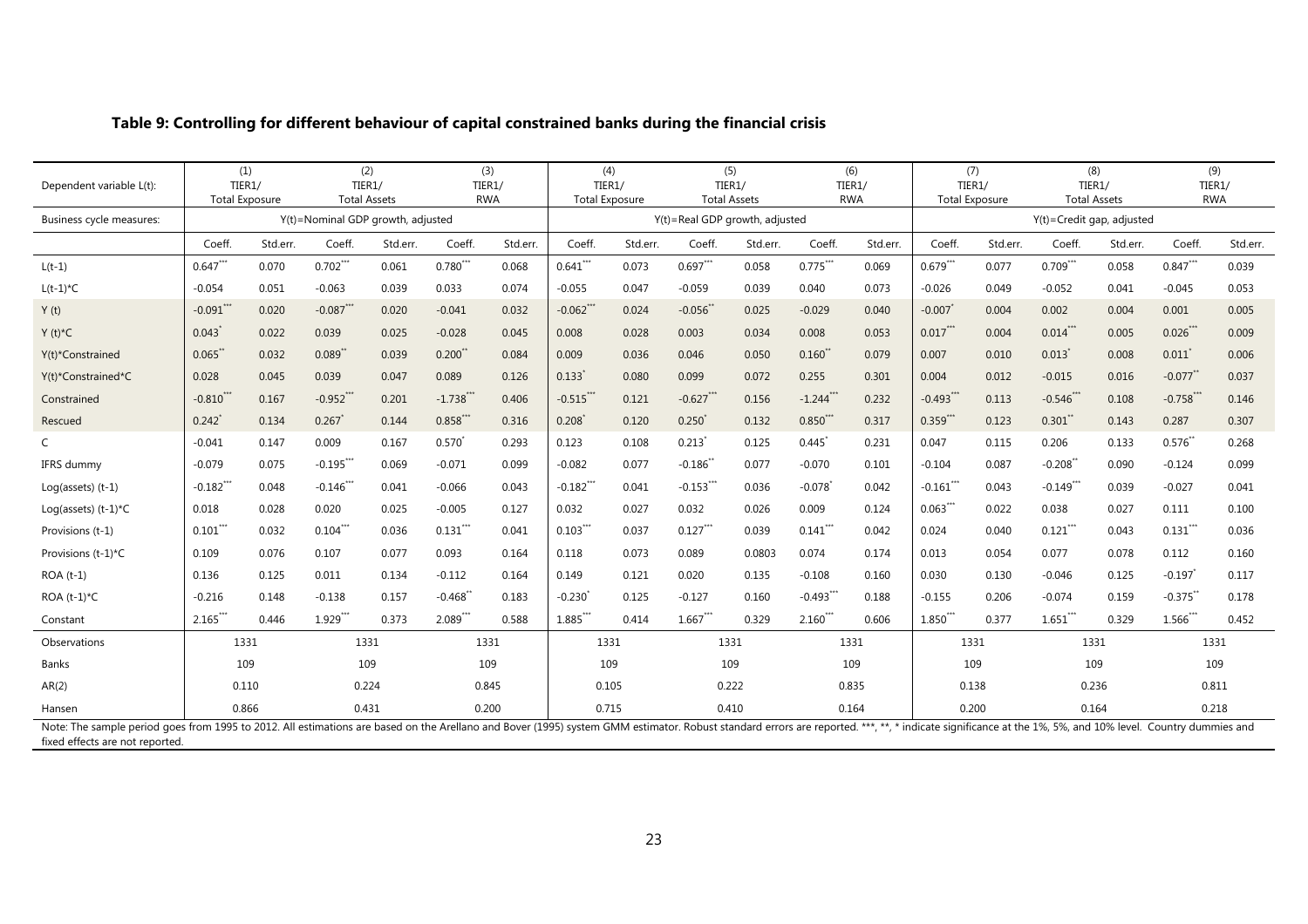|                          |                       | (1)     |                       | (2)       |            | (3)                                         |              | (4)          | (5)                   |         |              | (6)     |            | (7)       |              | (8)                                      |                       | (9)          | (10)          |          |
|--------------------------|-----------------------|---------|-----------------------|-----------|------------|---------------------------------------------|--------------|--------------|-----------------------|---------|--------------|---------|------------|-----------|--------------|------------------------------------------|-----------------------|--------------|---------------|----------|
| Dependent variable L(t): |                       | TIER1   |                       | TIER1 adj |            | Total exposure                              |              | Total assets | Risk-weighted         |         |              | TIER1   |            | TIER1 adi |              | Total exposure                           |                       | Total assets | Risk-weighted |          |
| Business cycle measures: |                       | growth  |                       | growth    |            | growth<br>Y(t)=Nominal GDP growth, adjusted |              | growth       | assets growth         |         |              | growth  |            | growth    |              | growth<br>Y(t)=Real GDP growth, adjusted |                       | growth       | assets growth |          |
|                          |                       |         |                       |           |            |                                             |              |              |                       |         |              |         |            |           |              |                                          |                       |              |               |          |
|                          | Coeff.                | Std.err | Coeff.                | Std.err   | Coeff.     | Std.err.                                    | Coeff.       | Std.err.     | Coeff.                | Std.err | Coeff.       | Std.err | Coeff.     | Std.err   | Coeff.       | Std.err.                                 | Coeff.                | Std.err.     | Coeff.        | Std.err. |
| $L(t-1)$                 | $-0.045$              | 0.041   | $-0.042$              | 0.041     | 0.023      | 0.0566                                      | $0.120^{*}$  | 0.063        | $-0.053$              | 0.130   | $-0.055$     | 0.041   | $-0.053$   | 0.041     | 0.033        | 0.052                                    | 0.109                 | 0.045        | $-0.077$      | 0.128    |
| $L(t-1)^*$ Dummy         | $-0.098$ <sup>*</sup> | 0.047   | $-0.127$ **           | 0.052     | $-0.048$   | 0.099                                       | $-0.249$ *** | 0.084        | $-0.029$              | 0.135   | $-0.091$     | 0.048   | $-0.12$ *  | 0.052     | $-0.057$     | 0.094                                    | $-0.179$ *            | 0.077        | $-0.002$      | 0.136    |
| Y(t)                     | $-0.672$              | 0.544   | $-0.461$              | 0.565     | $1.287***$ | 0.494                                       | 0.666        | 0.314        | 0.145                 | 0.419   | 0.857        | 0.703   | 1.011      | 0.709     | 1.443        | 0.619                                    | $0.712$ <sup>*</sup>  | 0.404        | 0.767         | 0.587    |
| $Y(t)^*C$                | $-0.554$              | 0.499   | $-0.788$              | 0.525     | $-0.615$   | 0.566                                       | $-0.308$     | 0.343        | 0.260                 | 0.440   | $-2.298$ *** | 0.861   | $-2.48***$ | 0.869     | $-0.562$     | 0.666                                    | 0.058                 | 0.457        | $-0.163$      | 0.607    |
| $\mathsf{C}$             | $-1.443$              | 3.285   | 0.778                 | 3.381     | $-3.256$   | 3.094                                       | $-4.124$ **  | 2.040        | $-12.20$ **           | 2.919   | 2.178        | 2.564   | 3.633      | 2.572     | $-4.840$ **  | 2.461                                    | $-5.244***$           | 1.865        | $-10.11$ **   | 2.226    |
| IFRS dummy               | 4.309**               | 1.434   | $4.173***$            | 1.472     | $4.880***$ | 1.113                                       | 5.688***     | 0.926        | $4.707***$            | 1.300   | $4.087***$   | 1.433   | 3.950***   | 1.463     | $5.362***$   | 1.061                                    | $6.338***$            | 0.959        | $6.345***$    | 1.793    |
| GSIB                     | 0.589                 | 1.549   | 0.092                 | 1.560     | 3.195      | 1.678                                       | 3.198        | 1.387        | $-1.055$              | 2.034   | 0.661        | 1.554   | 0.096      | 1.563     | 2.839        | 1.431                                    | 2.514                 | 1.412        | $-0.206$      | 1.895    |
| GSIB*C                   | 3.228                 | 2.980   | 3.692                 | 2.967     | $-2.922$   | 2.178                                       | $-2.980$     | 1.678        | 0.649                 | 2.647   | 3.001        | 2.879   | 3.617      | 2.858     | $-2.901$     | 2.047                                    | $-3.982$ <sup>*</sup> | 1.962        | $-0.778$      | 2.495    |
| SMALL                    | 3.839                 | 2.035   | 3.584                 | 2.093     | 2.464      | 1.957                                       | 2.158        | 1.248        | 4.633***              | 1.363   | 4.049        | 2.122   | 3.790      | 2.173     | 2.952        | 1.545                                    | 3.361                 | 1.324        | $4.620***$    | 1.317    |
| SMALL*C                  | $-7.162$ <sup>*</sup> | 3.586   | $-7.899$ <sup>*</sup> | 3.707     | $-3.816$   | 3.302                                       | $-0.106$     | 1.880        | $-4.744$ <sup>*</sup> | 2.509   | $-7.641$     | 3.642   | $-8.35$    | 3.743     | $-5.152$     | 2.816                                    | $-5.471$              | 2.631        | $-4.516$      | 2.846    |
| Provisions (t-1)         | $-0.132$              | 0.679   | $-0.242$              | 0.703     | $-1.225$   | 0.477                                       | $-1.074***$  | 0.321        | $-1.346$ **           | 0.595   | $-0.0343$    | 0.709   | $-0.195$   | 0.738     | $-1.341$ *** | 0.458                                    | $-1.151$ ***          | 0.344        | $-1.163$ **   | 0.567    |
| Provisions (t-1)*C       | $-1.374$              | 0.753   | $-1.104$              | 0.757     | $-0.435$   | 0.511                                       | $-0.105$     | 0.320        | $-0.320$              | 0.553   | $-1.437$     | 0.729   | $-1.116$   | 0.734     | $-0.256$     | 0.467                                    | $-0.280$              | 0.361        | $-0.346$      | 0.622    |
| ROA (t-1)                | $-2.625$              | 2.042   | $-2.912$              | 2.093     | $-0.548$   | 1.284                                       | 1.120        | 0.997        | 2.253                 | 1.932   | $-3.535$     | 2.171   | $-3.773$   | 2.199     | $-0.239$     | 1.364                                    | 1.472                 | 1.128        | 3.226         | 1.843    |
| ROA $(t-1)^{\star}C$     | $-2.499$              | 2.936   | $-2.646$              | 2.928     | 2.111      | 1.591                                       | 1.120        | 1.156        | 1.190                 | 2.067   | $-1.365$     | 2.938   | $-1.569$   | 2.912     | 1.741        | 1.441                                    | 0.247                 | 1.319        | $-0.754$      | 2.032    |
| Constant                 | 8.950**               | 3.216   | 8.883***              | 3.242     | $-0.962$   | 3.702                                       | 1.262        | 3.069        | $7.156$ **            | 3.247   | 4.435        | 3.003   | 5.045      | 3.067     | 1.864        | 2.723                                    | 1.952                 | 2.293        | 3.613         | 2.612    |
| Observations             |                       | 1176    |                       | 1176      |            | 1176                                        |              | 1176         | 1176                  |         |              | 1176    |            | 1176      |              | 1176                                     |                       | 1176         | 1176          |          |
| <b>Banks</b>             |                       | 109     |                       | 109       |            | 109                                         |              | 109          | 109                   |         |              | 109     |            | 109       |              | 109                                      |                       | 109          | 109           |          |
| AR(2)                    |                       | 0.490   |                       | 0.476     |            | 0.133                                       |              | 0.113        | 0.562                 |         |              | 0.278   |            | 0.293     |              | 0.135                                    |                       | 0.101        | 0.659         |          |
| Hansen                   |                       | 0.431   |                       | 0.299     |            | 0.346                                       |              | 0.701        | 0.225                 |         |              | 0.414   |            | 0.258     |              | 0.377                                    |                       | 0.188        | 0.212         |          |

### **Table 10: Disentangling the effect on the numerator and the denominator**

Note: The sample period goes from 1995 to 2012. All estimations are based on the Arellano and Bover (1995) system GMM estimator. Robust standard errors are reported. \*\*\*, \*\*, \* indicate significance at the 1%, 5%, and 10% bank fixed effects are not reported.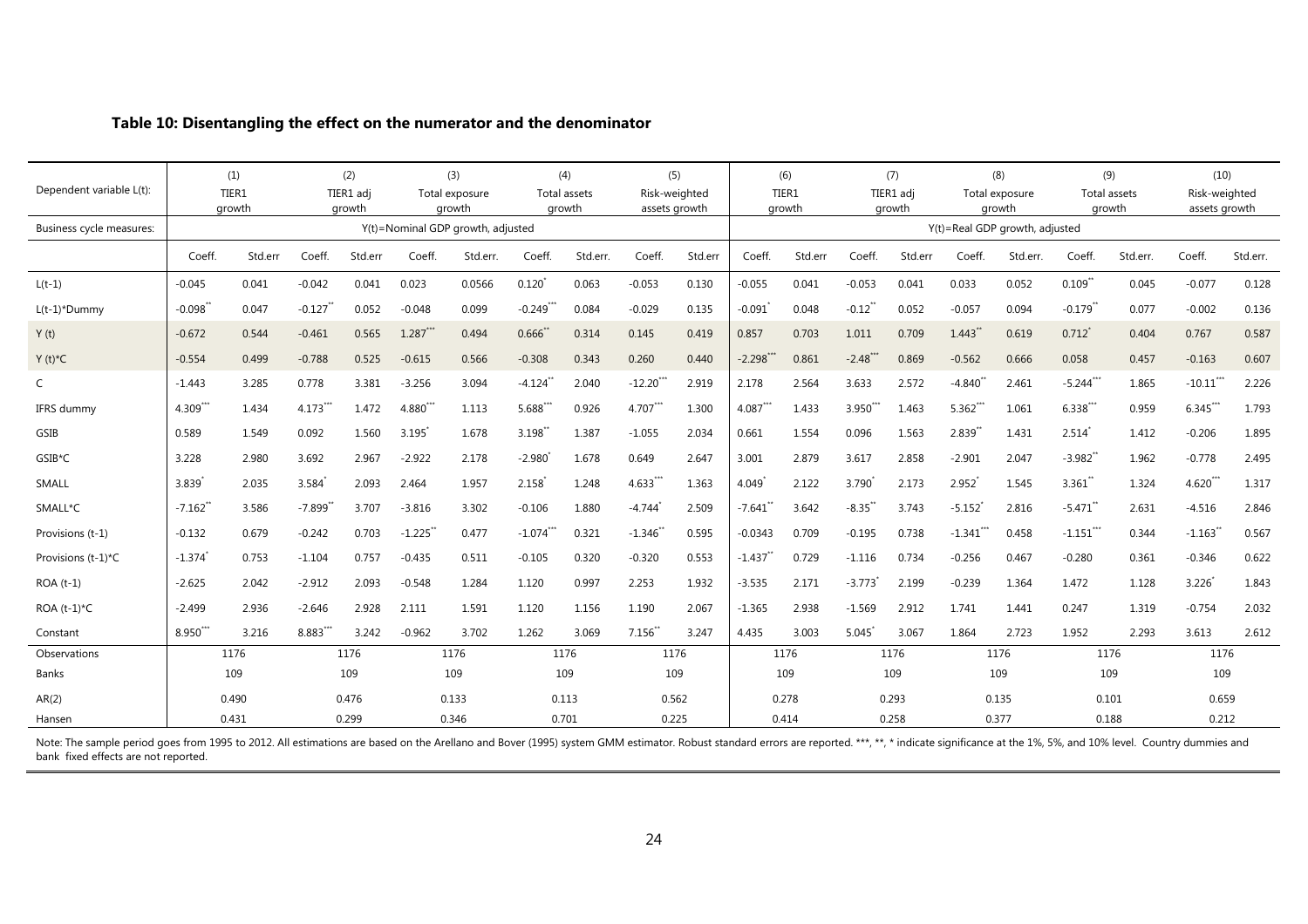|                          |                       | (11)            |             | (12)                |                       | (13)                      |                        | (14)                          |              | (15)                           |
|--------------------------|-----------------------|-----------------|-------------|---------------------|-----------------------|---------------------------|------------------------|-------------------------------|--------------|--------------------------------|
| Dependent variable L(t): |                       | TIER1<br>growth |             | TIER1 adj<br>growth |                       | Total exposure<br>growth  |                        | <b>Total assets</b><br>growth |              | Risk-weighted<br>assets growth |
| Business cycle measures: |                       |                 |             |                     |                       | Y(t)=Credit gap, adjusted |                        |                               |              |                                |
|                          | Coeff.                | Std.err.        | Coeff.      | Std.err.            | Coeff.                | Std.err.                  | Coeff.                 | Std.err.                      | Coeff.       | Std.err.                       |
| $L(t-1)$                 | $-0.053$              | 0.0407          | $-0.049$    | 0.041               | 0.056                 | 0.051                     | $0.150^{\ast\ast}$     | 0.061                         | $-0.051$     | 0.129                          |
| $L(t-1)*C$               | $-0.120$ **           | 0.0480          | $-0.144***$ | 0.052               | $-0.103$              | 0.099                     | $-0.285***$            | 0.091                         | $-0.035$     | 0.135                          |
| Y(t)                     | 0.023                 | 0.088           | $-0.003$    | 0.0877              | $0.099*$              | 0.059                     | 0.018                  | 0.051                         | $-0.043$     | 0.074                          |
| $Y(t)^*C$                | $0.316$ **            | 0.141           | $0.239$ *   | 0.142               | $-0.288***$           | 0.073                     | $-0.200$ ***           | 0.065                         | $-0.139$     | 0.109                          |
| $\mathsf{C}$             | $-4.379$ <sup>*</sup> | 2.493           | $-2.446$    | 2.547               | $-6.291***$           | 1.697                     | $-4.760$ ***           | 1.642                         | $-10.27$ *** | 2.434                          |
| IFRS dummy               | 3.340**               | 1.544           | $3.525$ **  | 1.568               | $5.312***$            | 1.016                     | $6.604***$             | 0.985                         | 5.348***     | 1.435                          |
| GSIB                     | $-0.380$              | 1.663           | $-0.733$    | 1.649               | 2.427                 | 1.349                     | $2.812$ **             | 1.338                         | $-0.569$     | 1.994                          |
| GSIB*C                   | 4.972                 | 3.241           | 5.239       | 3.155               | $-2.945$              | 2.137                     | $-3.121$               | 1.752                         | $-0.137$     | 2.685                          |
| SMALL                    | 3.240                 | 2.205           | 3.090       | 2.245               | 2.127                 | 1.846                     | $3.027$ **             | 1.282                         | $4.974***$   | 1.430                          |
| SMALL*C                  | $-6.246$ <sup>*</sup> | 3.717           | $-7.206$    | 3.837               | $-4.069$              | 3.439                     | $-2.059$               | 1.998                         | $-5.295$ **  | 2.617                          |
| Provisions (t-1)         | $-0.424$              | 0.810           | $-0.612$    | 0.830               | $-0.884$ <sup>*</sup> | 0.503                     | $-0.900$ <sup>**</sup> | 0.353                         | $-1.287$ **  | 0.598                          |
| Provisions (t-1)*C       | $-0.743$              | 0.767           | $-0.561$    | 0.786               | $-0.654$              | 0.536                     | $-0.575$               | 0.374                         | $-0.629$     | 0.569                          |
| ROA (t-1)                | $-4.802$ **           | 2.272           | $-4.599$ ** | 2.271               | 0.630                 | 1.402                     | $2.157$ **             | 1.006                         | 3.214        | 1.939                          |
| ROA $(t-1)^{\star}C$     | $-0.150$              | 2.887           | $-1.036$    | 2.895               | 1.236                 | 1.713                     | 0.248                  | 1.334                         | 0.114        | 2.035                          |
| Constant                 | $11.26***$            | 3.491           | $11.09***$  | 3.566               | 1.680                 | 2.641                     | 2.008                  | 2.960                         | 5.287        | 3.052                          |
| Observations             |                       | 1176            |             | 1176                | 1176                  |                           | 1176                   |                               |              | 1176                           |
| Banks                    |                       | 109             |             | 109                 | 109                   |                           | 109                    |                               |              | 109                            |
| AR(2)                    |                       | 0.331           |             | 0.214               | 0.162                 |                           | 0.152                  |                               |              | 0.604                          |
| Hansen                   |                       | 0.314           |             | 0.206               | 0.259                 |                           | 0.497                  |                               |              | 0.282                          |

### **Table 10 (continued): Disentangling the effect on the numerator and the denominator**

Note: The sample period goes from 1995 to 2012. All estimations are based on the Arellano and Bover (1995) system GMM estimator. Robust standard errors are reported. \*\*\*, \*\*, \* indicate significance at the 1%, 5%, and 10% level. Country dummies and bank fixed effects are not reported.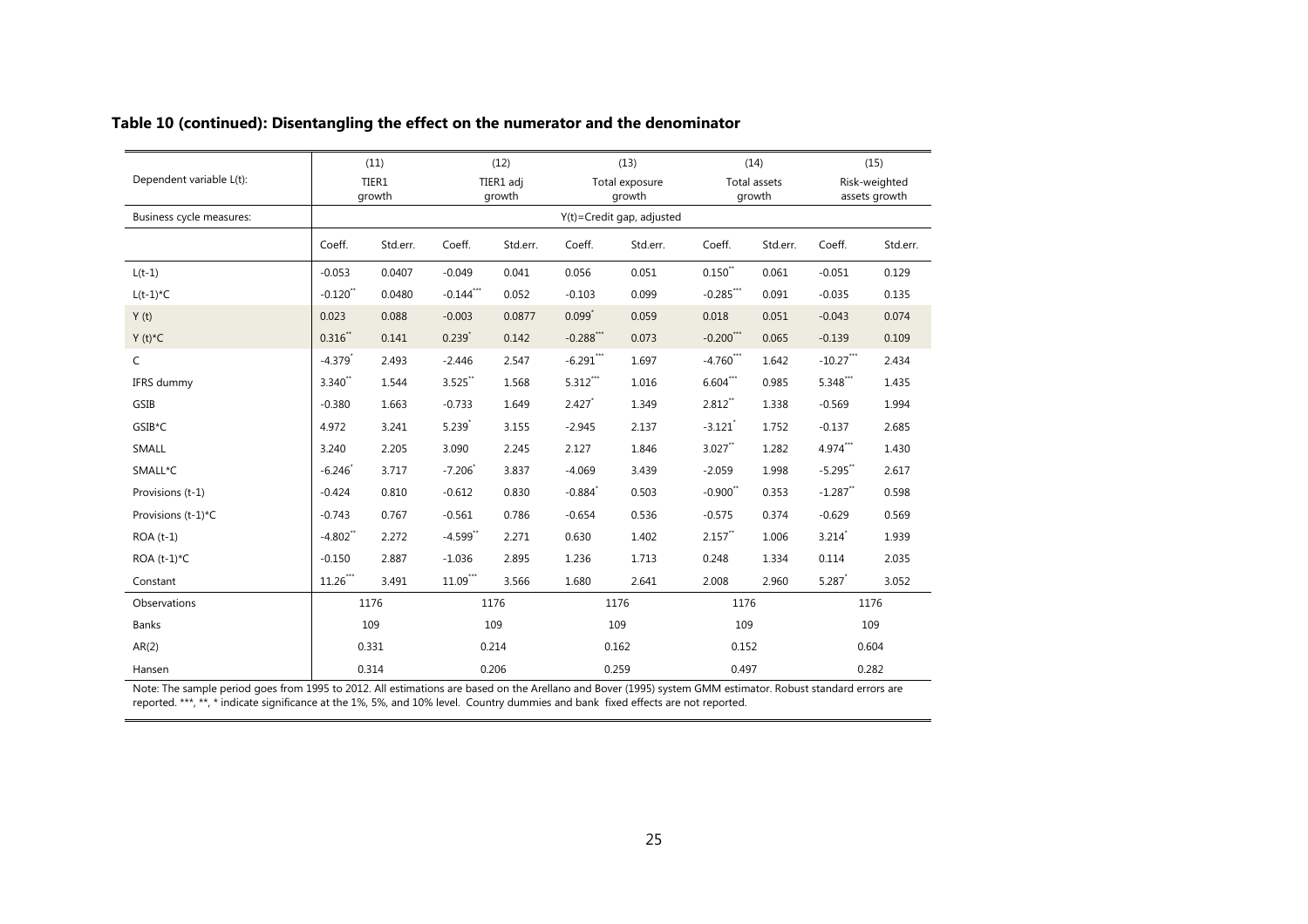|                          | (1)               |                                          | (2)                               |          | (3)                          |                | (4)        |          | (5)                 |                                | (6)                  |          | (7)                   |          | (8)        |          |
|--------------------------|-------------------|------------------------------------------|-----------------------------------|----------|------------------------------|----------------|------------|----------|---------------------|--------------------------------|----------------------|----------|-----------------------|----------|------------|----------|
| Dependent variable L(t): | Asset derivatives |                                          | Securities Financing              |          | Off-balance                  |                | Guarantees |          | Asset derivatives   |                                | Securities Financing |          | Off-balance           |          | Guarantees |          |
|                          |                   | Transactions growth<br>Correction growth |                                   |          | sheet items growth<br>growth |                | Growth     |          | Transactions growth |                                | sheet items growth   |          | growth                |          |            |          |
| Business cycle measures: |                   |                                          | Y(t)=Nominal GDP growth, adjusted |          |                              |                |            |          |                     | Y(t)=Real GDP growth, adjusted |                      |          |                       |          |            |          |
|                          | Coeff.            | Std.err                                  | Coeff.                            | Std.err. | Coeff.                       | Std.err.       | Coeff.     | Std.err. | Coeff.              | Std.err.                       | Coeff.               | Std.err. | Coeff.                | Std.err. | Coeff.     | Std.err. |
| $L(t-1)$                 | 0.080             | 0.056                                    | $-0.079$                          | 0.075    | $-0.005$                     | 0.050          | $-0.033$   | 0.0543   | 0.095               | 0.062                          | $-0.083$             | 0.073    | $0.086*$              | 0.048    | $-0.031$   | 0.055    |
| $L(t-1)*C$               | $-0.005$          | 0.077                                    | 0.006                             | 0.116    | $-0.076$                     | 0.065          | 0.051      | 0.0875   | $-0.017$            | 0.082                          | 0.011                | 0.116    | $-0.128$              | 0.093    | 0.050      | 0.088    |
| Y(t)                     | 0.487             | 0.565                                    | $-1.339$                          | 0.989    | 1.890                        | 1.140          | 2.265      | 0.889    | 0.713               | 0.536                          | $-0.281$             | 0.858    | $1.247$ **            | 0.633    | 2.925      | 1.196    |
| $Y(t)^*C$                | 0.316             | 0.605                                    | 0.619                             | 0.994    | $-0.036$                     | 1.215          | $-1.246$   | 0.817    | $-0.358$            | 0.822                          | $-0.390$             | 1.107    | $-0.305$              | 0.780    | $-1.871$   | 1.212    |
| $\mathsf{C}$             | 5.113             | 3.993                                    | $-18.48$ ***                      | 6.914    | 0.030                        | 6.698          | $-0.414$   | 5.034    | 6.812               | 3.530                          | $-13.44$ ***         | 4.660    | $-5.679$              | 3.216    | $-2.173$   | 5.150    |
| IFRS dummy               | $-1.323$          | 2.538                                    | $8.102$ ***                       | 2.097    | $-5.636$                     | 3.434          | $-0.804$   | 2.821    | $-0.905$            | 2.269                          | 7.896**              | 2.071    | $-0.893$              | 2.025    | $-0.500$   | 2.785    |
| GSIB                     | $5.228***$        | 1.707                                    | $8.095***$                        | 2.537    | $6.247$ **                   | 3.042          | 1.376      | 2.865    | $6.542***$          | 1.721                          | 8.334***             | 2.538    | $3.679$ **            | 1.750    | 1.236      | 2.904    |
| GSIB *C                  | $-12.45$ **       | 3.178                                    | 6.912                             | 7.089    | $-5.327$                     | 6.228          | $-2.642$   | 4.247    | $-13.79***$         | 3.014                          | 6.115                | 6.944    | $-1.405$              | 3.201    | $-1.947$   | 4.462    |
| <b>SMALL</b>             | 4.576**           | 1.687                                    | 6.947***                          | 2.303    | 4.053                        | 5.295          | 3.867      | 3.372    | $5.667***$          | 1.764                          | $7.082***$           | 2.369    | 5.541                 | 4.034    | 3.992      | 3.396    |
| SMALL *C                 | $-3.589$          | 5.379                                    | $-2.524$                          | 7.736    | $-9.676$                     | 6.848          | $-3.336$   | 5.261    | $-3.808$            | 4.946                          | $-3.171$             | 7.767    | $-3.705$              | 5.632    | $-3.245$   | 5.197    |
| Provisions (t-1)         | $-0.957$          | 0.493                                    | $-1.535$ <sup>*</sup>             | 0.776    | $-3.676$ **                  | 1.013          | $-0.277$   | 0.777    | $-0.877$            | 0.467                          | $-1.360'$            | 0.753    | $-1.652$ <sup>*</sup> | 0.716    | $-0.477$   | 0.789    |
| Provisions (t-1)*C       | 1.311             | 0.681                                    | 0.562                             | 1.137    | 0.627                        | 1.087          | $-1.199$   | 0.944    | 1.181               | 0.557                          | 0.386                | 1.140    | 0.115                 | 0.871    | $-1.094$   | 0.959    |
| $ROA(t-1)$               | 4.989"            | 2.047                                    | 2.503                             | 2.902    | $-0.182$                     | 2.983          | $-0.846$   | 2.800    | 4.853***            | 1.835                          | 1.749                | 2.982    | 2.321                 | 1.931    | $-0.316$   | 2.755    |
| ROA $(t-1)^{\star}C$     | $-1.586$          | 2.490                                    | 0.648                             | 3.588    | 4.856                        | 3.164          | $-1.181$   | 2.952    | $-2.141$            | 2.054                          | 1.478                | 3.666    | 1.667                 | 2.013    | $-1.922$   | 2.858    |
| Constant                 | 2.789             | 5.372                                    | 5.993                             | 5.452    | 10.20                        | 7.782          | $-2.349$   | 5.075    | 2.424               | 3.757                          | 0.912                | 3.733    | 3.707                 | 3.866    | 0.066      | 5.087    |
| Observations             | 1176              |                                          | 1176                              |          | 1176                         |                | 1176       |          | 1176                |                                | 1176                 |          | 1176                  |          | 1176       |          |
| <b>Banks</b>             | 109               |                                          | 109                               |          | 109                          |                | 109        |          | 109                 |                                | 109                  |          | 109                   |          | 109        |          |
| AR(2)                    | 0.390             |                                          | 0.731<br>0.874                    |          |                              | 0.851          |            | 0.379    |                     | 0.748                          |                      | 0.877    |                       | 0.849    |            |          |
| Hansen                   |                   | 0.396                                    |                                   | 0.331    |                              | 0.508<br>0.428 |            |          | 0.213               |                                | 0.318                |          | 0.373                 |          | 0.270      |          |

Note: The sample period goes from 1995 to 2012. All estimations are based on the Arellano and Bover (1995) system GMM estimator. Robust standard errors are reported. \*\*\*, \*\*, \* indicate significance at the 1%, 5%, and 10% level. Country dummies and bank fixed effects are not reported.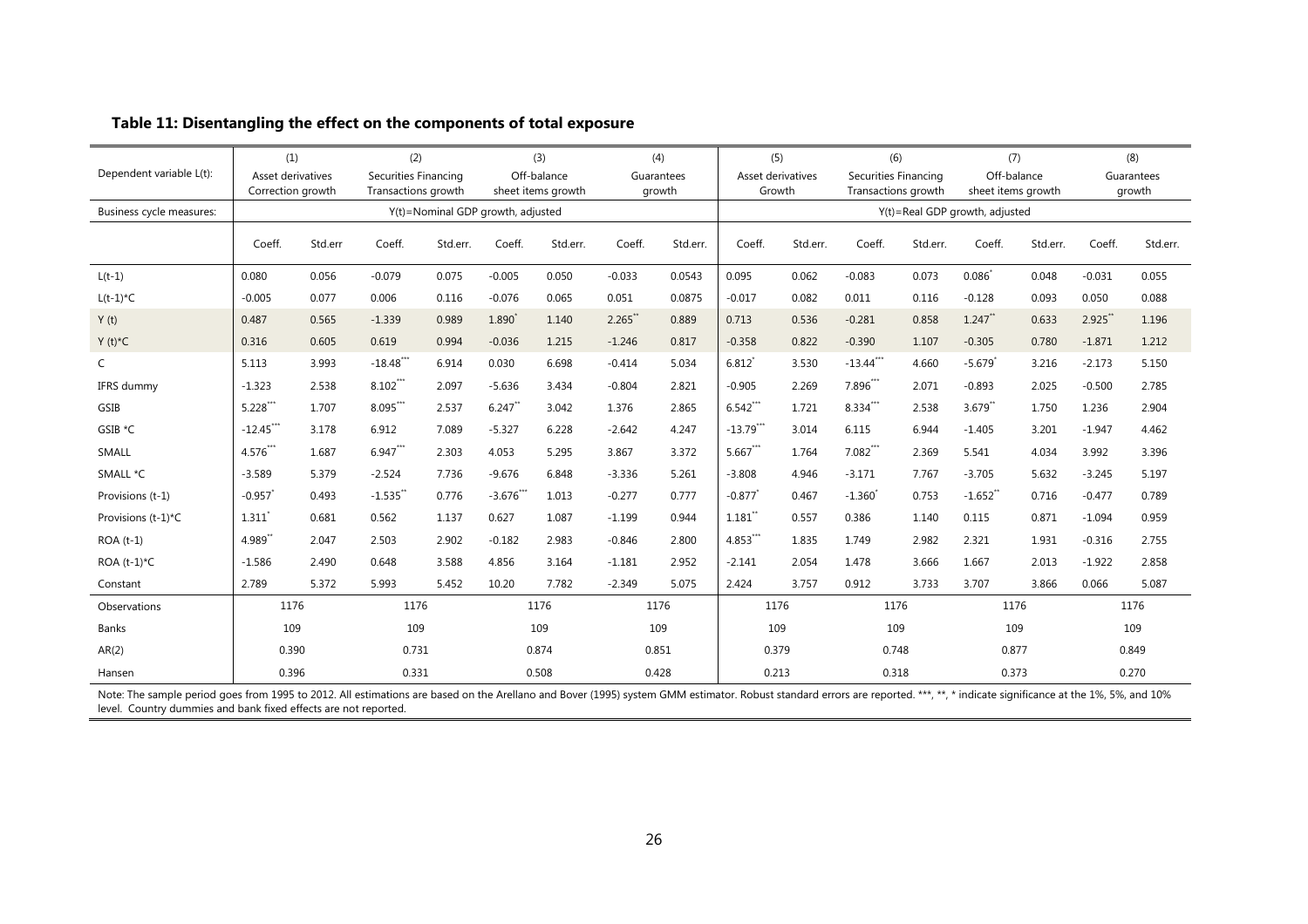|                          |                        | (9)      |                      | (10)                 |                              | (11)               | (12)        |          |  |  |
|--------------------------|------------------------|----------|----------------------|----------------------|------------------------------|--------------------|-------------|----------|--|--|
| Dependent variable L(t): | Asset derivatives      |          |                      | Securities Financing |                              | Off-balance        | Guarantees  |          |  |  |
|                          | correction growth      |          |                      | Transactions growth  |                              | sheet items growth |             | growth   |  |  |
| Business cycle measures: |                        |          |                      |                      | $Y(t)$ =Credit gap, adjusted |                    |             |          |  |  |
|                          | Coeff.                 | Std.err. | Coeff.               | Std.err.             | Coeff.                       | Std.err.           | Coeff.      | Std.err. |  |  |
| $L(t-1)$                 | 0.088                  | 0.060    | $-0.092$             | 0.078                | 0.001                        | 0.049              | $-0.0294$   | 0.0570   |  |  |
| $L(t-1)^{\star}C$        | $-0.019$               | 0.080    | 0.001                | 0.115                | $-0.079$                     | 0.066              | 0.0345      | 0.103    |  |  |
| Y(t)                     | $-0.107$               | 0.077    | $-0.032$             | 0.151                | $0.440***$                   | 0.142              | $0.198^{*}$ | 0.117    |  |  |
| $Y(t)^*C$                | 0.122                  | 0.180    | $0.593**$            | 0.275                | $-0.809***$                  | 0.172              | $-0.321$ ** | 0.159    |  |  |
| $\mathsf{C}$             | 4.342                  | 3.328    | $-18.72***$          | 4.542                | 1.252                        | 3.852              | $-7.438$    | 4.602    |  |  |
| IFRS dummy               | $-0.208$               | 2.312    | $6.960***$           | 2.560                | $-5.928$ <sup>*</sup>        | 3.425              | 0.0120      | 3.065    |  |  |
| GSIB                     | $6.426***$             | 1.871    | $7.555***$           | 2.594                | $6.724$ **                   | 2.977              | 1.522       | 2.871    |  |  |
| GSIB *C                  | $-12.78***$            | 3.633    | 8.320                | 7.191                | $-6.790$                     | 5.881              | $-4.352$    | 4.596    |  |  |
| <b>SMALL</b>             | $5.501^{\ast\ast\ast}$ | 1.677    | $6.724***$           | 2.347                | 3.886                        | 5.227              | 3.083       | 3.961    |  |  |
| SMALL *C                 | $-2.683$               | 4.827    | $-2.133$             | 7.520                | $-9.757$                     | 6.887              | $-2.692$    | 6.011    |  |  |
| Provisions (t-1)         | $-0.996^{*}$           | 0.579    | $-1.855$ **          | 0.781                | $-2.499$ ***                 | 0.921              | $-0.0579$   | 0.914    |  |  |
| Provisions (t-1)*C       | $1.277$ <sup>**</sup>  | 0.649    | 1.334                | 1.154                | $-0.358$                     | 1.193              | $-0.753$    | 1.133    |  |  |
| $ROA(t-1)$               | $5.732***$             | 1.953    | $-0.0542$            | 2.722                | 2.386                        | 2.894              | 1.283       | 2.516    |  |  |
| ROA $(t-1)^{\star}C$     | $-3.007$               | 2.335    | 3.799                | 3.518                | 2.707                        | 3.087              | $-3.375$    | 2.516    |  |  |
| Constant                 | 4.115                  | 3.777    | $6.959$ <sup>*</sup> | 4.209                | $10.23$ <sup>*</sup>         | 5.268              | 4.065       | 5.611    |  |  |
| Observations             |                        | 1176     | 1176                 |                      | 1176                         |                    | 1176        |          |  |  |
| <b>Banks</b>             |                        | 109      | 109                  |                      | 109                          |                    | 109         |          |  |  |
| AR(2)                    | 0.199                  |          | 0.799                |                      | 0.924                        |                    | 0.874       |          |  |  |
| Hansen                   |                        | 0.232    | 0.339                |                      | 0.164                        |                    | 0.335       |          |  |  |

### **Table 11 (continued): Disentangling the effect on the components of total exposure**

Note: The sample period goes from 1995 to 2012. All estimations are based on the Arellano and Bover (1995) system GMM estimator. Robust standard errors are reported. \*\*\*, \*\*, \* indicate significance at the 1%, 5%, and 10% level. Country dummies and bank fixed effects are not reported.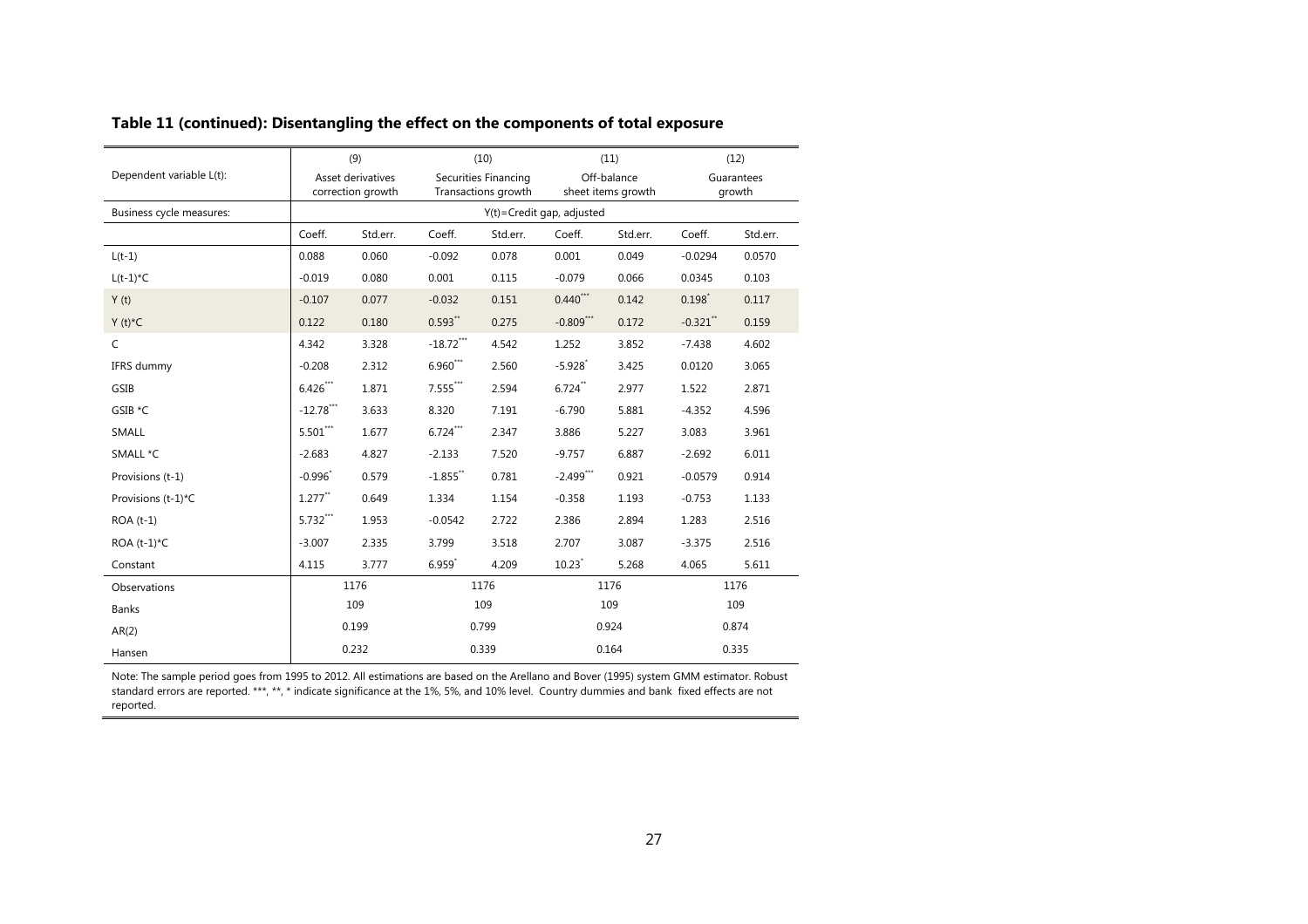

**Figure 1: Tier 1 capital across rescued and non-rescued banks**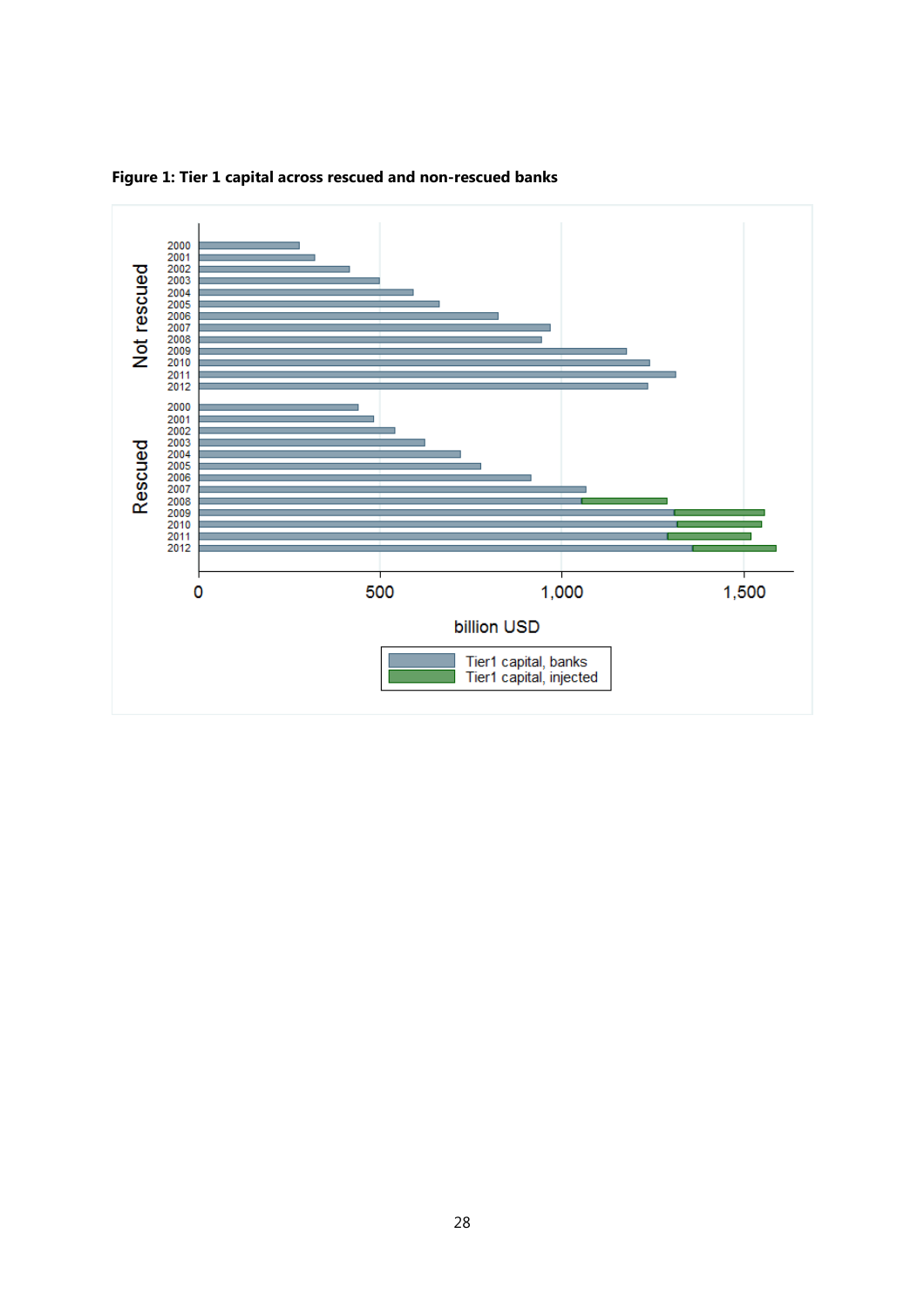### **Figure 2: The capital ratios across Global Systemically Important Banks (GSIBs) and non-GSIBs**

A) GSIBs



B) Non-GSIBs

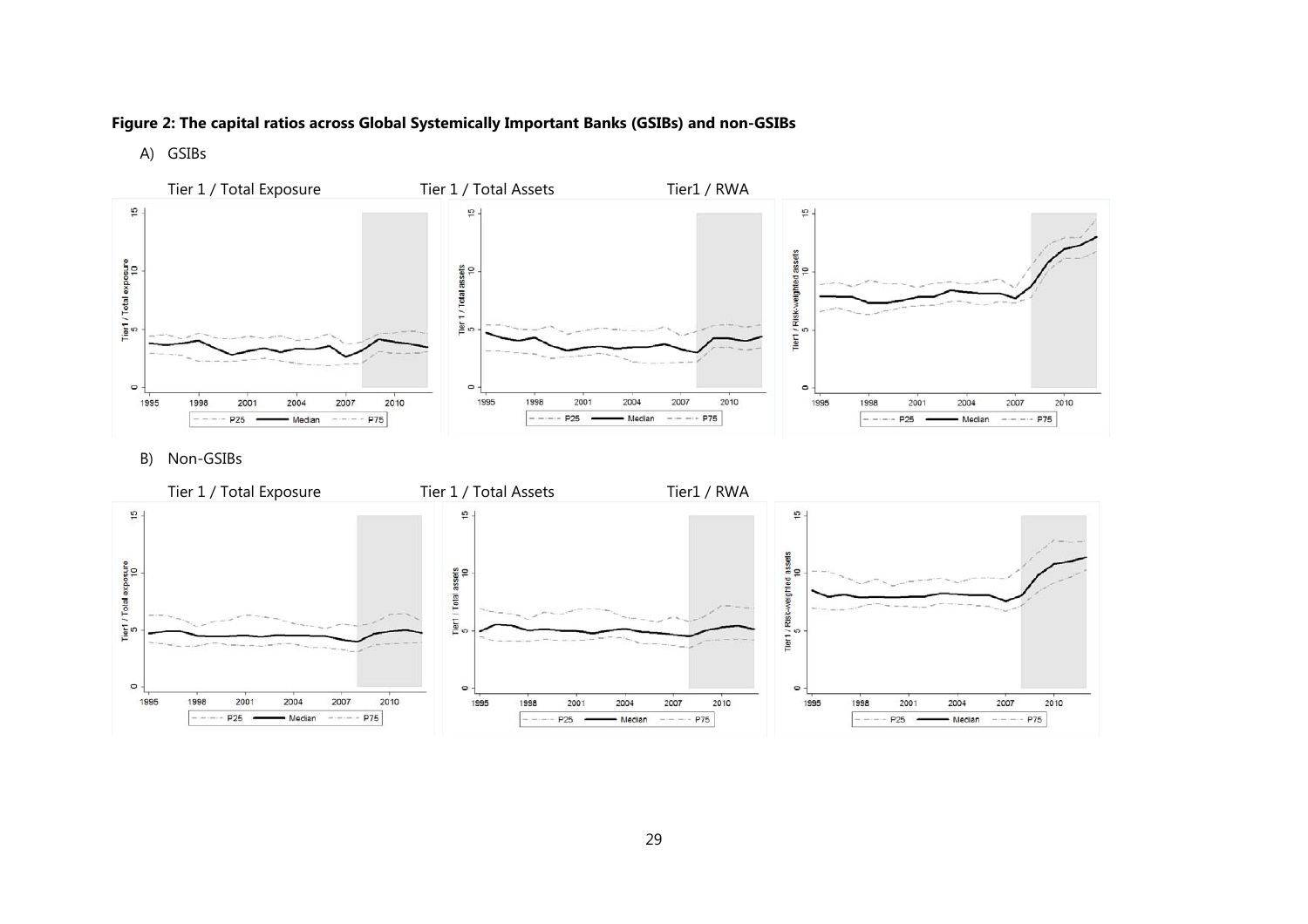





Note: The solid lines represent the median value of each bank-specific cycle indicator over the distribution. The dotted lines indicate the first and the last quartile of the distribution.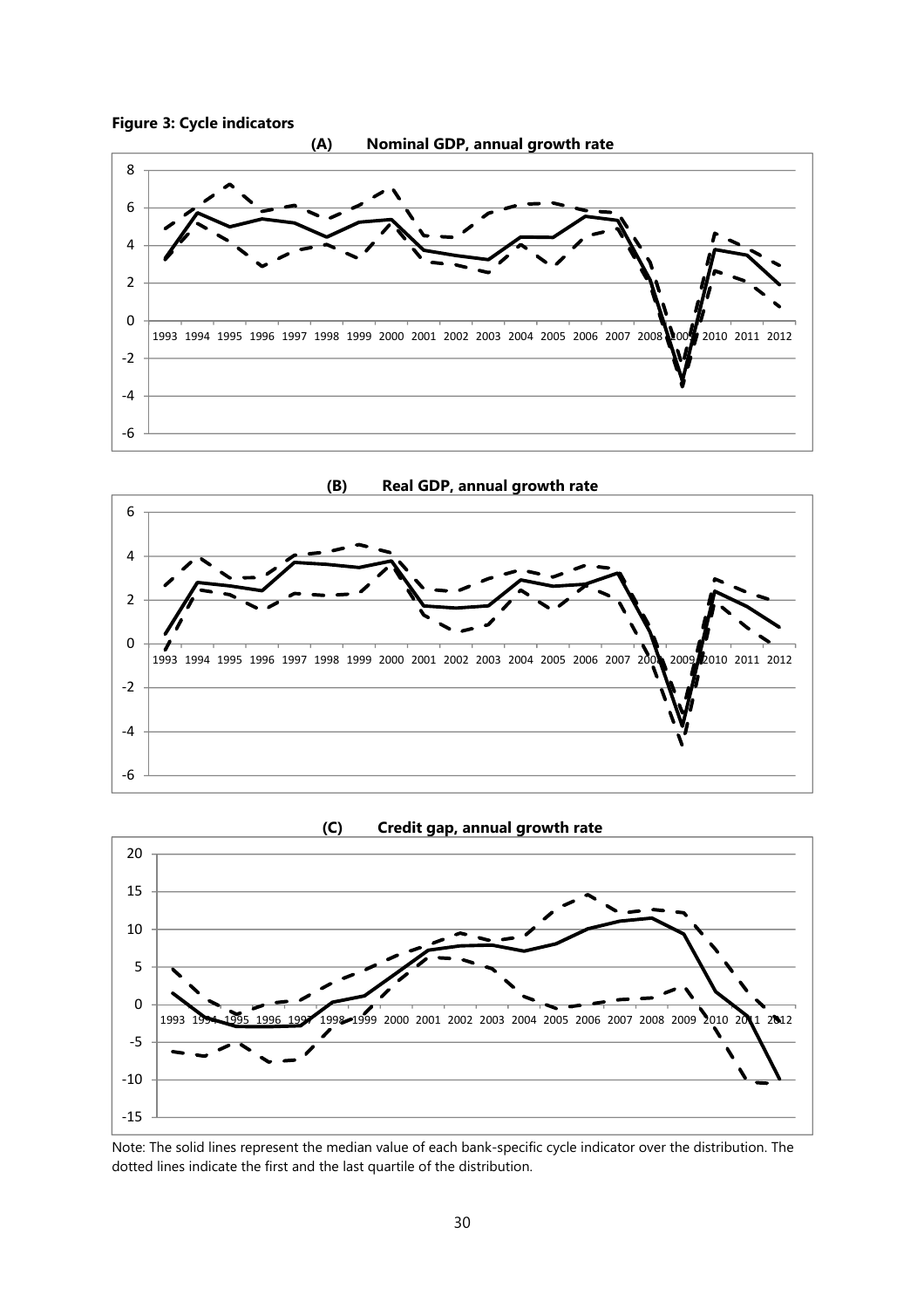# Annex A. Capital to Risk Weighted Assets Ratio vs Leverage Ratio<sup>17</sup>

The Capital to Risk Weighted Assets Ratio (CRAR) indicates a bank's capacity to *absorb potential losses*. To this end it recognizes that assets can have different levels of risk and probability of default. We can illustrate this characteristic by reference to a very simple balance sheet. Take a bank that funds risky assets (A) with deposits (D), which have a fixed nominal value, and equity (E), which is the only loss absorbing liability.<sup>18</sup> Let us assume that assets A have a probability  $\alpha$  to go into default and that for simplicity loss given default (LGD) is 100%. The CRAR is given by:

$$
CRAR = \frac{E}{\alpha A} = \frac{Equity}{Risk Weighted Assets}
$$

For example, a CRAR equal to 5% indicates that a bank can absorb up to 5 cents loss for each euro of estimated risk-weighted exposures.

The Leverage ratio (LR) is an indicator of solvency that represents the *maximum loss that can be absorbed by equity*. LR represents the size of loss absorbing capacity relative to the size of the overall balance sheet.

$$
LR = \frac{E}{A} = \frac{Equity}{Total\,\,Assets}
$$

For example, if a bank has a  $LR$  equal to 5%, then the bank can absorb up to 5 cents loss for each euro of total assets.

In this simple case, the correct measure of exposure is the current value of assets. Put it differently, the total value of assets equals the maximum exposure of the bank (ie the maximum potential loss). However, bank balance sheets are not as simple as the one in the example above. For our purpose here, the main complication arises from exposure to derivative contracts and/or contingent liabilities (liabilities that are not fixed in value but that are themselves risky).

To fix ideas consider a credit default swap (CDS) written by the bank offering protection to a holder of a risky government bond with notional value N. We will assume that the CDS is fairly priced in the market and that the bank has not hedged this exposure. This means that initially the bank receives a premium  $p$  in exchange for the obligation to buy the bond at price  $N$  in the event of a default. At every point afterwards the market price of the CDS represents the fair value of the bank's liability. However, the potential cost to the bank is equal to the amount it might be asked to pay in the event of a government default. The maximum potential loss would be equal to the notional value  $N$ minus the minimum market price of the bond at the event of default (ie assuming the maximum lossgiven-default).

What is the metric of loss absorbency that corresponds to the  $LR$  in this case? Now the denominator of the accounting LR no longer has the property of being equal to the maximum potential loss for the bank. A ratio with this property can be defined as  $\widehat{LR}$ , where the denominator is equal to the sum of assets (A) and the potential loss from the CDS (N), a measure of *Exposure*:

$$
\widehat{LR} = \frac{E}{A+N} = \frac{Equity}{Exposure\ measure}
$$

This analysis suggests that, depending on how one wants to interpret the leverage ratio, an appropriate measure would include in the denominator either a measure of the balance sheet value of the risky components or the maximum loss associated with risky liabilities, as in many cases it will not be possible to do both. Similar considerations to those in our CDS example apply to the case of other exposures such as acceptances, standby letters of credit, unsettled securities, etc.

 $17$  This Annex is based on Gambacorta and Tsatsaronis (2013).

<sup>&</sup>lt;sup>18</sup> For ease of exposition we will refer to equity as regulatory capital (TIER1, for example).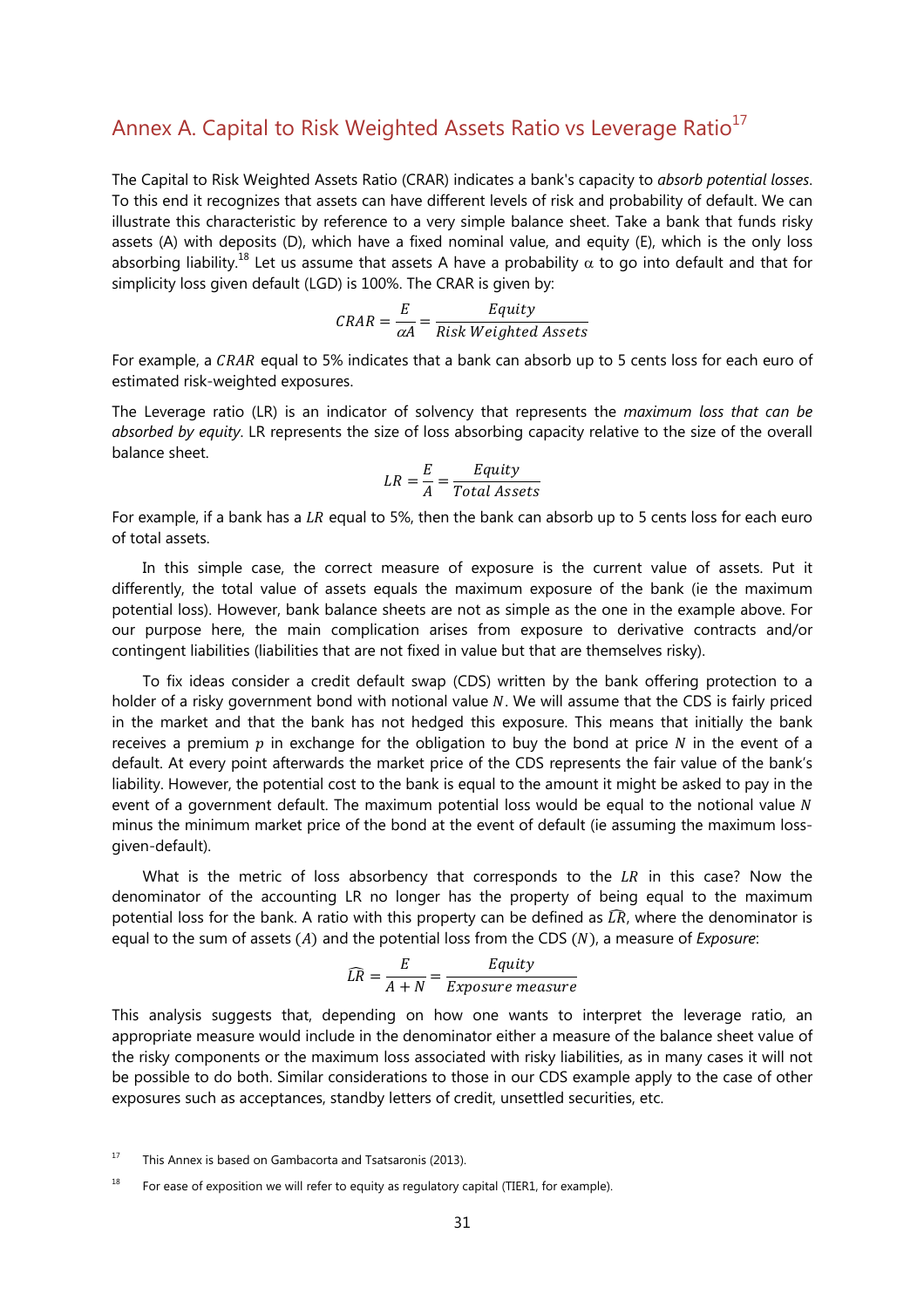# Annex B: How to calculate a proxy for the "Exposure measure".**<sup>19</sup>**

The Basel III leverage ratio is calculated as Tier 1 capital over Exposure measure. The exposure measure for the leverage ratio generally follows the accounting measure, according to the following general principles:

- on-balance sheet, non-derivative exposures are included in the "Exposure measure" net of specific provisions and valuation adjustments (eg credit valuation adjustments);
- netting of loans and deposits is not allowed;
- physical or financial collateral, guarantees or credit risk mitigation purchased are not allowed to reduce on-balance sheet exposures.

The Basel III framework provides then specific treatments for derivatives, securities financing transactions (SFTs) and off-balance sheet items.

In particular a bank's Exposure measure is the sum of: (a) on-balance sheet exposures (other than SFTs and derivatives), (b) derivatives exposures, (c) SFTs exposures, and (d) other off-balance sheet exposures. This makes the "Exposure measure" different with respect to the "total asset" measure, generally used to calculate the denominator of the (accounting) leverage ratio. This is further complicated by the fact that accounting rules in some cases differ significantly and not all the information is available on-balance sheet. For example, derivatives positions are included at the gross level (both among assets and liabilities) using IFRS and directly at the net level using US GAAP.

BankScope data do not have a sufficient level of detail to reconstruct directly a bank's "Exposure measure".<sup>20</sup> However, the high level of detail of the information derived from the Quantitative Impact Study of the Basel Committee on Banking Supervision (QIS database, BCBS (2013)) allows us to calculate coefficients of correction to be applied to BankScope items to "proxy" the effect of the Basel III methodology. Confidentiality issues do not allow us to reconstruct the coefficients of correction at the bank level but only at the country level. Therefore we can correct balance sheet items – on average – for differences in accounting measures across countries but we cannot capture bankspecific heterogeneities. Another important caveat is that QIS data are only available for the period 2011-2012 so that in order to correct data backward, one has to rely on the (strong) hypothesis that applicable accounting rules have not changed through time.

In particular, we use the following formula to proxy the "Exposure measure" (BankScope item codes are indicated in brackets, while the cells of the reconciliation templates used for the correction coefficients are indicated after the acronym "LR"). The rationale of the formula below is to start with the (accounting) measure of total assets and to add/subtract to it correction components.

Exposure measure= Total assets  $(11350) +$ Asset derivatives (11160) \* (A+B) +

<sup>&</sup>lt;sup>19</sup> We thank Luca Serafini (Banca d'Italia) and James Haas (FDIC) for useful comments and suggestions. Gabriele Gasperini and Markus Zoss provided excellent research assistance on QIS data.

<sup>&</sup>lt;sup>20</sup> BankScope moved in 2009 from reporting three spreadsheets for bank analysis (global, liquidity, and universal format) to a universal spreadsheet (Fitch Ratings (2009)). It appears that some items from the off-balance sheet and regulatory capital sections have not been carried over historically for certain banks to the new universal spreadsheet and, thus, we complement the information using the global and liquidity format of historical, archived BankScope releases. Moreover, in some particular cases the information on the two mentioned sections is missing, although it is reported in the years before and thereafter. In these cases, we use information from banks' published annual reports and, if we do not find any information, we interpolate linearly the concerned items for a maximum of 2 years.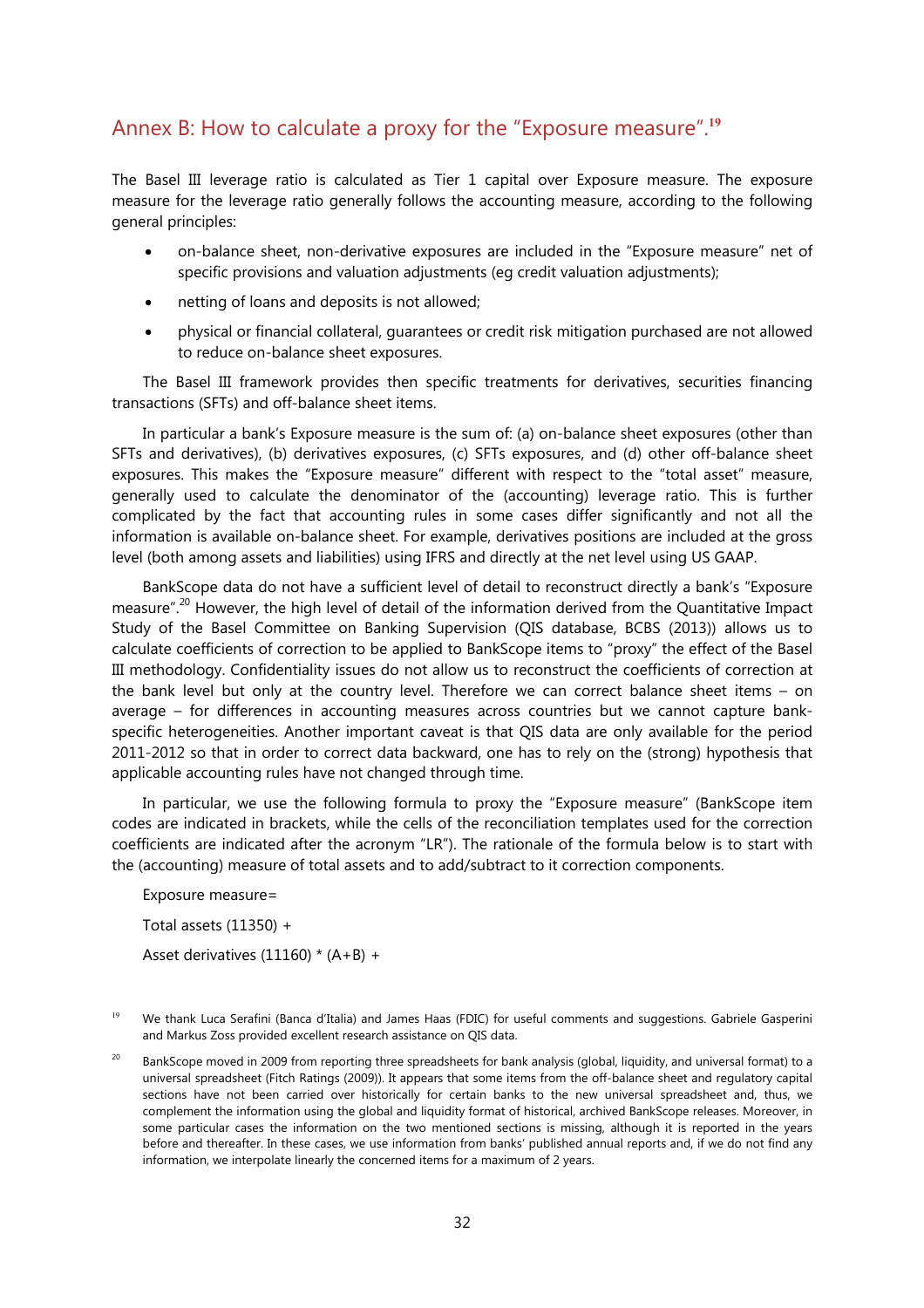Reverse Repos and cash collateral (11145) \* C +

[Other off-balance sheet exposure to securitization (18310) + Acceptances and documentary credits reported off-balance sheet (18320) + Committed credit lines (18325)] \* D +

Guarantees (18315) – Goodwill (11300) – Other intangibles (11310) +

[Total assets (11350) - Asset derivatives (11160) - Reverse Repos and cash collateral (11145)] \* E where:

 $A = \frac{Counterparty\ exposure\ with\ Based\ II\ netting\ rules\ (LR: F9)}{L}{\rm\ P} = 1$ Derivatives accounting balance sheet value (LR:D9)  $B = \frac{Derivatives potential future exposures (LR: E36)}{Derivatives accounting balance sheet value (LR: D9)}$  $C = \frac{SFT\ country\ exposure\ with\ Basel\ II\ netting\ rule\ method\ 1\ (LR: F13)}$ SFT accounting balance sheet values (LR:D13)  $D = \frac{Off-balance\ sheet\ items\ with\ 50\%\ CCF\ (LR:647)*0.50+Off-balance\ sheet\ items\ with\ 100\%\ CCF\ (LR:648)}{P_{\text{total}}(SE\ kbar)_{\text{RUS}}\ kbar}$ Off-balance sheet items with 0% CCF (LR:G43)∗0.10+Off-balance sheet items with 20% CCF (LR:G43)∗0.20+ Total of f-balance sheet items at notional amount (LR:G49)  $E = \frac{Other\; assets\;gross\;value\; assuming\; no\; netting\; or\; credit\; risk\;mitigation\; (LR:E16)}{Other\; assets\;accounting\; value\; (LR:E16)} - 1$ 

The coefficient A corrects for the difference in derivatives netting. For banks that use IFRS or Japanese GAAP counterparty exposure to derivatives with Basel II netting rules is lower than derivatives accounting balance sheet value and we have A≤0. In other words, the value that is reported in the BankScope database is larger than that used to calculate the Exposure measure. On the contrary, A≥0 for banks that apply US GAAP.

The coefficient B≥0 corrects for the additional add on derivatives for potential future exposures. In particular it is an amount for potential future credit exposure over the remaining life of the contract calculated by applying an add-on factor to the notional principal amount of the derivative.

The coefficient C≥0 takes into account corrections for securities financing transactions. In particular, it considers a measure of counterparty credit risk calculated as current exposure without an add-on for potential future exposure.

The coefficient 0≤D≤1 corrects for the particular treatment of other off-balance sheet (OBS) exposures, as defined under the risk-based framework, which could be a source of potentially significant leverage. The OBS items include commitments (including liquidity facilities), unconditionally cancellable commitments, direct credit substitutes, acceptances, standby letters of credit, trade letters of credit, failed transactions and unsettled securities. These items have to be included using different credit conversion factors (CCF) that go from 10% to 100%. In particular, the coefficient D indicates a CCF weighted average that can be applied to OBS exposures.

A final correction with the coefficient E takes into account mitigation factors for other assets not considered in the corrections above. However, the value of E is very close to zero.

The corrections have been computed by considering different coefficients for Big banks (those with TIER 1 capital larger than 3.9 billion dollars) with respect to Small banks (with TIER 1 capital lower than 3.9 billion dollars). Roughly 80% of the banks in the sample are considered as Big. Figure B1 shows over time the relative weight of each correction components in the calculation of the Exposure measure when applying this concept to BankScope data.<sup>21</sup> On average, off-balance items account for

 $21$  QIS information is available for 2011 and 2012 only. First, we checked the reliability of the applied corrections over these two years using both BankScope and QIS data. We then applied the average correction coefficients for the period 2011-12 backwards on the BankScope data for 1995-2010.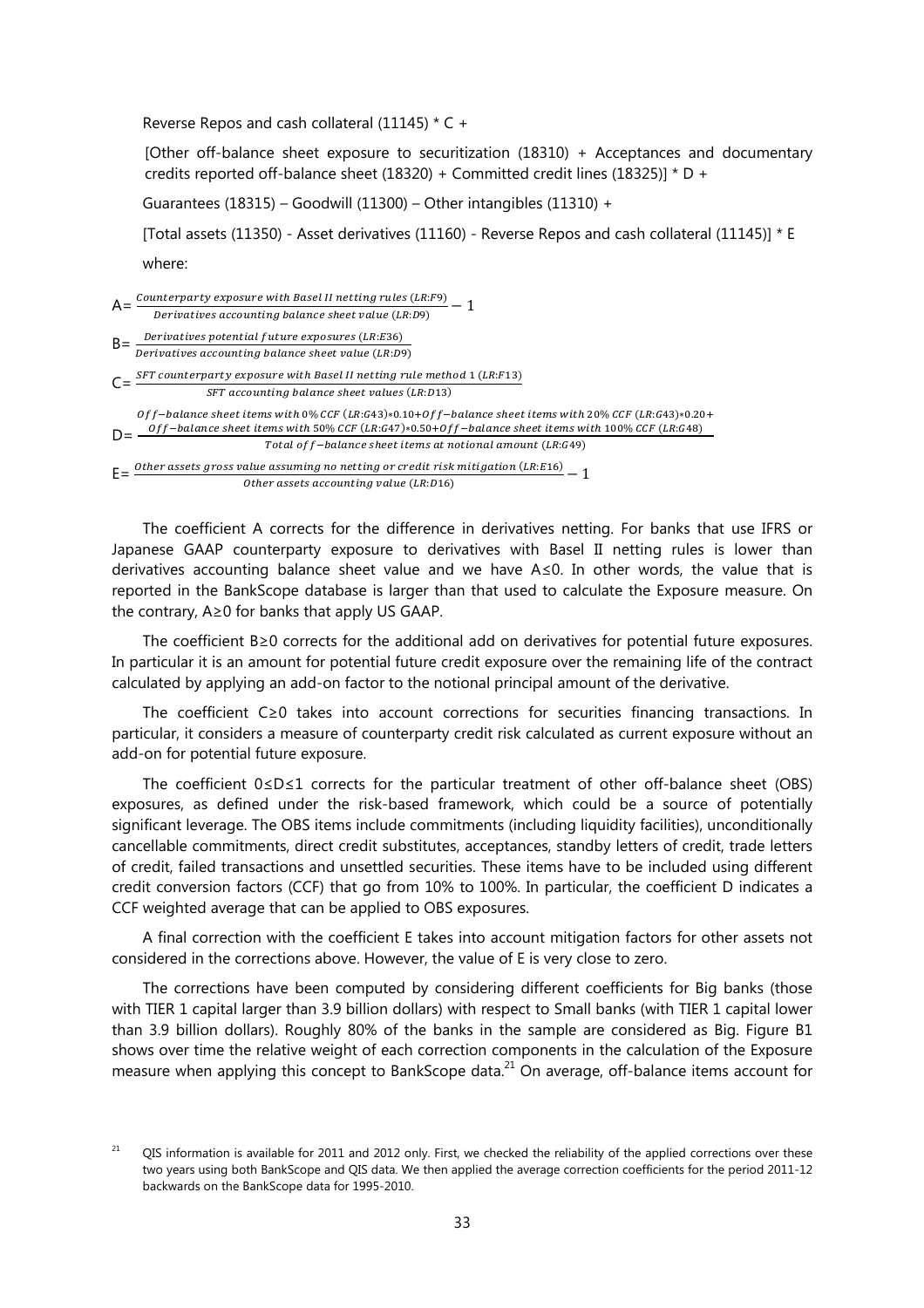almost 48% of the correction (the difference between Exposure measure and net total assets), Repos for 27% and guarantees for 20%. The impact of corrections for derivative exposures is limited to 5%.

Figure B2 compares, for each macro-region, the (reconstructed) new measure of the leverage ratio (bold line) and the accounting measure of leverage with total assets at the denominator (dotted line) over the period 1995-2012. The shaded area indicates the post Lehman period.

In Table 10 we consider an adjusted measure of TIER1 (fully faced in) that is based on a more conservative definition for capital (see BCBS, 2009 for details). In particular, we have considered: TIER 1 adjusted= H\*TIER1.





Note: Total assets, net = Total assets – Goodwill – Intangibles.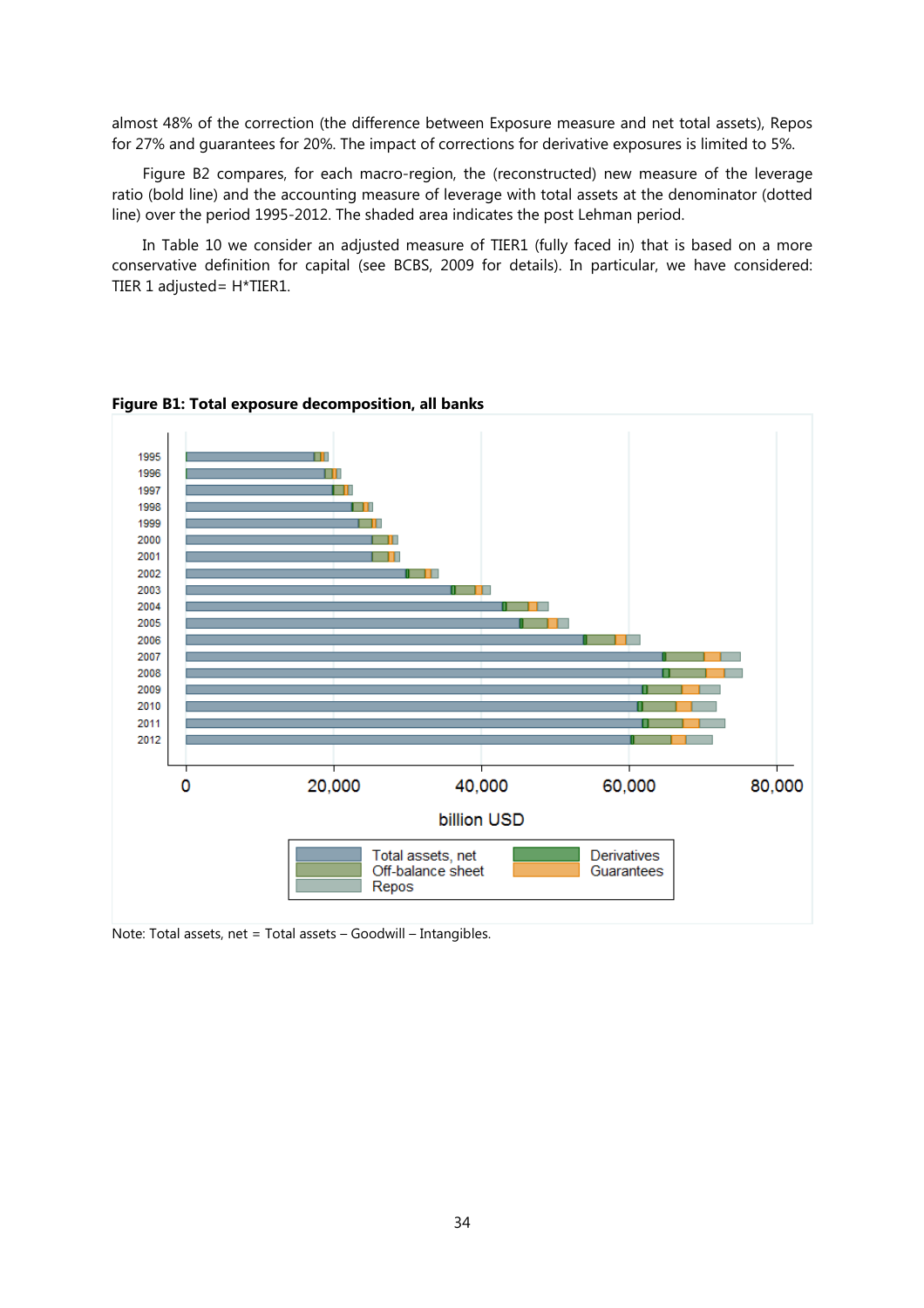

### **Figure B2: Tier 1 over total exposure versus Tier 1 over total assets, median by macro region**

Note: Asia-Pacific indicates AU and JP; Euro Area includes AT, BE, DE, ES, FR, IT and NL; North America is CA and US; and Other Europe represents CH, UK, and SE..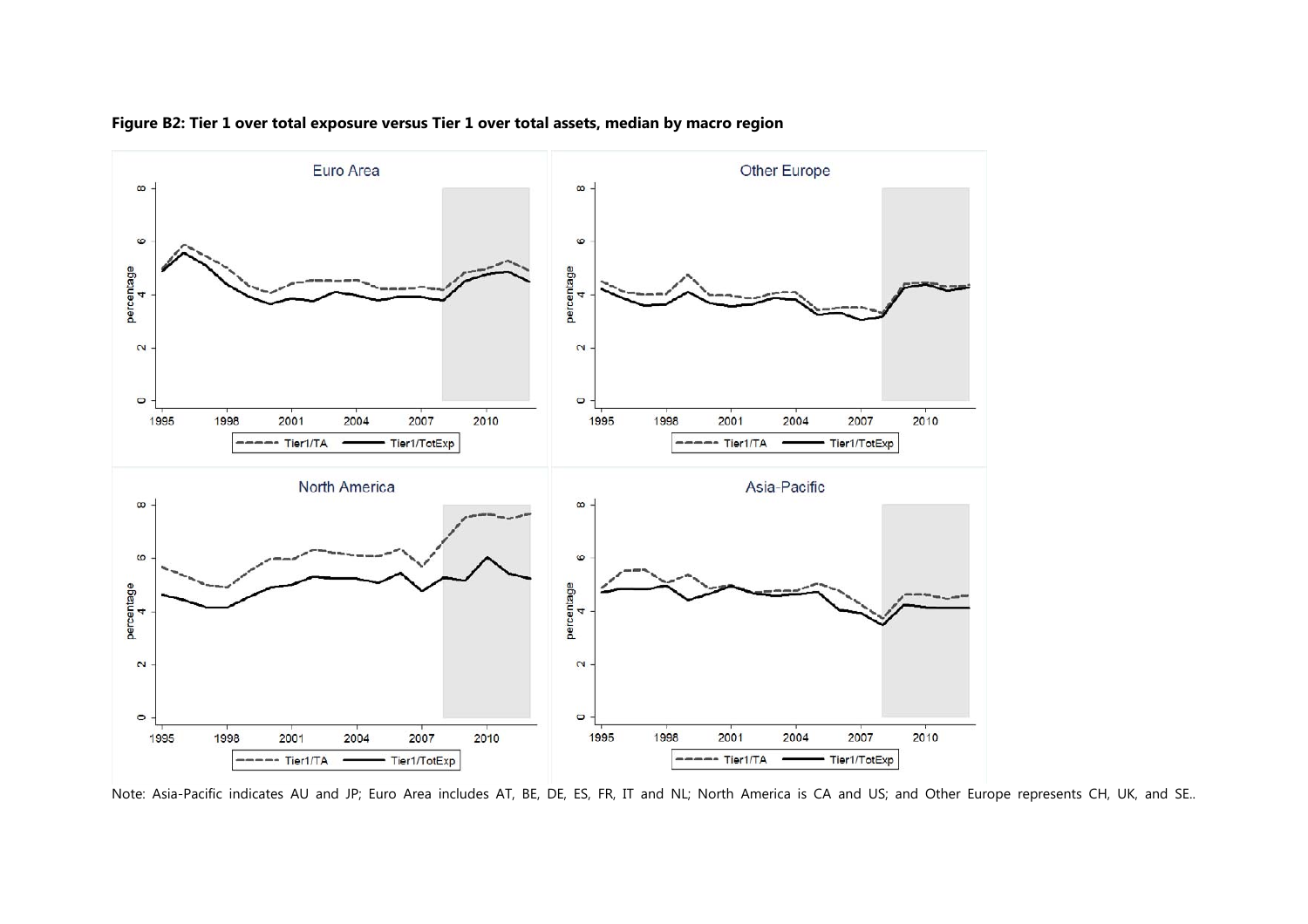## Annex C: Unit root tests on the variables

As the panel is not perfectly balanced, we have performed tests for unit roots (or stationarity) using the approach followed by Im, Pesaran and Shin (2003). In particular this approach relaxes the assumption of a common autoregressive coefficient for all cross-sections allowing for cross-section specific coefficients. The results, reported in Table C1 below, indicate that when nominal and real GDP are transformed in growth rates the null hypothesis that all panels have a unit root is always rejected. On the contrary, the null hypothesis is always accepted when variables are used in levels or transformed by the logarithm.

The Credit Gap variable and the capital ratios appeared borderline stationary and further investigation was needed. To corroborate the results we have therefore also calculated Fisher-type tests (Choi, 2001) for each country individually, and then combined the p-values from these tests to produce an overall test. In this case the Credit Gap variable and the capital ratios are strongly stationary.

|                           |               | Transformations |                |         |                                   |           |         |  |  |  |
|---------------------------|---------------|-----------------|----------------|---------|-----------------------------------|-----------|---------|--|--|--|
|                           | <b>Number</b> |                 | Levels         |         | Growth rates                      |           |         |  |  |  |
| Variables                 | of<br>panels  | Lags ave<br>(1) | W-t-bar<br>(2) |         | W-t-bar<br>Lags ave<br>(1)<br>(2) |           |         |  |  |  |
|                           |               |                 | Stat           | p-value |                                   | Stat      | p-value |  |  |  |
| Nominal GDP (3)           | 14            | 0.64            | $-0.2550$      | 0.3994  | 0.36                              | $-5.641$  | 0.000   |  |  |  |
| Real GDP (3)              | 14            | 0.79            | 0.0040         | 0.5016  | 0.36                              | $-7.4983$ | 0.000   |  |  |  |
| Credit Gap (3)            | 14            | 0.86            | $-1.2020$      | 0.1148  | 0.14                              | $-3.5461$ | 0.000   |  |  |  |
| Tier 1 / Exposure measure | 14            | 0.21            | $-1.6140$      | 0.0533  | 0.29                              | $-13.042$ | 0.000   |  |  |  |
| Tier 1 / total assets     | 14            | 0.43            | $-2.8633$      | 0.0021  | 0.21                              | $-13.659$ | 0.000   |  |  |  |
| Tier 1 / RWA              | 14            | 0.21            | $-1.2403$      | 0.0939  | 0.21                              | $-14.072$ | 0.000   |  |  |  |

#### **Table C1: Im-Pesaran-Shin unit root tests**

Notes: (1) In the Im-Pesaran-Shin test, the number of lags in the ADF regression is allowed to be different for each panel. The number of optimal lags is selected using the Akaike Information Criteria (AIC). The column indicates the average number of lags used in the Augmented Dickey-Fuller (ADF) regressions performed when computing the test statistic. (2) The null hypothesis of the Im-Pesaran-Shin test is that all panels have a unit root. The alternative hypothesis is that the fraction of panels that are stationary is non-zero. Following Levin, Lin, and Chu (2003), prior to performing the test, we have first subtracted the cross-sectional averages from the series. This allows mitigating the impact of cross-sectional dependence. W-t-bar statistic is asymptotically normally distributed when first T tends to infinity followed by N tending to infinity. (3) The test on the cyclical variables are computed on the raw data (not the weighted cyclical measures).